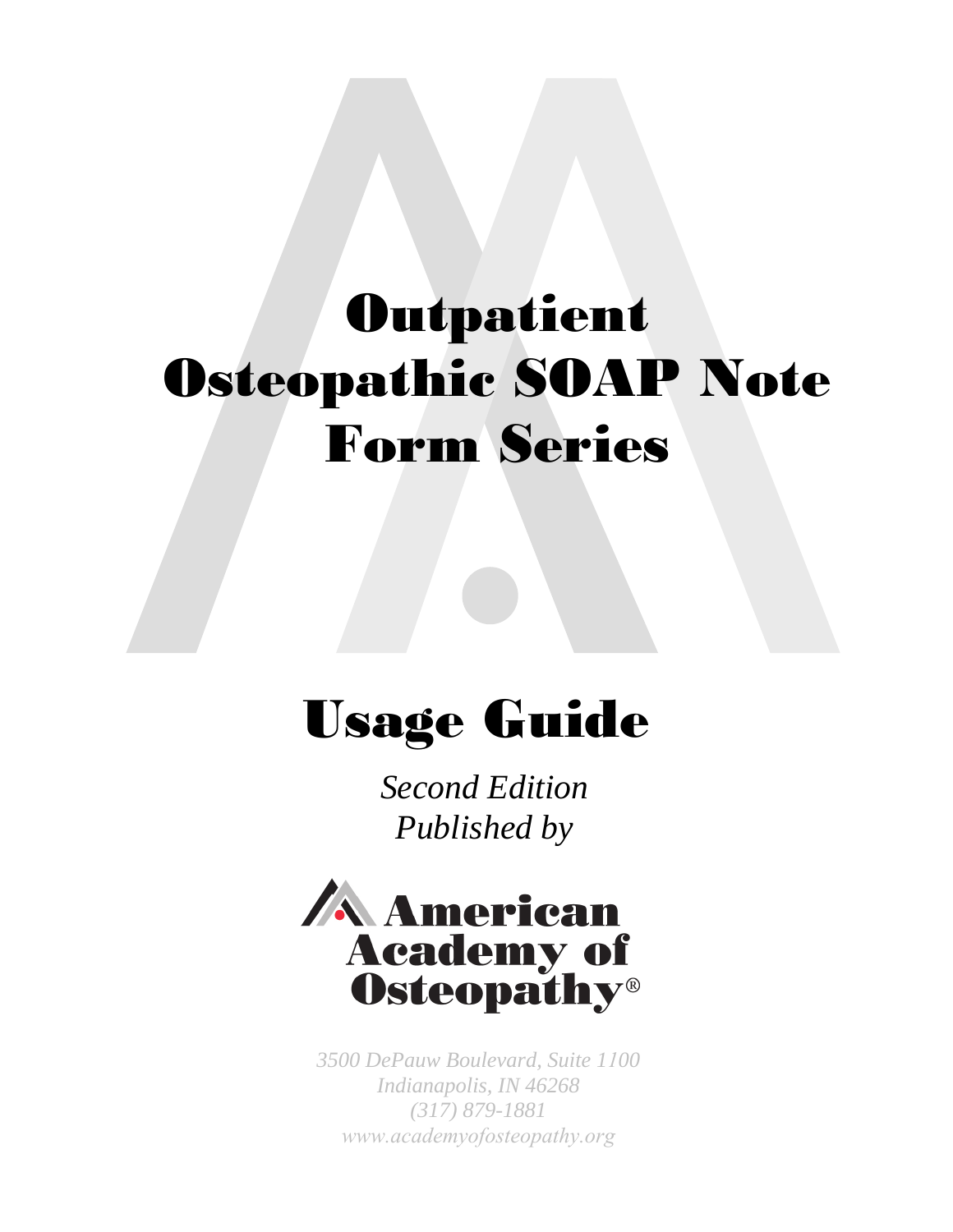## **General Table of Contents**

# **Complete Table of Contents**

## **Section Forms**

#### **Usage Guide**

# **Initial Page: Outpatient Health Summary**

#### **Section I: Identification and Disposition**

#### **Section II: Social and Family History**

#### **Section III: Past Medical History**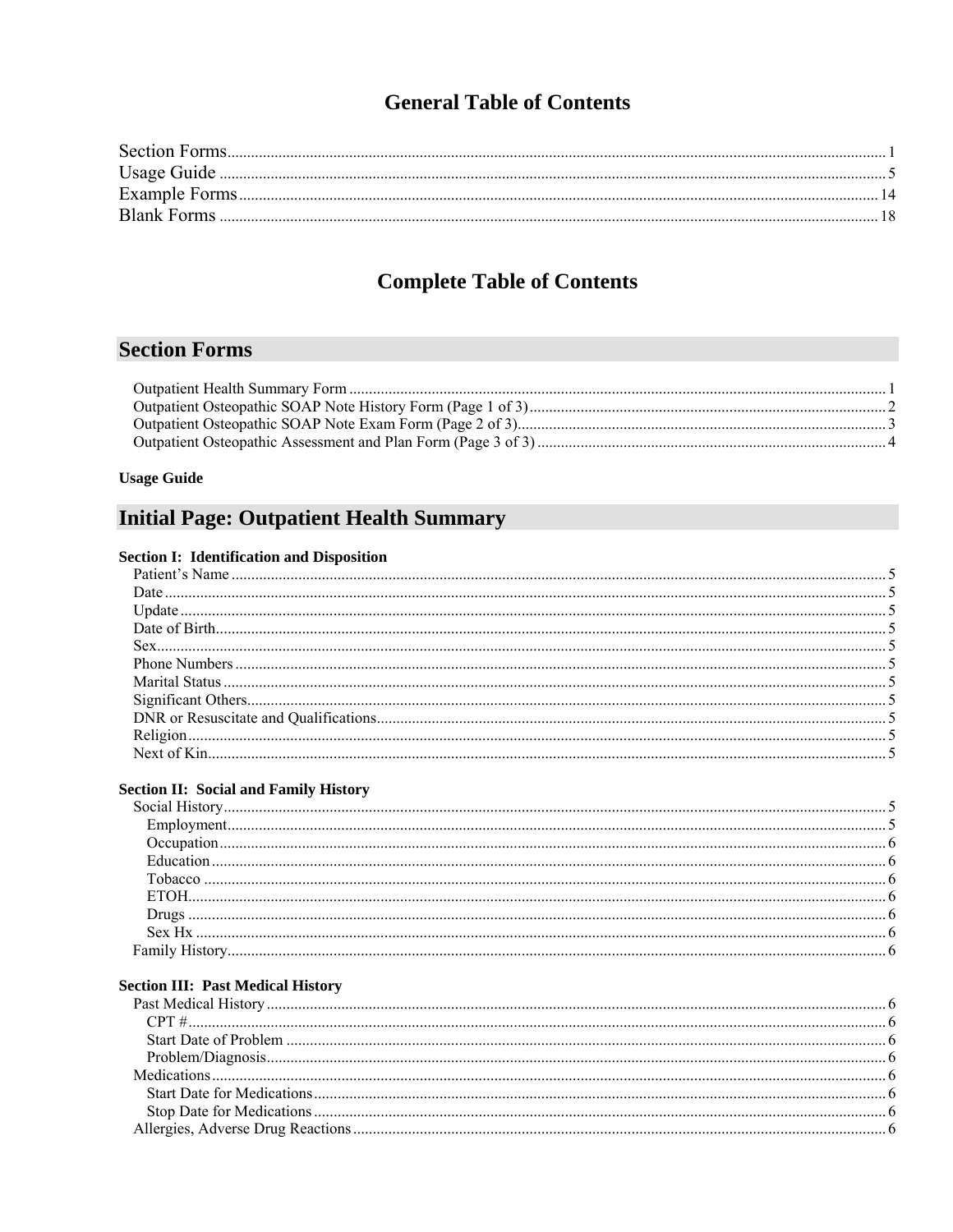| <b>Section IV: Health Maintenance</b>   |  |
|-----------------------------------------|--|
| <b>Section V: Past Surgical History</b> |  |
| <b>Section VI: Consultants</b>          |  |

#### Page 1 of 3 Outpatient Osteopathic SOAP Note History Form "S"

| Section I: Patient's Name and Date, Patient's Pain Analog Scale and CC                                     |  |
|------------------------------------------------------------------------------------------------------------|--|
|                                                                                                            |  |
|                                                                                                            |  |
|                                                                                                            |  |
|                                                                                                            |  |
| Section II: History of Present Illness and Systems and Past History of Medical, Family, and Social History |  |
|                                                                                                            |  |
|                                                                                                            |  |
|                                                                                                            |  |
|                                                                                                            |  |
|                                                                                                            |  |
|                                                                                                            |  |
|                                                                                                            |  |
|                                                                                                            |  |
|                                                                                                            |  |

## "O" Page 2 of 3: Outpatient Osteopathic SOAP Note Exam Form

#### **Section I: Patient's Name, Date and Vital Signs**

| Date. |  |
|-------|--|
|       |  |
|       |  |
|       |  |
|       |  |

#### Section II: Objective Section (continued as blank lines)

| <b>Section III. Horizontal Planes and Level of GMS</b> |  |
|--------------------------------------------------------|--|
|                                                        |  |
| <b>Section IV: Musculoskeletal Table</b>               |  |
|                                                        |  |
|                                                        |  |
|                                                        |  |
|                                                        |  |
|                                                        |  |

## "A" Page 3 of 3: Outpatient Osteopathic Assessment and Plan Form

#### **Section I: Patient's Name, Date**

| Patient's Name |  |
|----------------|--|
| Date           |  |
|                |  |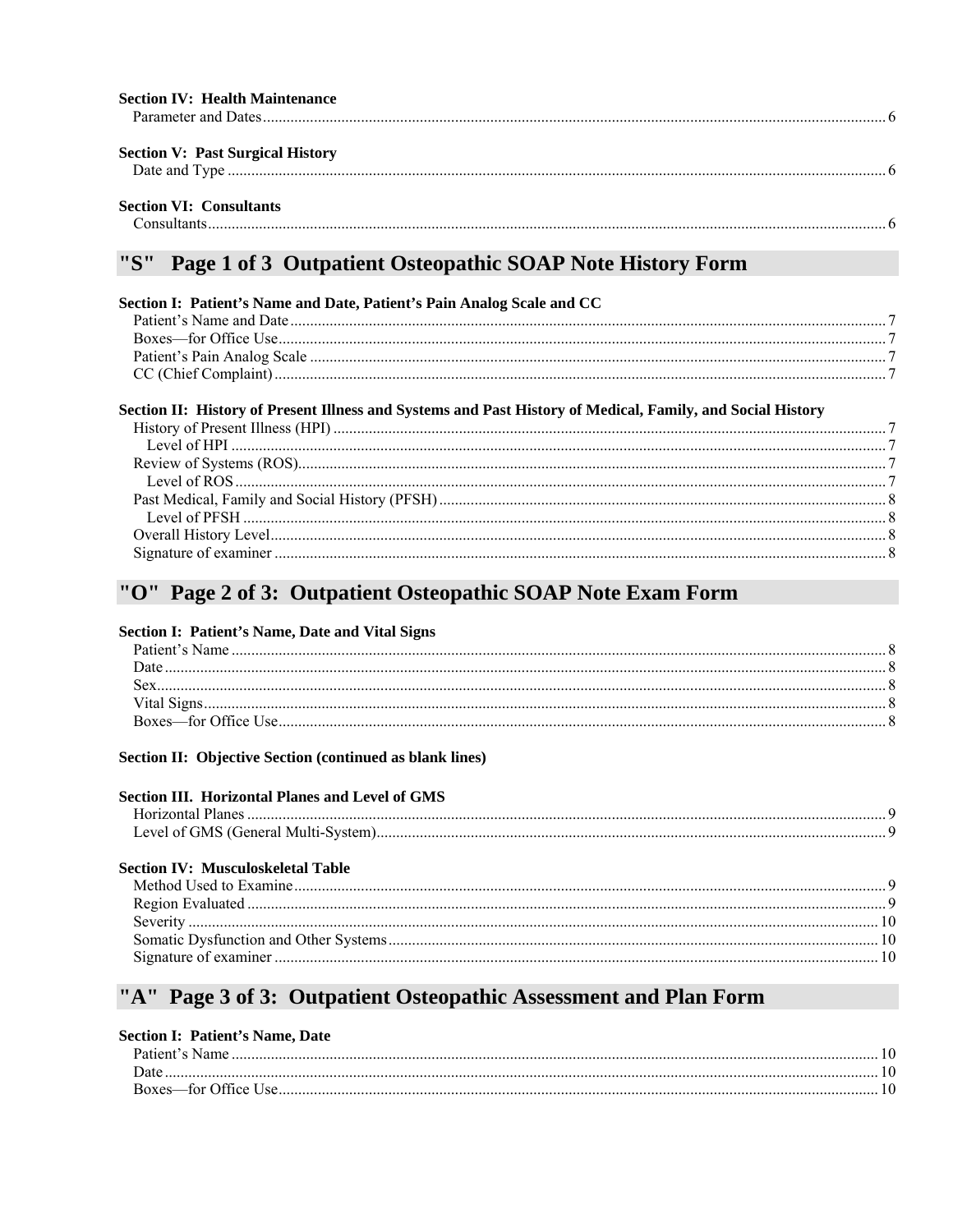| <b>Section II: Diagnosis and Evaluation Prior to Treatment</b>                             |  |
|--------------------------------------------------------------------------------------------|--|
|                                                                                            |  |
|                                                                                            |  |
|                                                                                            |  |
|                                                                                            |  |
|                                                                                            |  |
|                                                                                            |  |
|                                                                                            |  |
|                                                                                            |  |
|                                                                                            |  |
| "P" Plan of Treatment                                                                      |  |
| Section III: Region, OMT, Treatment Method and Response                                    |  |
|                                                                                            |  |
|                                                                                            |  |
|                                                                                            |  |
|                                                                                            |  |
| <b>Section IV: Other Treatment Methods Used</b>                                            |  |
|                                                                                            |  |
|                                                                                            |  |
|                                                                                            |  |
|                                                                                            |  |
|                                                                                            |  |
|                                                                                            |  |
| <b>Section V: Coding</b>                                                                   |  |
|                                                                                            |  |
|                                                                                            |  |
|                                                                                            |  |
|                                                                                            |  |
|                                                                                            |  |
|                                                                                            |  |
| Section VI: Minutes Spent With the Patient and Follow-up, OMT Performed (number of areas), |  |
| <b>Other Procedures Performed and E/M Code</b>                                             |  |
|                                                                                            |  |
|                                                                                            |  |
|                                                                                            |  |
|                                                                                            |  |
|                                                                                            |  |
|                                                                                            |  |
| <b>Example Forms</b>                                                                       |  |
|                                                                                            |  |
|                                                                                            |  |
|                                                                                            |  |
|                                                                                            |  |
|                                                                                            |  |
| <b>Blank Forms</b>                                                                         |  |
|                                                                                            |  |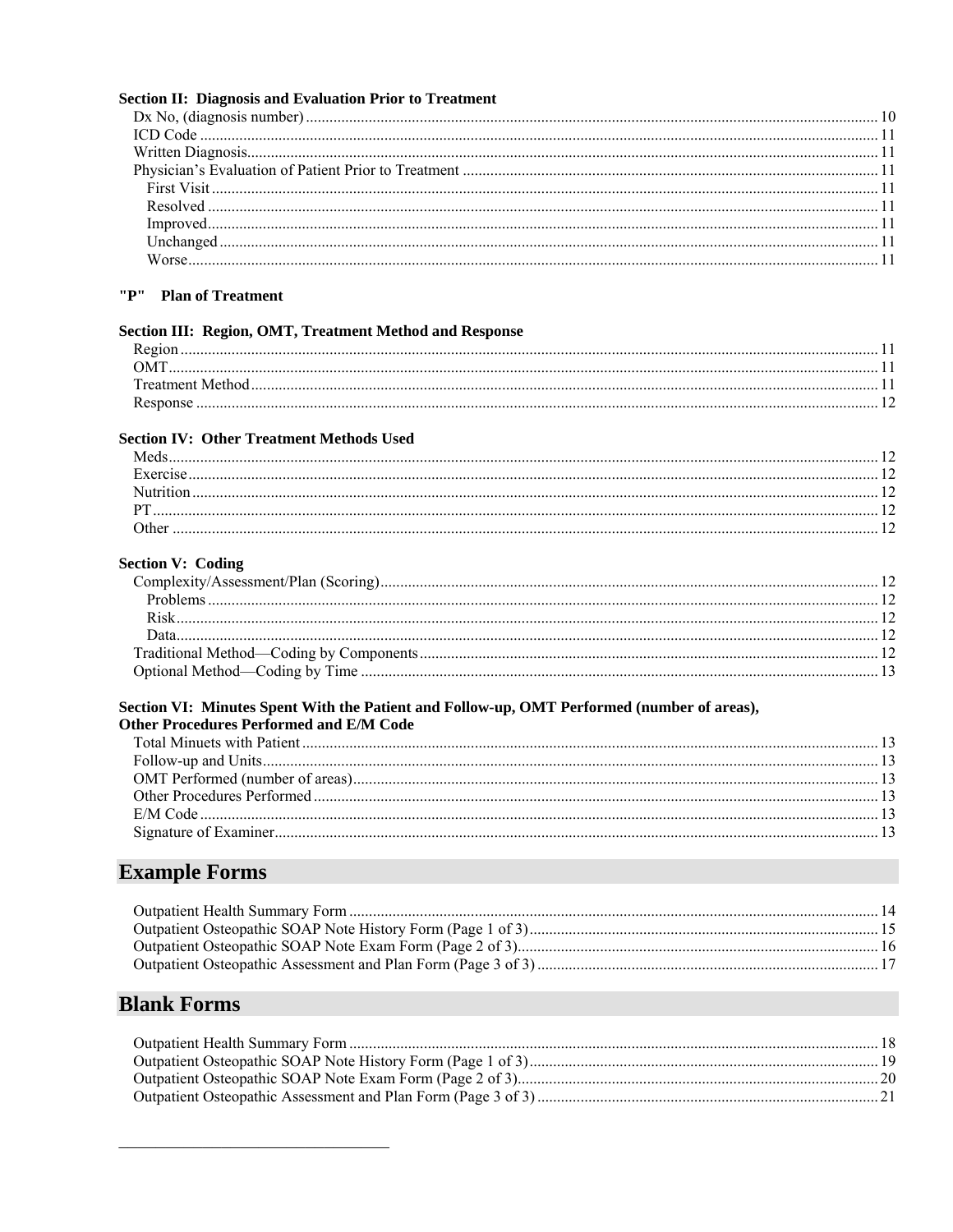# **Outpatient Health Summary** *wak SOAP version 5:091102b*

| <b>Patient's Name</b><br><b>Date of Birth</b> |                   |   | <b>Sex</b>     |                     | <b>Date</b>               |              |                             | <b>Update:</b><br>Home |                    |                        |             |                              |             |
|-----------------------------------------------|-------------------|---|----------------|---------------------|---------------------------|--------------|-----------------------------|------------------------|--------------------|------------------------|-------------|------------------------------|-------------|
| <b>Marital Status:</b>                        | ${\sf M}$         | S | $\overline{D}$ | W                   | <b>Phone N</b>            |              |                             | k                      |                    |                        |             |                              |             |
| <b>Significant Others:</b>                    |                   |   |                |                     | <b>DNR St</b>             |              | <b>Section I</b>            | Yes                    | $\mathbf{No}$      | <b>Qualifications:</b> |             |                              |             |
|                                               |                   |   |                |                     | Resusci                   |              |                             |                        |                    |                        |             |                              |             |
| <b>Religion:</b>                              |                   |   |                |                     | Next of Kin:              |              |                             |                        |                    |                        |             |                              |             |
| <b>Social</b>                                 | <b>Employment</b> |   |                |                     | Occupation                |              |                             |                        | Education          |                        |             |                              |             |
| <b>History:</b>                               | <b>Tobacco</b>    |   |                | <b>ETOH</b>         |                           |              | <b>Section II</b>           | ŗѕ                     |                    |                        |             | Sex Hx                       |             |
| Family                                        | $\mathbf M$       |   |                |                     | <b>Siblings</b>           |              |                             |                        | Others:            |                        |             |                              |             |
| <b>History:</b>                               | $\mathbf F$       |   |                |                     |                           |              |                             |                        |                    |                        |             |                              |             |
|                                               |                   |   |                |                     |                           |              |                             |                        |                    |                        |             |                              |             |
|                                               |                   |   |                |                     |                           |              | <b>Past Medical History</b> |                        |                    |                        |             |                              |             |
| CPT#                                          | <b>Start Date</b> |   |                | Problem / Diagnosis |                           |              |                             |                        | <b>Medications</b> |                        |             | <b>Start</b>                 | <b>Stop</b> |
|                                               |                   |   |                |                     |                           |              |                             |                        |                    |                        |             |                              |             |
|                                               |                   |   |                |                     |                           |              |                             |                        |                    |                        |             |                              |             |
|                                               |                   |   |                |                     |                           |              |                             |                        |                    |                        |             |                              |             |
|                                               |                   |   |                |                     |                           |              |                             |                        |                    |                        |             |                              |             |
|                                               |                   |   |                |                     |                           |              |                             |                        |                    |                        |             |                              |             |
|                                               |                   |   |                |                     |                           |              |                             |                        |                    |                        |             |                              |             |
|                                               |                   |   |                |                     |                           |              |                             |                        |                    |                        |             |                              |             |
|                                               |                   |   |                |                     |                           |              |                             |                        |                    |                        |             |                              |             |
|                                               |                   |   |                |                     |                           |              | <b>Section III</b>          |                        |                    |                        |             |                              |             |
|                                               |                   |   |                |                     |                           |              |                             |                        |                    |                        |             |                              |             |
|                                               |                   |   |                |                     |                           |              |                             |                        |                    |                        |             |                              |             |
|                                               |                   |   |                |                     |                           |              |                             |                        |                    |                        |             |                              |             |
|                                               |                   |   |                |                     |                           |              |                             |                        |                    |                        |             |                              |             |
|                                               |                   |   |                |                     |                           |              |                             |                        |                    |                        |             |                              |             |
|                                               |                   |   |                |                     |                           |              |                             |                        |                    |                        |             |                              |             |
|                                               |                   |   |                |                     |                           |              |                             |                        |                    |                        |             |                              |             |
|                                               |                   |   |                |                     |                           |              |                             |                        |                    |                        |             |                              |             |
|                                               |                   |   |                |                     |                           |              |                             |                        |                    |                        |             |                              |             |
|                                               |                   |   |                |                     |                           |              |                             |                        |                    |                        |             |                              |             |
|                                               |                   |   |                |                     |                           |              |                             |                        |                    |                        |             |                              |             |
|                                               |                   |   |                |                     |                           |              |                             |                        |                    |                        |             |                              |             |
| <b>Illergies, Adverse Drug Reactions:</b>     |                   |   |                |                     |                           |              |                             |                        |                    |                        |             |                              |             |
|                                               |                   |   |                |                     |                           |              |                             |                        |                    |                        |             |                              |             |
|                                               |                   |   |                |                     | <b>Health Maintenance</b> |              |                             |                        |                    |                        |             | <b>Past Surgical History</b> |             |
| Parameter                                     |                   |   |                |                     |                           | <b>Dates</b> |                             |                        |                    |                        | <b>Date</b> | <b>Type</b>                  |             |
| DPT/DT/TD                                     |                   |   |                |                     |                           |              |                             |                        |                    |                        |             |                              |             |
| <b>OPV</b>                                    |                   |   |                |                     |                           |              |                             |                        |                    |                        |             |                              |             |
| <b>MMR</b><br>HIB                             |                   |   |                |                     |                           |              |                             |                        |                    |                        |             |                              |             |
| <b>Influenza</b>                              |                   |   |                |                     |                           |              |                             |                        |                    |                        |             | <b>Section V</b>             |             |
| <b>Hepatitis</b>                              |                   |   |                |                     |                           |              |                             |                        |                    |                        |             |                              |             |
| <b>PPD/Tine</b>                               |                   |   |                |                     |                           |              |                             |                        |                    |                        |             |                              |             |
| <b>Pneumovax</b><br>H & P                     |                   |   |                |                     | <b>Section IV</b>         |              |                             |                        |                    |                        |             |                              |             |
| Eye exam                                      |                   |   |                |                     |                           |              |                             |                        |                    |                        |             |                              |             |
| Dental exam                                   |                   |   |                |                     |                           |              |                             |                        |                    |                        |             |                              |             |
| <b>PAP</b> smear                              |                   |   |                |                     |                           |              |                             |                        |                    |                        |             | <b>Consultants</b>           |             |
| Mammogram                                     |                   |   |                |                     |                           |              |                             |                        |                    |                        |             |                              |             |
| <b>Urinalysis</b>                             |                   |   |                |                     |                           |              |                             |                        |                    |                        |             | <b>Section VI</b>            |             |
| <b>Hemoccult</b><br>Cholesterol               |                   |   |                |                     |                           |              |                             |                        |                    |                        |             |                              |             |
| Sigmoidoscopy                                 |                   |   |                |                     |                           |              |                             |                        |                    |                        |             |                              |             |
| Others                                        |                   |   |                |                     |                           |              |                             |                        |                    |                        |             |                              |             |

Funded by a grant from the Bureau of Research. © 2002 American Academy of Osteopathy.<br>Designed to coordinate with the Established Outpatient Osteopathic SOAP Note Form. Recommended by American Association of Colleges of Os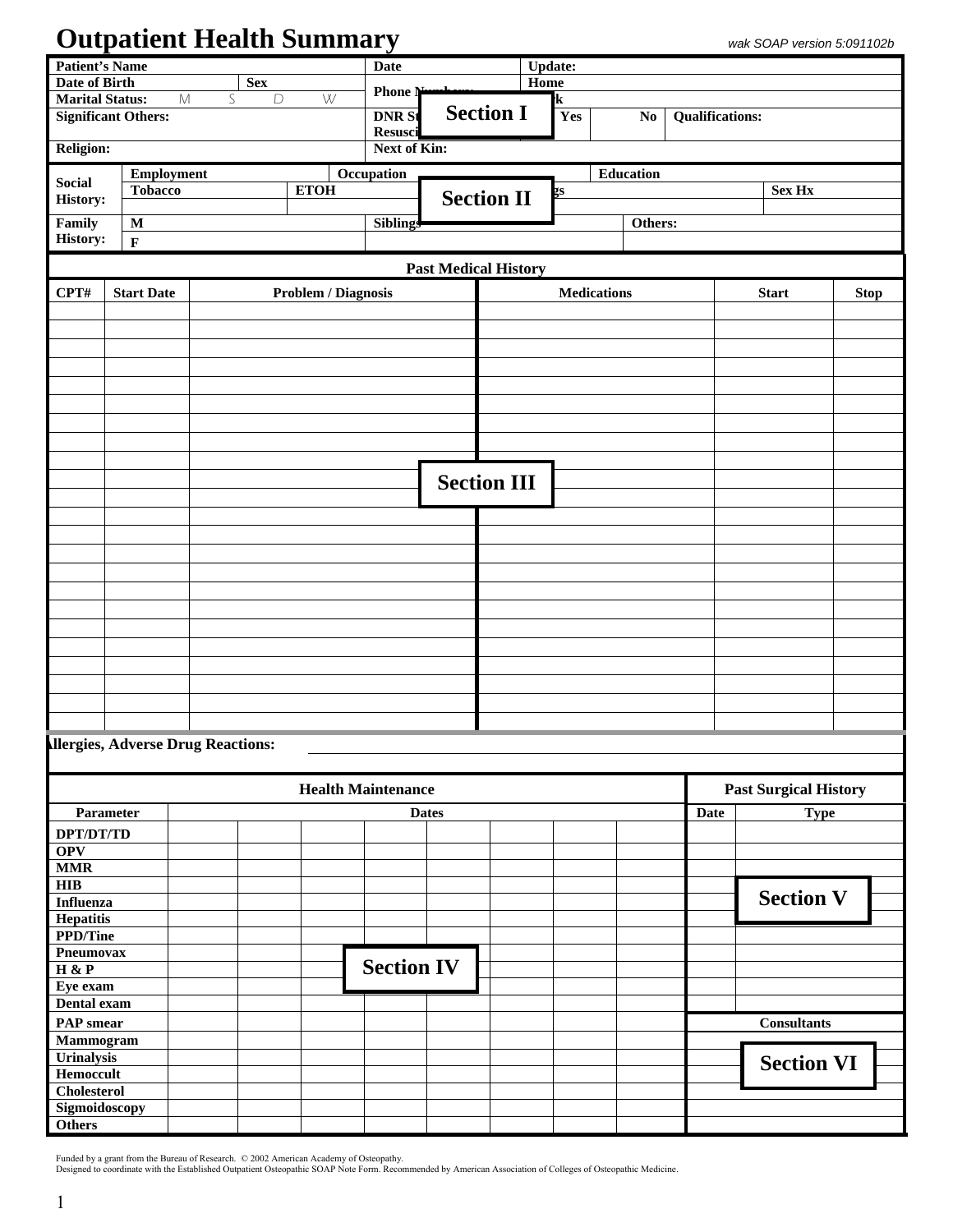|                   |                | <b>Outpatient Osteopathic SOAP Note History Form</b>                                    |                     |                               |                                                                |            |                         | wak SOAP version 5.091102b                 |
|-------------------|----------------|-----------------------------------------------------------------------------------------|---------------------|-------------------------------|----------------------------------------------------------------|------------|-------------------------|--------------------------------------------|
|                   |                |                                                                                         |                     |                               |                                                                |            | Office of:              |                                            |
|                   |                | Patient's Name                                                                          |                     |                               | Age                                                            |            | For office              |                                            |
| <b>HISTORY</b>    |                |                                                                                         |                     |                               |                                                                |            | use only:               |                                            |
| S                 |                |                                                                                         |                     |                               |                                                                |            |                         |                                            |
|                   |                | (See Outpatient Health Summary Form for details of history)                             |                     |                               |                                                                |            |                         |                                            |
|                   |                | Patient's Pain Analog Scale: I Not done                                                 |                     |                               |                                                                |            |                         |                                            |
|                   |                |                                                                                         |                     |                               |                                                                |            |                         |                                            |
|                   | <b>NO PAIN</b> |                                                                                         |                     |                               |                                                                |            |                         | <b>WORST POSSIBLE PAIN</b>                 |
| CC                |                |                                                                                         |                     | <b>Section I</b>              |                                                                |            |                         |                                            |
|                   |                |                                                                                         |                     |                               |                                                                |            |                         |                                            |
|                   |                |                                                                                         |                     |                               |                                                                |            |                         |                                            |
|                   |                |                                                                                         |                     |                               |                                                                |            |                         |                                            |
|                   |                |                                                                                         |                     |                               |                                                                |            |                         |                                            |
|                   |                |                                                                                         |                     |                               |                                                                |            |                         |                                            |
|                   |                | <b>History of Present Illness</b>                                                       |                     |                               |                                                                |            | Level: HPI              |                                            |
|                   | П              | Location                                                                                |                     | OR Status of $\geq 3$ chronic |                                                                |            | $\mathbf{I}$            | 1-3 elements reviewed                      |
|                   | О              | Quality                                                                                 |                     | or inactive conditions        |                                                                | П          | $\mathbf{III}$          |                                            |
|                   | О              | <b>Severity</b>                                                                         |                     |                               |                                                                |            | IV                      | $\geq$ 4 elements OR status                |
| s                 | П              | <b>Duration</b>                                                                         |                     |                               |                                                                | п          | $\mathbf{V}$            | of $\geq$ 3 chronic                        |
| Ξ                 | П              | <b>Timing</b>                                                                           |                     |                               |                                                                |            |                         | conditions                                 |
| $\bullet$<br>Е    | О              | <b>Context</b>                                                                          |                     |                               |                                                                |            |                         |                                            |
| $\bullet$         | О              | <b>Modifying factors</b>                                                                |                     |                               |                                                                |            |                         |                                            |
| −<br>$\mathbf{r}$ | п              | Assoc. Signs and Sx                                                                     |                     |                               |                                                                |            |                         |                                            |
|                   |                |                                                                                         |                     |                               |                                                                |            |                         |                                            |
|                   | done           | Review of Systems (Only ask / record those systems pertinent for this encounter.) I Not |                     |                               |                                                                | Level: ROS |                         |                                            |
|                   | П              | Constitutional (Wt loss, etc.)                                                          |                     |                               |                                                                | 0          | $\mathbf{I}$            | <b>None</b>                                |
|                   | П              | <b>Eyes</b>                                                                             |                     |                               |                                                                |            |                         | 1 system pertinent                         |
|                   | Д              | Ears, nose, mouth, throat                                                               |                     |                               |                                                                | 0          | Ш                       | to the problem                             |
|                   | О              | Cardiovascular                                                                          |                     | <b>Section II</b>             |                                                                | 0          | IV                      | 2-9 systems                                |
|                   | П              | <b>Respiratory</b>                                                                      |                     |                               |                                                                | 0.         | $\mathbf{V}$            | $\geq 10$ systems                          |
|                   | O              | Gastrointestinal                                                                        |                     |                               |                                                                |            |                         |                                            |
|                   | О              | Genitourinary                                                                           |                     |                               |                                                                |            |                         |                                            |
|                   | О              | Musculoskeletal                                                                         |                     |                               |                                                                |            |                         |                                            |
|                   | О              | Integumentary (skin, breast)                                                            |                     |                               |                                                                |            |                         |                                            |
|                   | П              | Neurological                                                                            |                     |                               |                                                                |            |                         |                                            |
|                   | Д              | Psychiatric                                                                             |                     |                               |                                                                |            |                         |                                            |
|                   | П              | <b>Endocrine</b>                                                                        |                     |                               |                                                                |            |                         |                                            |
|                   | п              | Hematologic/lymphatic                                                                   |                     |                               |                                                                |            |                         |                                            |
|                   | О              | Allergic/immunologic                                                                    |                     |                               |                                                                |            |                         |                                            |
|                   |                | Past Medical, Family, Social History<br>□ Not done                                      |                     |                               |                                                                |            | <b>Level: PFSH</b>      |                                            |
|                   | П              | Past history / trauma                                                                   |                     |                               |                                                                |            | $\mathbf H$             |                                            |
|                   |                |                                                                                         |                     |                               |                                                                | П          | III                     | None                                       |
|                   |                | Allergies:                                                                              |                     |                               |                                                                | $\Box$     | IV                      | 1 history area                             |
|                   |                | Medications:                                                                            |                     |                               |                                                                | П          | $\overline{\mathbf{V}}$ | $\geq$ 2 history areas                     |
|                   |                |                                                                                         |                     |                               |                                                                |            |                         |                                            |
|                   | $\Box$         | Family history                                                                          |                     |                               |                                                                |            |                         |                                            |
|                   | $\Box$         | Social history                                                                          |                     |                               |                                                                |            |                         |                                            |
|                   |                | <b>Overall History = Average of HPI, ROS or PFSH:</b>                                   | $\Box$ II (1-3 HPI) |                               | $\Box$ III (1-3 HPI, 1 ROS $\Box$ IV (4+ HPI, 2-9 ROS, 1 PFSH) |            |                         | $\Box$ <b>V</b> (4+ HPI, 10+ ROS, 2+ PFSH) |
|                   |                | Signature of transcriber:                                                               |                     | Signature of examiner:        |                                                                |            |                         |                                            |

Funded by a grant from the Bureau of Research.  $\oslash$  2002 American Academy of Osteopathy.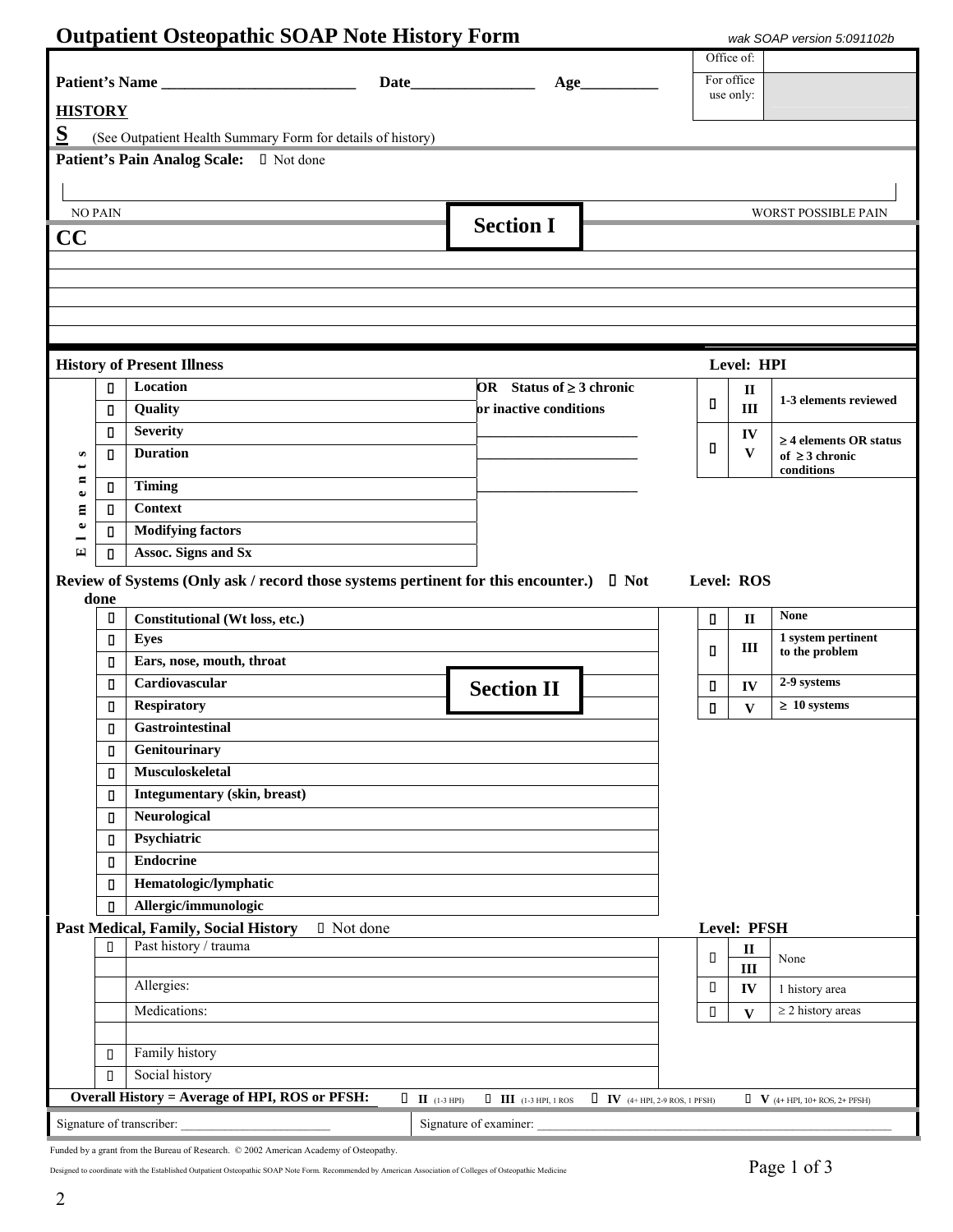|          |               |                                     |                                    |                  |                   | <b>Outpatient Osteopathic SOAP Note Exam Form</b> |                  |                        |                            |                                                  |                                                                                                       |              |                     | wak SOAP version 5:091102b                           |
|----------|---------------|-------------------------------------|------------------------------------|------------------|-------------------|---------------------------------------------------|------------------|------------------------|----------------------------|--------------------------------------------------|-------------------------------------------------------------------------------------------------------|--------------|---------------------|------------------------------------------------------|
| $\Omega$ |               | D Not done                          |                                    |                  |                   |                                                   |                  |                        |                            |                                                  |                                                                                                       |              | Office of:          |                                                      |
|          |               |                                     |                                    |                  |                   |                                                   |                  |                        |                            |                                                  | $S_{\text{ev}}$ Male<br>Female $\Box$                                                                 |              |                     |                                                      |
|          |               |                                     |                                    |                  |                   | * Vital Signs $(3 \text{ of } 7)$ Wt.             |                  |                        | Ht.                        |                                                  | <b>Section I</b><br>Temp.                                                                             |              | For office          |                                                      |
|          |               |                                     |                                    |                  |                   | Reg. $\Box$ Pt. position for r                    |                  |                        |                            |                                                  |                                                                                                       |              | use only:           |                                                      |
|          |               | Resp.                               |                                    |                  |                   | Pulse Irreg. 0                                    |                  |                        |                            |                                                  | Standing Sitting Lying                                                                                |              |                     |                                                      |
|          |               |                                     |                                    |                  |                   |                                                   |                  |                        |                            |                                                  |                                                                                                       |              |                     |                                                      |
|          |               |                                     |                                    |                  |                   |                                                   |                  |                        |                            |                                                  |                                                                                                       |              |                     |                                                      |
|          |               |                                     |                                    |                  |                   |                                                   |                  |                        |                            |                                                  |                                                                                                       |              |                     | Left<br>Right                                        |
|          |               |                                     |                                    |                  |                   |                                                   |                  |                        |                            |                                                  |                                                                                                       |              | $\bigcirc$          | ⊕                                                    |
|          |               |                                     |                                    |                  |                   |                                                   |                  |                        |                            |                                                  |                                                                                                       |              |                     |                                                      |
|          |               |                                     |                                    |                  |                   |                                                   |                  |                        |                            |                                                  |                                                                                                       |              |                     |                                                      |
|          |               |                                     |                                    |                  |                   |                                                   |                  |                        |                            |                                                  |                                                                                                       |              |                     |                                                      |
|          |               |                                     |                                    |                  |                   |                                                   |                  |                        |                            |                                                  |                                                                                                       |              |                     |                                                      |
|          |               |                                     |                                    |                  |                   |                                                   |                  |                        |                            |                                                  |                                                                                                       |              |                     |                                                      |
|          |               |                                     |                                    |                  |                   |                                                   |                  |                        |                            |                                                  |                                                                                                       |              |                     |                                                      |
|          |               |                                     |                                    |                  |                   |                                                   |                  |                        |                            |                                                  |                                                                                                       |              |                     |                                                      |
|          |               |                                     |                                    |                  |                   |                                                   |                  |                        |                            |                                                  |                                                                                                       |              |                     |                                                      |
|          |               |                                     |                                    |                  |                   |                                                   |                  |                        |                            |                                                  | <b>Section II</b>                                                                                     |              |                     | <b>Section III</b>                                   |
|          |               |                                     |                                    |                  |                   |                                                   |                  |                        |                            |                                                  |                                                                                                       |              |                     |                                                      |
|          |               |                                     |                                    |                  |                   |                                                   |                  |                        |                            |                                                  |                                                                                                       |              | <b>Level of GMS</b> |                                                      |
|          |               |                                     |                                    |                  |                   |                                                   |                  |                        |                            |                                                  |                                                                                                       | $\mathbf{u}$ | $\mathbf{I}$        | 1-5 elements                                         |
|          |               |                                     |                                    |                  |                   |                                                   |                  |                        |                            |                                                  |                                                                                                       | $\mathsf{n}$ | III                 | 6+ elements                                          |
|          |               |                                     |                                    |                  |                   |                                                   |                  |                        |                            |                                                  |                                                                                                       |              |                     | $2+$ from each                                       |
|          |               |                                     |                                    |                  |                   |                                                   |                  |                        |                            |                                                  |                                                                                                       | п            | $\bf{IV}$           | or 6 areas OR 12+                                    |
|          |               |                                     |                                    |                  |                   |                                                   |                  |                        |                            |                                                  |                                                                                                       |              |                     | elements in 2+ areas                                 |
|          |               |                                     |                                    |                  |                   |                                                   |                  |                        |                            |                                                  |                                                                                                       | 0.           | $\mathbf{V}$        | Perform all elements $\geq$<br>9 areas               |
|          |               |                                     |                                    |                  |                   |                                                   |                  |                        |                            |                                                  |                                                                                                       |              |                     |                                                      |
|          |               |                                     |                                    |                  |                   |                                                   |                  |                        |                            |                                                  |                                                                                                       |              |                     |                                                      |
|          |               |                                     |                                    |                  |                   |                                                   |                  |                        |                            |                                                  |                                                                                                       |              |                     |                                                      |
|          |               |                                     |                                    |                  |                   |                                                   |                  |                        |                            |                                                  |                                                                                                       |              |                     |                                                      |
|          |               |                                     |                                    |                  |                   |                                                   |                  |                        |                            |                                                  |                                                                                                       |              |                     |                                                      |
|          |               |                                     |                                    |                  |                   |                                                   |                  |                        |                            |                                                  |                                                                                                       |              |                     |                                                      |
|          |               |                                     |                                    |                  |                   |                                                   |                  |                        |                            |                                                  |                                                                                                       |              |                     |                                                      |
|          |               | <b>Methods Used For</b>             |                                    |                  |                   | Key to the                                        |                  |                        |                            |                                                  | $0 =$ No SD or background (BG) levels                                                                 |              |                     | $2 =$ Obvious TART (esp. R and T), $\pm$ /- symptoms |
|          |               |                                     |                                    |                  |                   | <b>Severity Scale</b>                             |                  |                        |                            |                                                  | $1 =$ More than BG levels, minor TART                                                                 |              |                     | $3$ = Key lesions, symptomatic, R and T stand out    |
|          | All           | T                                   | <b>Examination</b><br>$\mathbf{A}$ | $\bf{R}$         | $\mathbf T$       | Region<br><b>Evaluated</b>                        | $\bf{0}$         | 1                      | Severity<br>$\overline{2}$ | $\overline{\mathbf{3}}$                          | <b>Somatic Dysfunction and Other Systems</b><br>MS / SNS / PNS / LYM. / CV / RESP. / GI / FAS. / etc. |              |                     |                                                      |
|          | 0             | $\Box$                              | $\Box$                             | $\Box$           | $\hfill\Box$      | Head and Face                                     | $\Box$           | $\Box$                 | $\hfill \Box$              | $\Box$                                           |                                                                                                       |              |                     |                                                      |
| $*1$     | П             | $\Box$                              | П                                  | $\Box$           | П                 | Neck                                              | $\Box$           | $\Box$                 | $\Box$                     | $\Box$                                           |                                                                                                       |              |                     |                                                      |
|          |               |                                     |                                    | $\Box$           | $\Box$            | Thoracic<br>$T1-4$                                | $\Box$           | $\Box$                 | $\Box$                     | $\Box$                                           |                                                                                                       |              |                     |                                                      |
|          | П             | $\Box$                              | $\Box$                             |                  |                   |                                                   |                  |                        |                            |                                                  |                                                                                                       |              |                     |                                                      |
|          | П             | $\Box$                              | $\Box$                             | $\Box$           | $\Box$            | $T5-9$                                            | $\Box$           | $\Box$                 | $\Box$                     | $\Box$                                           |                                                                                                       |              |                     |                                                      |
|          | $\Box$        | $\Box$                              | $\Box$                             | $\Box$           | $\Box$            | $T10-12$                                          | $\Box$           | $\hfill \Box$          |                            |                                                  |                                                                                                       |              |                     |                                                      |
| $*2$     | П             | $\Box$                              | П                                  | $\Box$           | П                 | Ribs                                              | $\Box$           | $\Box$                 |                            |                                                  | <b>Section IV</b>                                                                                     |              |                     |                                                      |
|          | 0             | $\Box$                              | $\Box$                             | $\Box$           | $\Box$            | Lumbar<br>Sacrum / Pelvis                         | $\Box$<br>$\Box$ | $\hfill\Box$           | ┳                          | ॻ                                                |                                                                                                       |              |                     |                                                      |
|          | П<br>$\Box$   | $\Box$<br>$\hfill \Box$             | $\Box$<br>$\hfill \Box$            | $\Box$<br>$\Box$ | П<br>$\hfill\Box$ | Pelvis / Innom.                                   | $\Box$           | $\Box$<br>$\hfill\Box$ | $\Box$<br>$\hfill \Box$    | $\Box$<br>$\begin{array}{c} \square \end{array}$ |                                                                                                       |              |                     |                                                      |
|          | П             | $\Box$                              | $\Box$                             | $\Box$           | $\Box$            | Abd ./ Other                                      | $\Box$           | $\Box$                 | $\Box$                     | $\Box$                                           |                                                                                                       |              |                     |                                                      |
| $*3$     | $\hfill \Box$ | $\hfill\Box$                        | $\hfill\Box$                       | $\Box$           | $\hfill \square$  | ${\bf R}$<br>Upper                                | $\Box$           | $\hfill \Box$          | $\Box$                     | $\Box$                                           |                                                                                                       |              |                     |                                                      |
| *4       | П             | $\Box$                              | $\hfill \square$                   | $\Box$           | $\Box$            | Extremity L                                       | $\Box$           | $\Box$                 | $\Box$                     | $\Box$                                           |                                                                                                       |              |                     |                                                      |
| $*5$     | $\Box$        | $\Box$                              | $\hfill\Box$                       | $\Box$           | $\Box$            | $\mathbb{R}$<br>Lower                             | $\Box$           | $\hfill \Box$          | $\Box$                     | $\Box$                                           |                                                                                                       |              |                     |                                                      |
| *6       | П             | $\Box$<br>Signature of transcriber: | $\Box$                             | $\Box$           | $\Box$            | Extremity L                                       | $\Box$           | $\Box$                 | $\Box$                     | $\Box$                                           | Signature of examiner:                                                                                |              |                     |                                                      |

Funded by a grant from the Bureau of Research. © 2002 American Academy of Osteopathy.

Designed to coordinate with the Established Outpatient Osteopathic SOAP Note Form. Recommended by American Association of Colleges of Osteopathic Medicine. Page 2 of 3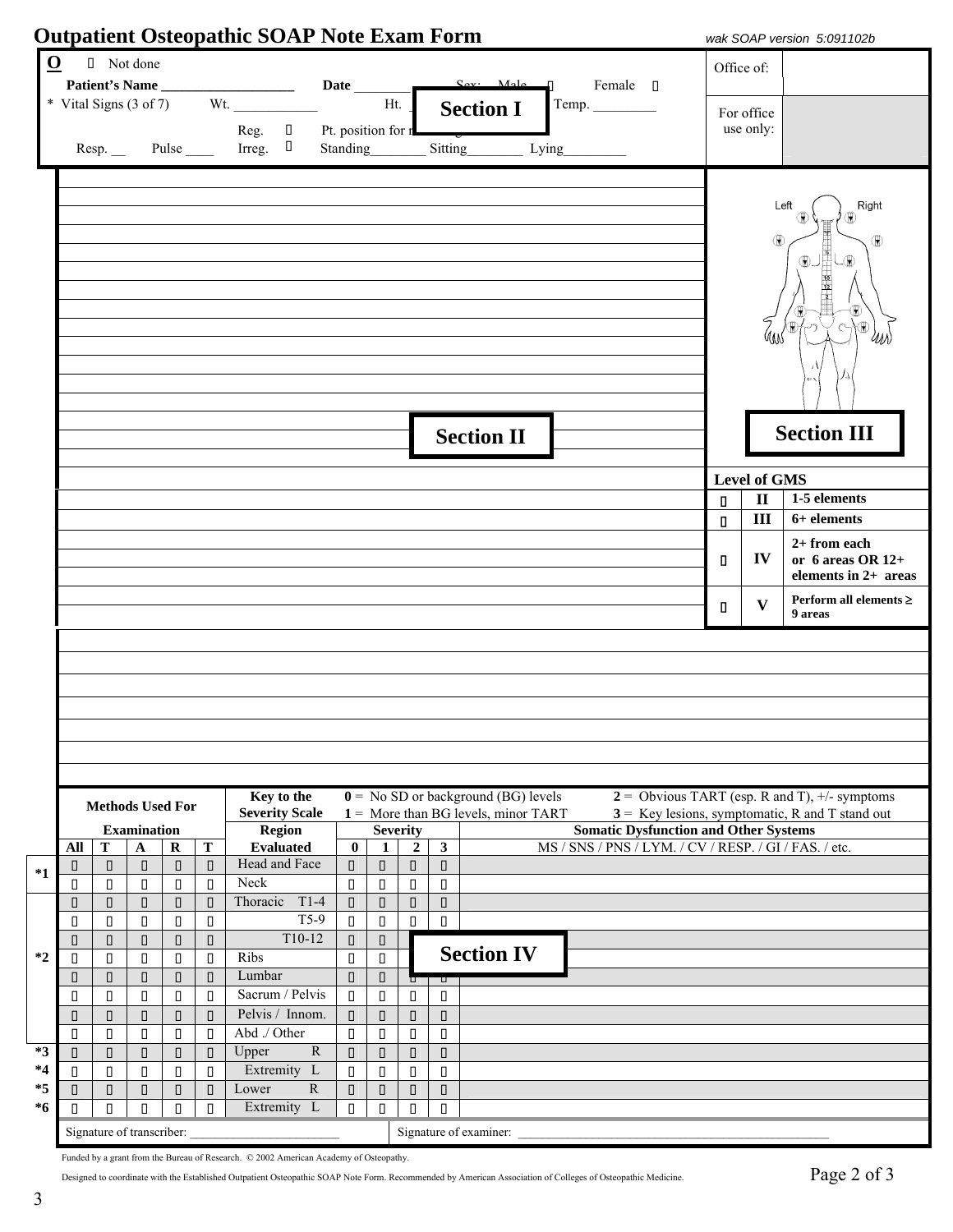|           |                                         | <b>Outpatient Osteopathic Assessment and Plan Form</b>                                           |                  |                   |                                                                |                     |                       |                          |                   |                                                  |                                                                                                              |                  |                           |                         |                                                                                                                 |                         |                       |                  | wak SOAP version 5:091102b                                                   |                  |                  |                                      |                            |
|-----------|-----------------------------------------|--------------------------------------------------------------------------------------------------|------------------|-------------------|----------------------------------------------------------------|---------------------|-----------------------|--------------------------|-------------------|--------------------------------------------------|--------------------------------------------------------------------------------------------------------------|------------------|---------------------------|-------------------------|-----------------------------------------------------------------------------------------------------------------|-------------------------|-----------------------|------------------|------------------------------------------------------------------------------|------------------|------------------|--------------------------------------|----------------------------|
|           |                                         |                                                                                                  |                  |                   |                                                                |                     |                       |                          |                   |                                                  |                                                                                                              |                  |                           |                         |                                                                                                                 |                         | Office of:            |                  |                                                                              |                  |                  |                                      |                            |
|           | $\underline{\mathbf{A}}$ Patient's Name |                                                                                                  |                  |                   |                                                                |                     |                       |                          |                   |                                                  | <b>Section I</b>                                                                                             |                  |                           |                         |                                                                                                                 |                         | For office            |                  |                                                                              |                  |                  |                                      |                            |
|           |                                         |                                                                                                  |                  |                   |                                                                |                     |                       |                          |                   |                                                  |                                                                                                              |                  |                           |                         |                                                                                                                 |                         | use only:             |                  |                                                                              |                  |                  |                                      |                            |
|           | Dx No.                                  | <b>ICD</b><br>Code                                                                               |                  |                   |                                                                |                     |                       | <b>Written Diagnosis</b> |                   |                                                  |                                                                                                              |                  | Dx<br>No.                 | <b>ICD</b><br>Code      |                                                                                                                 |                         |                       |                  | <b>Written Diagnosis</b>                                                     |                  |                  |                                      |                            |
|           |                                         |                                                                                                  |                  |                   |                                                                |                     |                       |                          |                   |                                                  |                                                                                                              |                  |                           |                         |                                                                                                                 |                         |                       |                  |                                                                              |                  |                  |                                      |                            |
|           |                                         |                                                                                                  |                  |                   |                                                                |                     |                       |                          |                   |                                                  |                                                                                                              |                  |                           |                         |                                                                                                                 |                         |                       |                  |                                                                              |                  |                  |                                      |                            |
|           |                                         |                                                                                                  |                  |                   |                                                                |                     |                       |                          |                   |                                                  | <b>Section II</b>                                                                                            |                  |                           |                         |                                                                                                                 |                         |                       |                  |                                                                              |                  |                  |                                      |                            |
|           |                                         | 739.0                                                                                            |                  |                   | Somatic Dysfunction of Head and Fa                             |                     |                       |                          |                   |                                                  |                                                                                                              |                  |                           |                         | 739.4                                                                                                           |                         |                       |                  | Somatic Dysfunction of Sacrum                                                |                  |                  |                                      |                            |
|           |                                         | 739.1                                                                                            |                  |                   | Somatic Dysfunction of Neck                                    |                     |                       |                          |                   |                                                  |                                                                                                              |                  |                           |                         | 739.5                                                                                                           |                         |                       |                  | Somatic Dysfunction of Pelvis                                                |                  |                  |                                      |                            |
|           |                                         | 739.2<br>739.8                                                                                   |                  |                   | Somatic Dysfunction of Thoracic<br>Somatic Dysfunction of Ribs |                     |                       |                          |                   |                                                  |                                                                                                              |                  |                           |                         | 739.9<br>739.7                                                                                                  |                         |                       |                  | Somatic Dysfunction of Abd / Other<br>Somatic Dysfunction of Upper Extremity |                  |                  |                                      |                            |
|           |                                         | 739.3                                                                                            |                  |                   | Somatic Dysfunction of Lumbar                                  |                     |                       |                          |                   |                                                  |                                                                                                              |                  |                           |                         | 739.6                                                                                                           |                         |                       |                  | Somatic Dysfunction of Lower Extremity                                       |                  |                  |                                      |                            |
|           |                                         | Physician's evaluation of patient prior to treatment:                                            |                  |                   |                                                                |                     |                       | First visit              | $\Box$            |                                                  | Resolved                                                                                                     | ┚                |                           | Improved                |                                                                                                                 | $\Box$                  |                       | Unchanged $\Box$ |                                                                              |                  | Worse            |                                      | П                          |
|           | $\Box$ All not done                     |                                                                                                  |                  | <b>OMT</b>        |                                                                |                     |                       |                          |                   |                                                  | <b>Treatment Method</b>                                                                                      |                  |                           |                         |                                                                                                                 |                         |                       |                  |                                                                              |                  |                  | <b>Response</b>                      |                            |
| ${\bf P}$ |                                         | Region                                                                                           | Y                | ${\bf N}$         | ART                                                            | <b>BLT</b>          | ${\bf CR}$            | $_{\rm CS}$              | <b>DIR</b>        | <b>FPR</b>                                       | <b>HVLA</b>                                                                                                  | <b>IND</b>       | $\ensuremath{\text{INR}}$ | $\mathbf{LAS}$          | ME                                                                                                              | <b>MFR</b>              | ${\bf ST}$            | <b>VIS</b>       | <b>OTH</b>                                                                   | $\mathbf R$      | $\bf{I}$         | $\mathbf{U}$                         | W                          |
|           | Head and Face                           |                                                                                                  | Π                | П                 | П                                                              | $\Box$              | $\Box$                | 0                        | 0                 | П                                                | О                                                                                                            | 0                | 0                         | О                       | 0                                                                                                               | П                       | П                     | 0                | 0                                                                            | П                | П                | П                                    | П                          |
|           | Neck                                    |                                                                                                  | $\Box$           | П                 | $\Box$                                                         | П                   | П                     | П                        | П                 | П                                                | П                                                                                                            | П                | П                         | П                       | П                                                                                                               | П                       | П                     | П                | П                                                                            | П                | $\Box$           | П                                    | П                          |
|           | Thoracic T1-4                           |                                                                                                  | $\Box$           | П                 | $\Box$                                                         | $\Box$              | $\Box$                | П                        | $\Box$            | $\Box$                                           | $\Box$                                                                                                       | $\Box$           | П                         | П                       | П                                                                                                               | $\Box$                  | П                     | П                | 0                                                                            | П                | $\Box$           | $\Box$                               | П                          |
|           |                                         | $T5-9$                                                                                           | П                | П                 | П                                                              | П                   | П                     | П                        | П                 | $\Box$                                           | $\Box$                                                                                                       | $\Box$           | П                         | П                       | П                                                                                                               | П                       | П                     | П                | П                                                                            | П                | $\Box$           | П                                    | П                          |
|           | Ribs                                    | $T10-12$                                                                                         | $\Box$           | $\Box$            | $\Box$                                                         | $\Box$              | $\Box$                | О                        | d<br>d            |                                                  | <b>Section III</b>                                                                                           |                  | $\hfill \Box$<br>$\Box$   | $\Box$                  | П                                                                                                               | $\Box$                  | П                     | $\Box$           | П                                                                            | $\Box$           | $\Box$           | $\Box$                               | П                          |
|           | Lumbar                                  |                                                                                                  | $\Box$<br>$\Box$ | П<br>$\Box$       | П<br>$\Box$                                                    | П<br>$\Box$         | П<br>$\Box$           | $\Box$<br>$\hfill \Box$  | 0                 | ण                                                | т                                                                                                            | т                | $\Box$                    | $\Box$<br>$\hfill \Box$ | П<br>$\hfill\Box$                                                                                               | П<br>$\Box$             | П<br>$\hfill \square$ | П<br>$\Box$      | $\Box$<br>П                                                                  | П<br>$\Box$      | $\Box$<br>$\Box$ | П<br>$\hfill \Box$                   | П<br>$\hfill \square$      |
|           | Sacrum                                  |                                                                                                  | П                | П                 | П                                                              | П                   | П                     | П                        | П                 | $\Box$                                           | П                                                                                                            | П                | П                         | П                       | П                                                                                                               | $\Box$                  | $\Box$                | $\Box$           | $\Box$                                                                       | П                | $\Box$           | П                                    | $\Box$                     |
|           | Pelvis                                  |                                                                                                  | $\Box$           | $\Box$            | $\Box$                                                         | $\Box$              | $\Box$                | П                        | $\Box$            | $\begin{array}{c} \square \end{array}$           | О                                                                                                            | $\Box$           | П                         | $\Box$                  | $\Box$                                                                                                          | $\hfill \Box$           | $\hfill \Box$         | $\Box$           | П                                                                            | $\Box$           | $\Box$           | $\hfill \Box$                        | $\hfill \square$           |
|           | Abdomen/Other                           |                                                                                                  | $\Box$           | П                 | П                                                              | П                   | П                     | П                        | П                 | $\Box$                                           | П                                                                                                            | П                | П                         | П                       | П                                                                                                               | $\Box$                  | $\Box$                | $\Box$           | $\Box$                                                                       | П                | $\Box$           | П                                    | $\Box$                     |
|           |                                         | <b>Upper Extremity</b><br>Lower Extremity                                                        | $\Box$<br>$\Box$ | П<br>$\Box$       | $\Box$<br>$\Box$                                               | $\Box$<br>$\Box$    | $\Box$<br>$\Box$      | П<br>$\Box$              | П<br>$\Box$       | $\begin{array}{c} \square \end{array}$<br>$\Box$ | $\Box$<br>$\Box$                                                                                             | $\Box$<br>$\Box$ | П<br>$\Box$               | $\Box$<br>$\Box$        | $\hfill \Box$<br>$\Box$                                                                                         | $\hfill \Box$<br>$\Box$ | П<br>$\Box$           | П<br>$\Box$      | П<br>$\Box$                                                                  | $\Box$<br>$\Box$ | $\Box$<br>$\Box$ | П<br>$\Box$                          | $\hfill \square$<br>$\Box$ |
|           | Meds:                                   |                                                                                                  |                  |                   |                                                                |                     |                       |                          |                   |                                                  |                                                                                                              |                  | PT:                       |                         |                                                                                                                 |                         |                       |                  |                                                                              |                  |                  |                                      |                            |
|           |                                         |                                                                                                  |                  |                   |                                                                |                     |                       |                          |                   |                                                  |                                                                                                              |                  |                           |                         |                                                                                                                 |                         |                       |                  |                                                                              |                  |                  |                                      |                            |
|           | Exercise:                               |                                                                                                  |                  |                   |                                                                |                     |                       |                          |                   |                                                  | <b>Section IV</b>                                                                                            |                  | r:                        |                         |                                                                                                                 |                         |                       |                  |                                                                              |                  |                  |                                      |                            |
|           | Nutrition:                              |                                                                                                  |                  |                   |                                                                |                     |                       |                          |                   |                                                  |                                                                                                              |                  |                           |                         |                                                                                                                 |                         |                       |                  |                                                                              |                  |                  |                                      |                            |
|           |                                         | <b>Complexity / Assessment / Plan (Scoring)</b> *Default to level 2—same criteria                |                  |                   |                                                                |                     |                       |                          |                   |                                                  |                                                                                                              |                  |                           |                         |                                                                                                                 |                         |                       |                  |                                                                              |                  |                  |                                      |                            |
|           | Problems<br>Self-limiting               |                                                                                                  |                  |                   |                                                                | 1(2 max.)           |                       | management options)      |                   |                                                  | Risk (presenting problem(s), diagnostic procedure(s)                                                         |                  |                           |                         | Data<br>Lab                                                                                                     |                         |                       |                  |                                                                              |                  |                  | <b>Maximum Points</b><br>1           |                            |
|           | Estimated-worsening.                    | Estimated problem improved / stable                                                              |                  |                   | 1<br>$\overline{2}$                                            |                     | Minimal = Min.<br>Low |                          |                   |                                                  |                                                                                                              |                  |                           |                         | Radiology<br>Medicine                                                                                           |                         |                       |                  |                                                                              |                  |                  | $\mathbf{1}$<br>$\mathbf{1}$         |                            |
|           | New-no workup<br>New-additional workup  |                                                                                                  |                  |                   | $\overline{4}$                                                 | $3(1 \text{ max.})$ | High                  | Moderate = Mod.          |                   |                                                  |                                                                                                              |                  |                           |                         | Discuss with performing physician<br>Obtain records or Hx from others<br>Review records, discuss with physician |                         |                       |                  |                                                                              |                  |                  | $\mathbf{1}$<br>-1<br>$\overline{2}$ |                            |
|           | Level I                                 | Level II                                                                                         | <b>Level III</b> | <b>Level IV</b>   |                                                                | <b>Level V</b>      | Level I               |                          | Level II          | Level III                                        |                                                                                                              | <b>Level IV</b>  |                           | Level V                 | Visualization of tracing, specimen<br>Level I                                                                   |                         | Level II              | Level III        |                                                                              | <b>Level IV</b>  |                  | $\mathcal{P}$<br><b>Level V</b>      |                            |
|           |                                         | $\leq$ 1 pt.                                                                                     | 2 pt.            | 3 pt.             |                                                                | ≥4 pt.              |                       |                          | Min               |                                                  |                                                                                                              |                  |                           | ∣High                   |                                                                                                                 |                         | $≤1$ pt.              | 2 pt.            |                                                                              | 3 pt.            |                  | ≥4 pt.                               |                            |
|           |                                         | П.<br>Requires only 2 above 3 (problems, risk and data). Level of complexity = average of inclue | П                | П                 |                                                                | П                   |                       |                          | П                 |                                                  | <b>Section V</b>                                                                                             |                  |                           | П                       |                                                                                                                 |                         | П                     | П                |                                                                              | П                |                  | $\Box$                               |                            |
|           |                                         | <b>Traditional Method-Coding by Components</b>                                                   |                  |                   |                                                                |                     |                       |                          |                   |                                                  | <b>Optional Method-Coding by Time</b>                                                                        |                  |                           |                         |                                                                                                                 |                         |                       |                  |                                                                              |                  |                  |                                      |                            |
|           | History                                 |                                                                                                  |                  | п                 | Ш                                                              | Ш                   |                       | IV                       | v                 |                                                  | When majority of the encounter is counseling / coordinating, the level is determined by total time           |                  |                           |                         |                                                                                                                 |                         | Ш                     | Ш                |                                                                              | IV               |                  | v                                    |                            |
|           | Examination                             |                                                                                                  |                  |                   | Ш                                                              | Ш                   |                       | IV                       | v                 |                                                  | New patients (minutes)                                                                                       |                  |                           |                         | 10                                                                                                              |                         | 20                    | 30               |                                                                              | 45               |                  | 60                                   |                            |
|           | Complexity /<br>Assessment Plan         |                                                                                                  |                  |                   | ш                                                              | Ш                   |                       | IV                       | v                 |                                                  | Established patients (minutes)                                                                               |                  |                           |                         |                                                                                                                 |                         | 10                    | 15               |                                                                              | 25               |                  | 40                                   |                            |
|           |                                         | <b>Final level of service</b>                                                                    |                  | П                 | $\Box$                                                         | П                   |                       | П                        | П                 |                                                  | <b>Final level of service</b>                                                                                |                  |                           |                         | П                                                                                                               |                         | П                     | П                |                                                                              | П                |                  | П                                    |                            |
|           | <b>Minutes spent</b>                    | All these areas required. Average of three levels of service.                                    | П                | О<br>▯            | 0                                                              | П                   | П                     |                          | <b>Follow-up:</b> | 0                                                | Dictate total time and counseling / coordinating time plus a brief description of topics discussed<br>П<br>П | Л                | Ц<br>П                    | O.<br>U.                | О<br>o                                                                                                          | П                       | П                     | Units:           |                                                                              | П<br>П           | 0                | 0                                    | U.                         |
|           | with the patient:                       |                                                                                                  | $10\,$           | 15<br>25          | 40                                                             | 60                  | $>60$                 |                          |                   |                                                  | 2<br>3                                                                                                       | $\overline{4}$   | 5<br>6                    | $\tau$<br>8             | 10<br>9                                                                                                         | 11                      | 12                    |                  | D                                                                            | W                | M                | $\mathbf Y$                          | <b>RN</b>                  |
|           |                                         | <b>OMT</b> performed as Above:                                                                   |                  |                   |                                                                | 0 areas             | 0                     |                          | $1-2$ areas       |                                                  |                                                                                                              |                  |                           | 5-6 areas               | O                                                                                                               |                         | 7-8 areas             |                  | o                                                                            |                  | $9-10$ areas     | ┚                                    |                            |
|           |                                         | <b>Other Procedures</b>                                                                          |                  | <b>CPT</b> Codes: |                                                                |                     |                       |                          |                   |                                                  | <b>Section VI</b>                                                                                            |                  |                           |                         |                                                                                                                 |                         |                       |                  |                                                                              |                  |                  |                                      |                            |
|           |                                         | Performed:                                                                                       |                  | Written Dx:       |                                                                |                     |                       |                          |                   |                                                  |                                                                                                              |                  |                           |                         |                                                                                                                 |                         |                       |                  |                                                                              |                  |                  |                                      |                            |
|           | E/M Code:                               |                                                                                                  | <b>New</b>       | П                 | П                                                              | П                   | П                     | <b>EST</b>               |                   | П                                                | 0                                                                                                            | П                | П                         | П                       |                                                                                                                 | <b>Consults</b>         | O                     |                  | ▯                                                                            | П                | Π                |                                      | П                          |
|           |                                         | Write 992 plus                                                                                   |                  | 02                | 03                                                             | 04                  | 05                    | $\sim$ $\sim$ $\sim$     |                   | 11                                               | 12                                                                                                           | 13               | 14                        | 15                      | $\ddots$                                                                                                        |                         | 41                    | 42               |                                                                              | 43               | 44               | 45                                   |                            |
|           |                                         | Signature of transcriber:                                                                        |                  |                   |                                                                |                     |                       |                          |                   |                                                  | Signature of examiner:                                                                                       |                  |                           |                         |                                                                                                                 |                         |                       |                  |                                                                              |                  |                  |                                      |                            |

Signature of transcriber: Signature of examiner:

Funded by a grant from the Bureau of Research.  $\oslash$  2002 American Academy of Osteopathy.

Page 3 of 3<br>Designed to coordinate with the Established Outpatient Osteopathic SOAP Note Form. Recommended by American Association of Colleges of Osteopathic Medicine. Page 3 of 3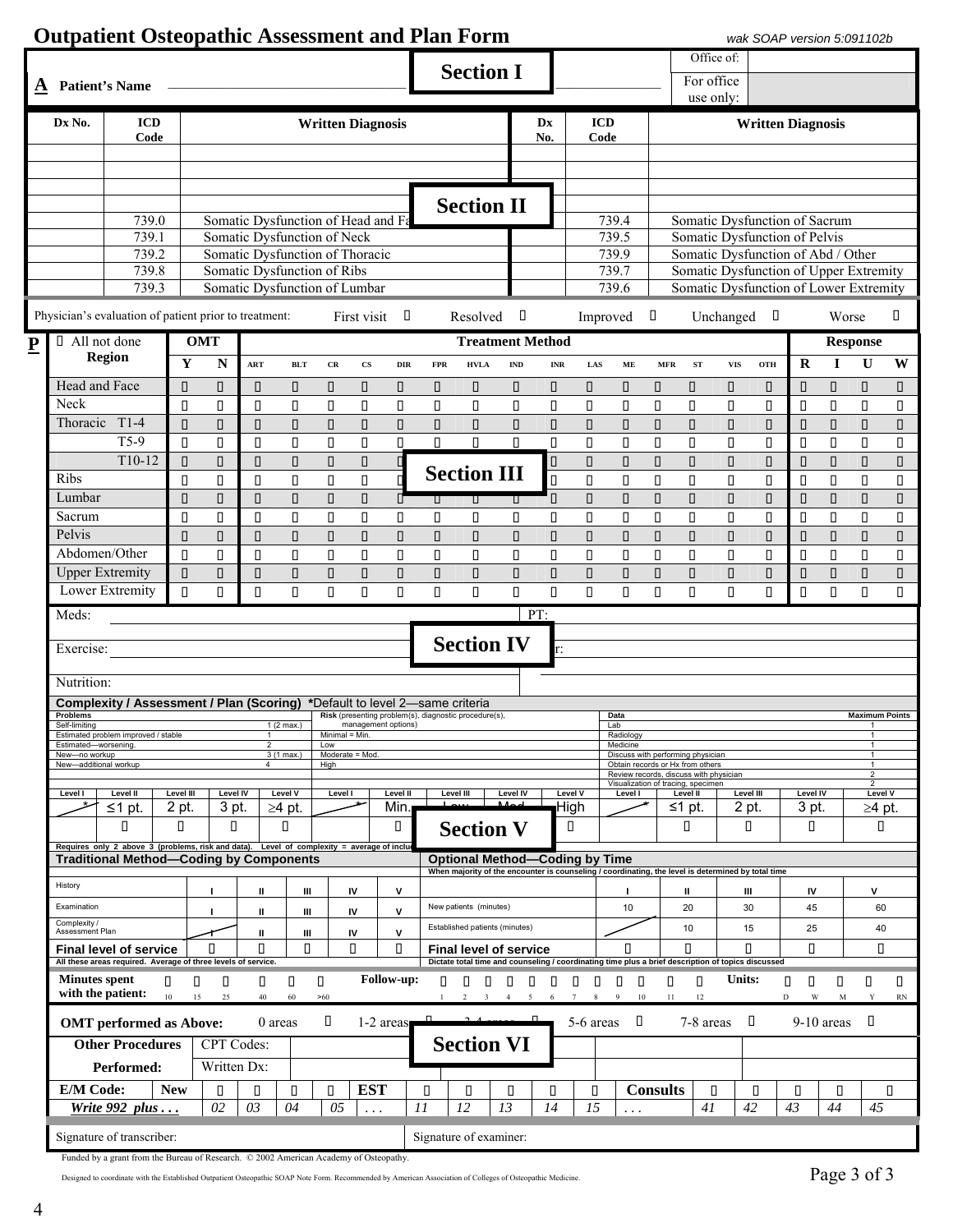## **Outpatient Osteopathic SOAP Note Form Series Usage Guide**

#### **Introduction:**

The following Outpatient Osteopathic SOAP Note Form Series was developed by the American Academy of Osteopathy's Louisa Burns Osteopathic Research Committee under a grant from the American Osteopathic Association. This valid, standardized, and easy to use form is our best recommendation to the Osteopathic Profession for research and training in osteopathic medicine.

#### **Instructions for use:**

Print where stated. All printing or writing must be legible to anyone, otherwise the record is useless. Blacken the appropriate rectangles. All bold boxed areas are critical to research data and should be filled in. Data can be collected and analyzed by a computer. Additions to the form can be made. If data were not obtained for a certain section, leave it blank or fill in the "not done" rectangle. All definitions were obtained from the CPT book and the Glossary of Osteopathic Terminology. The headings are presented and arranged as they appear on the form, beginning with the upper left-hand corner and reading to the right and down. Bold text in this Usage Guide corresponds to Form text.

#### *Initial Page:*

#### **Outpatient Health Summary**

 This page of the system is the front left hand page of a two-section chart system or the front page of a one-section chart. At each patient visit, it provides rapid ID, recall of wishes for care, who and how to call in case of an emergency, and a quick retrieval of past medical, surgical and medication history, consultants and immunizations. This page is reviewed at each patient visit, and all sections are kept current.

#### **Section I: Identification and Disposition**

**Patient's Name:** Write in the patient's first and last name.

**Date:** Write in the date this initial summary was started. Use the following format for all dates: month/day/year.

**Update:** Write in the dates that this form is updated. Separate dates by comma's, with the most recent date furthest to the right (month/day/year).

Date of Birth: (month/day/year).

**Sex: M**ale or **F**emale gender.

**Phone Numbers:** Provide **Home** phone number and a **Work** phone number, if appropriate.

- **Marital Status:** Circle the correct letter to indicate if **M**arried, **S**ingle, **D**ivorced, or **W**idowed.
- **Significant Others:** List them and include living arrangements.
- **DNR Status** or **Resuscitate? (Yes**, **No)** and **Qualifications:** Indicate the patient's or guardian's wishes regarding resuscitation by checking the "**Yes**" or "**No**" box. Additional desires or wishes for terminal care can be added here in the **Qualifications** box.
- **Religion:** Write in the patient's religion or preference for last rites.
- **Next of Kin:** Write in the name of whom should be contacted in case of emergency, should the patient die, or who is the beneficiary.

#### **Section II: Social and Family History**

**Social History** is an age-appropriate review of past and current activities that includes significant information about:

**Employment:** Write in the patient's current and past employment, and, if appropriate, places of work. Indicate if patient is retired; indicate any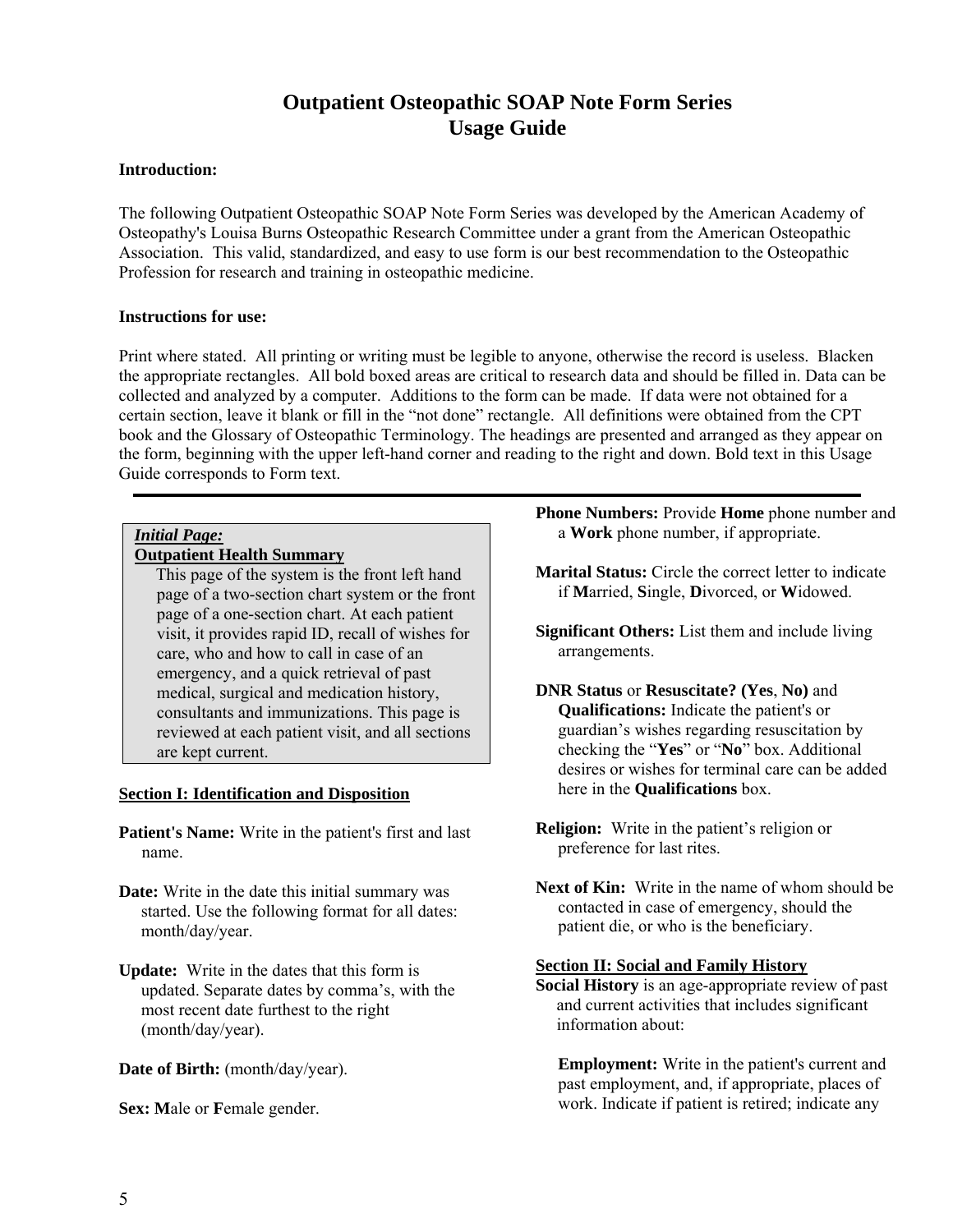risk factors associated with the work place, i.e., black lung, asbestos exposure, fumes, etc.

**Occupation:** Write in the patient's areas of training (chemist, teacher, homemaker).

**Education:** Write in the patient's current school status, degrees obtained, or highest grade obtained.

**Tobacco:** Write in pack/years, what form (cigarettes, cigars, chewing tobacco), and quitdates, if appropriate.

**ETOH (alcohol):** Write in the patient's alcohol use in numbers, what consumed (beer, cocktails), how often (daily, weekly, monthly, yearly). Indicate past abuse and sober date.

**Drugs:** Write in the patient's illicit drug use, past and present, what, when, and for how long.

**Sex Hx** (sexual history): Write in the patient's sexual preference, partners, menstrual history, gravida number, and para number. (The female patient has a gravida number if presently pregnant; otherwise she only has a para number. A para number is a 4-digit number indicating the number of "pregnancies-prematures-abortionsand living children.")

**Family History** is a review of medical events in the patient's family that include significant information about: (**M**other, **F**ather) the health status or cause of death of parents, **Siblings**, and children; specific diseases related to problems identified in the Chief Complaint or History of the Present Illness and/or System Review; diseases of family members which may be hereditary or place the patient at risk.

Use  $\uparrow$  if the immediate relative (mother, father, sibling, etc.) is living and  $\downarrow$  if deceased. If deceased, indicate the age of death and cause. List their pertinent health problems or history.

**Others:** List any pertinent health history or information on other relatives, such as maternal grandmother  $\downarrow$  age 50, breast cancer, etc.

#### **Section III: Past Medical History**

**Past Medical History** is a review of the patient's past experiences with illness, injuries, and treatment that includes significant information about:

**CPT #:** Write in any CPT codes that might be helpful for easy reference when coding.

**Start Date** of Problem: Write in the date when a problem began or when a diagnosis was first made (month/day/year).

**Problem / Diagnosis:** Write in the patient's prior illnesses, injuries**,** and prior hospitalizations, in order of occurrence when possible.

**Medications:** Medications and dosages are listed in order of their initial use. Also list here over-thecounter substances, such as herbs, vitamins, and homeopathic remedies.

**Start** Date for Medications: Write in the date that each medication/substance was started and when dosages are/were changed (month/day/year).

**Stop** Date for Medications: Write in the date that each medication/substance was discontinued (month/day/year). Leave blank if the patient currently is taking a medication.

A**llergies, Adverse Drug Reactions:** List medications, foods, animals, etc., that cause allergic reactions or that produced unexpected results. List the nature of the reaction or result.

#### **Section IV: Health Maintenance**

**Parameter** and **Dates:** This is a running list of dates (month/day/year) of the usual immunizations, exams, tests and procedures. There is also a line for "**Others**" write-ins.

#### **Section V: Past Surgical History**

**Date and Type:** Surgical dates and types are listed in the order of occurrence (month/day/year).

#### **Section VI: Consultants**

**Consultants** are listed, including the consultant's name and specialty.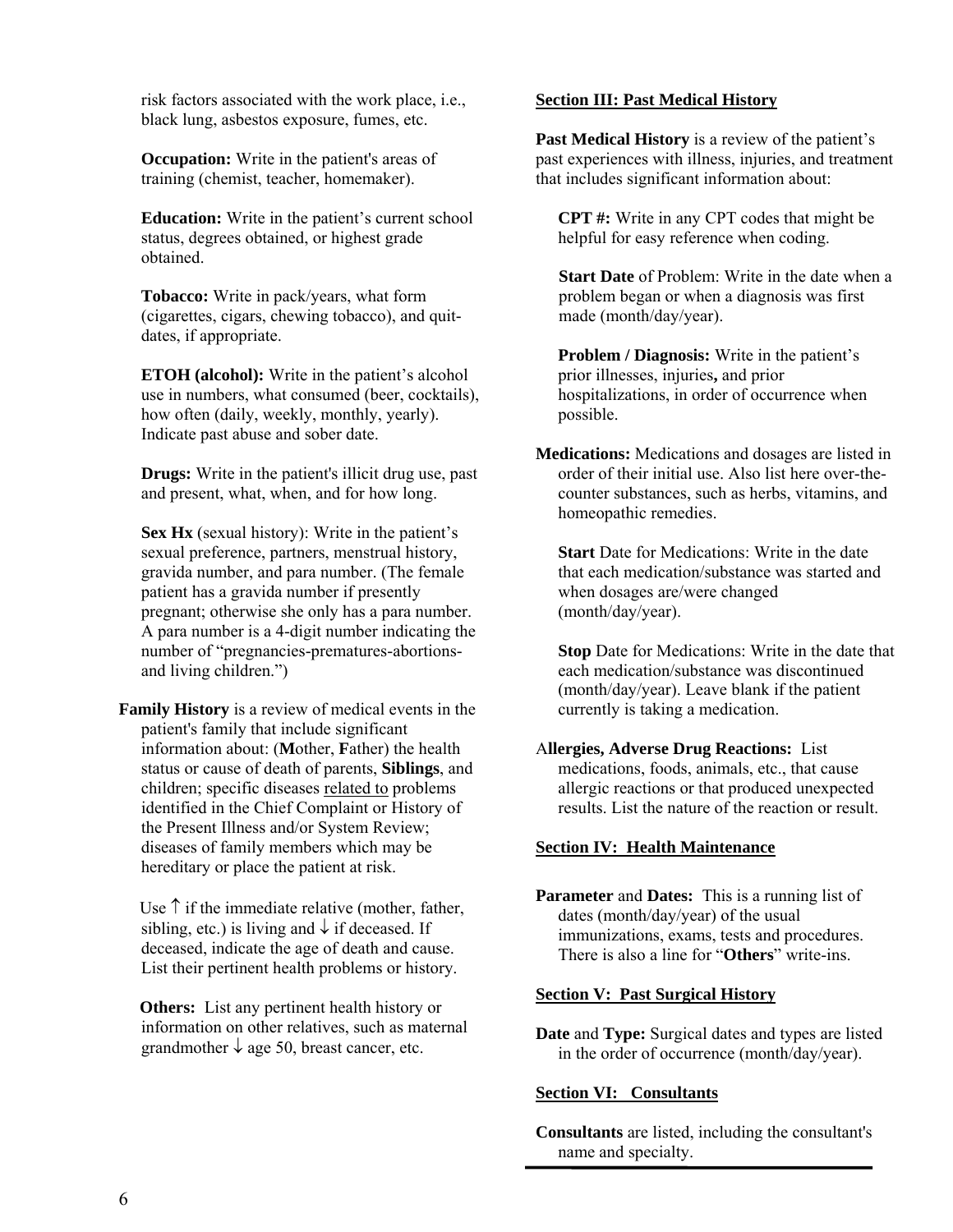#### *Page 1 of 3:*  **Outpatient Osteopathic SOAP Note History Form**

This page of the system provides the subjective portion of a SOAP note for an outpatient patient visit.

**S: The S**ubjective section of the **S**OAP note.

#### **Section I: Patient's Name, Date, Age, Patient's Pain Analog Scale, and CC**

- Patient's Name, Date, and Age: The first and last name of the patient and the date of this visit are recorded (month/day/year). Write in the patient's age in years. If a child, use days up to 1 month, use months up to 1 year, and years of age.
- **The boxes** marked **Office of:** and **For office use only:** can be used for tracking a research study, for office record keeping, etc.
- **Patient's Pain Analog Scale:** The patient is asked to place a mark on the 0-10 analog scale indicating the degree of pain he/she has at the time of this interview. Patients are given the following instructions: "If you have **NO PAIN**, place a mark at the far left side. If this is the **WORST POSSIBLE PAIN** you have ever experienced, indicate it at the far right side. Indicate where your pain is at this time." If the patient doesn't have pain or this information was not obtained, fill in the "**Not done**" rectangle.
- **CC** Stands for **Chief Complaint**, which is a concise statement describing the symptoms, problem, condition, diagnosis or other factors that is the reason for the encounter. **CC** usually is stated in the patient's words. Extra lines are included here for other details of the subjective history not included in the rest of this section or those needing more space for details.

#### **Section II. History of Present Illness, Review of Systems, and Past Medical, Family and Social History**

**History of Present Illness** (HPI): The HPI is a chronological description of the development of the patient's present illness, from the first sign

and/or symptom to the present. This includes a description of location, quality, severity, duration, timing, context, modifying factors, and associated signs and symptoms significantly related to the presenting problem(s). Fill in all rectangles and write in the details after each element listed for the history elicited. OR, write in the status of 3 or more chronic or inactive conditions on the lines provided.

- Level: **HPI:** This is a guide for criteria needed to justify your evaluation and management CPT code in the subjective section. Fill in the rectangle that applies. The Roman numerals stand for the level of the established outpatient visit for which the patient qualifies. A level two (99212) or three (99213) code requires 1-3 of the HPI elements to qualify. A level four (99214) or five (99215) code requires  $\geq$  4 HPI elements OR the status of  $\geq$  3 chronic conditions.
- **Review of Systems** (ROS) is an inventory of body systems, pertinent to the chief complaint, that are obtained through a series of questions seeking to identify signs and/or symptoms that the patient may be experiencing or has experienced. ROS is a guide for criteria needed to justify your evaluation and management CPT code in the subjective section. For the purposes of CPT, the following systems review has been identified: Constitutional symptoms, Eyes, Ears/Nose/Mouth/Throat, Cardiovascular, Respiratory, Gastrointestinal, Genitourinary, Musculoskeletal, Integumentary, Neurological, Psychiatric, Endocrine, Hematologic/lymphatic, and Allergic/immunologic. The review of systems helps define the problem, clarify the differential diagnoses, identify needed testing, or serves as baseline data for other systems that might be affected by any possible management options. Only fill in the rectangle(s) of those systems reviewed at this encounter. Write in any details elicited after each system. If you examine a system and it is normal, fill in the rectangle for that system and write Within Normal Limits (WNL) on that line. If no ROS information was obtained, fill in the "**Not done**" rectangle.
- **Level: ROS:** The Roman numerals stand for the level of the established outpatient visit for which the patient qualifies. A level two (99212) requires no ROS. Level three (99213) requires one system pertinent to the problem. Level four (99214) requires 2-9 systems. Level five (99215)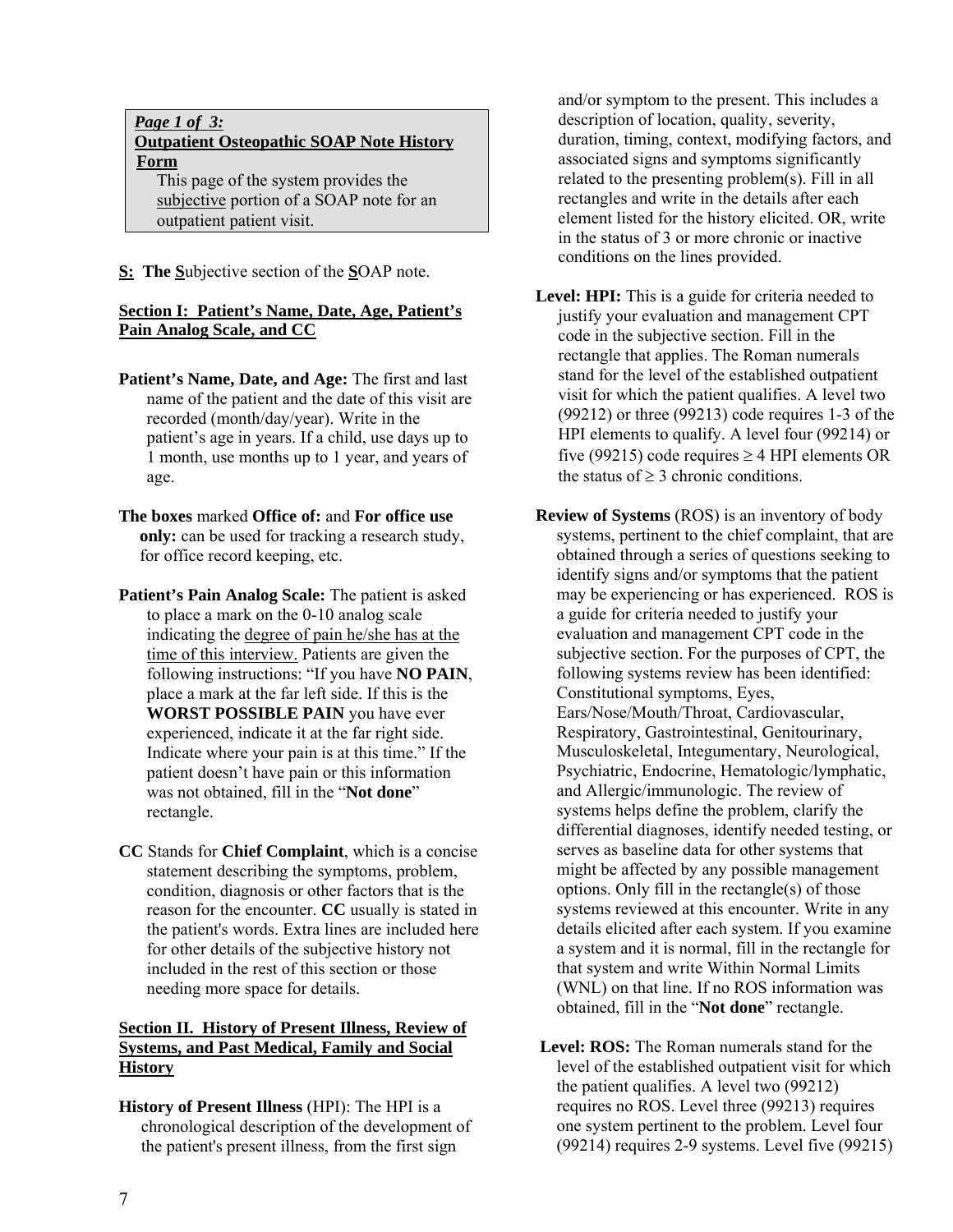requires listing of  $\geq 10$  systems. Fill in the rectangle that applies.

**Past Medical, Family, Social History** (PFSH): **Past history / trauma** is a review of the patient's past experiences with illnesses, injuries, and treatments that includes significant information about: prior major illnesses and injuries, prior operations, prior hospitalizations, allergies, ageappropriate immunization status, and ageappropriate feeding/dietary status.

**Allergies**, including Adverse Drug Reactions: List medications, food, animals, etc., that cause allergic reactions or produce unexpected results. List the reaction or the result.

**Medications:** Medications and dosages are listed here. Include over-the-counter substances, such as herbs, vitamins, and homeopathic remedies.

**Family history** is a review of medical events in the patient's family that include significant information about: the health status or cause of death of parents, siblings, and children; specific diseases related to problems identified in the Chief Complaint or History of the Present Illness, and/or Systems Review; diseases of family that may be hereditary or place the patient at risk.

**Social history** is an age-appropriate review of past and current activities that includes significant information about: marital status and/or living arrangements; current employment; occupational history; use of drugs, alcohol, and tobacco; level of education; sexual history; other relevant social factors.

Fill in the rectangle(s) and write in any extra history not included on the **Outpatient Health Summary Form**, such as trauma history. If no medical, family or social history was obtained on the **Outpatient Health Summary** or the **Outpatient Osteopathic SOAP Note History Form**, fill in the "**Not done**" rectangle.

**Level: PFSH:** The Roman numerals stand for the level of the established outpatient visit for which the patient qualifies. A level two (99212) and three (99213) requires that no history areas be present. Level four (99214) requires 1 history area. Level five (99215) requires 2 or more history areas. Fill in the rectangle that applies.

**Overall History:** Fill in the rectangle that indicates the average level determined using the level of HPI, ROS or PFSH provided.

**Signature of examiner:** Signature of the attending physician is mandatory. Also, the transcriber should sign, if this is appropriate.

#### *Page 2 of 3:*

#### **Outpatient Osteopathic SOAP Note Exam Form**

This page of the system provides space for recording vital signs and any visceral and musculoskeletal examination findings obtained during your outpatient exam of a patient.

**O:** The **O**bjective section of the S**O**AP Note.

#### **Section I: Patient's Name, Date, Sex and Vital Signs**

- **Not done:** If none of the objective portion was performed, fill in the **Not done** rectangle.
- **Patient's Name:** Write in the patient's first and last name.
- **Date:** Write in the date of the patient's visit (month/day/year).
- **Sex:** Fill in the correct rectangle for **Male** or **Female** gender.
- **Vital Signs:** Write in the corresponding vital signs on the lines provided. Three  $(3)$  of the seven  $(7)$ listed are needed to fulfill the requirements for a comprehensive examination. The seven include: 1. **Wt.** (weight in pounds, lbs), 2. **Ht.** (height in feet and inches, ft, in), 3. **Temp.** (temperature in degrees Fahrenheit), 4. **Resp.** (rate of respiration in breaths-per-minute), 5. **Pulse** rate (in beats per minute) and whether it is regular (**Reg.**) or irregular (**Irreg.),** 6. **BP** (blood pressure) **Standing**, **Sitting**, and 7. **Lying** down. If a measurement was not taken, leave the space blank.
- **The boxes** marked **Office of:** and **For office use only:** can be used to identify research studies, for office record keeping, etc.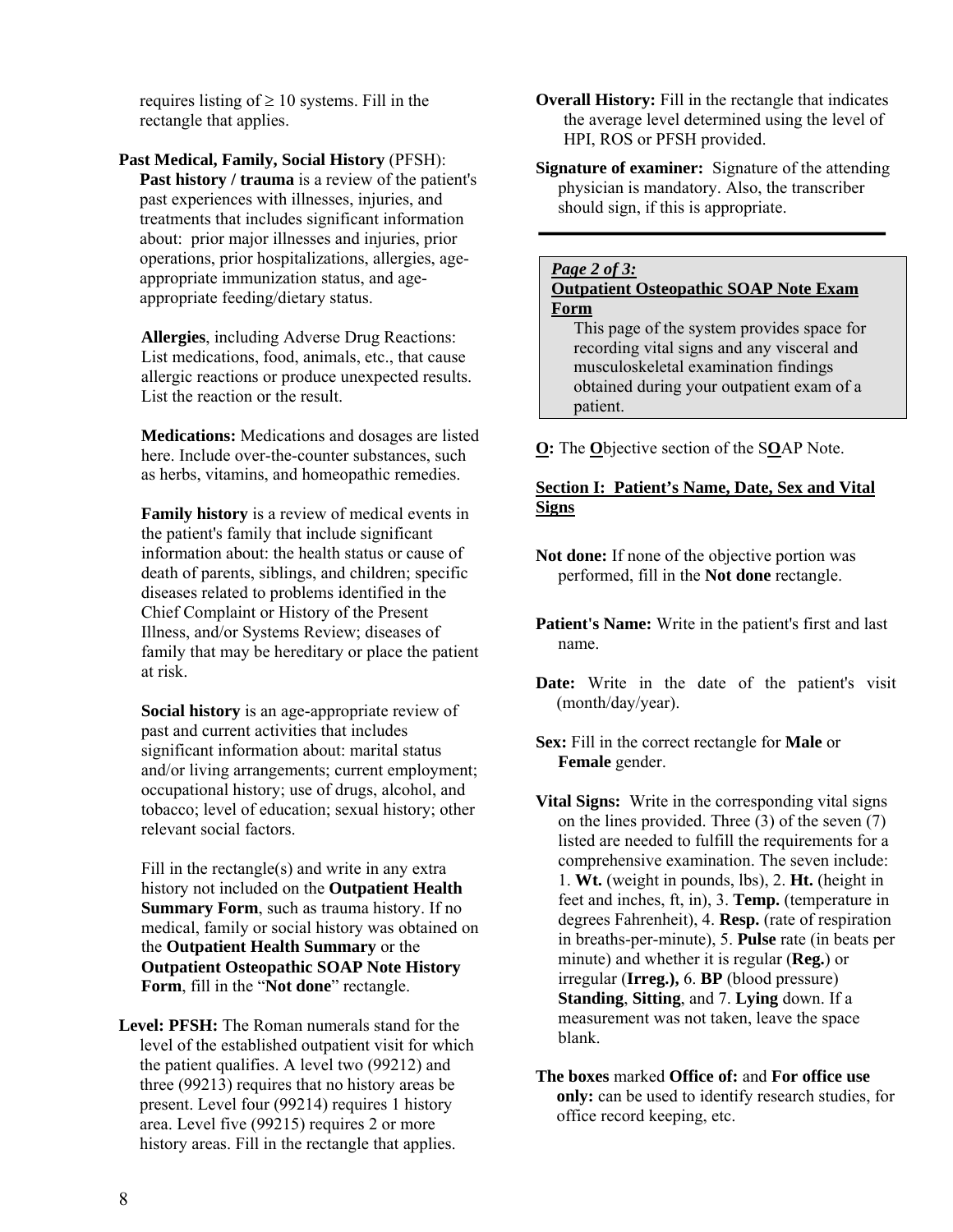**Section II: Objective Section** (continued as blank lines).

Physical exam findings for any areas/systems of the **G**eneral **M**ulti-**S**ystem **E**xamination **(GMS)** are recorded in this section. These include: Constitutional, Eyes, Ears/Nose/Mouth/Throat, Neck, Cardiovascular, Respiratory, Chest (Breasts), Gastrointestinal (Abdomen), Genitourinary, Lymphatic, Musculoskeletal, Skin, Neurologic, and Psychiatric. The table that follows provides a section where specific musculoskeletal exam findings can be recorded and documented. Gait and station as well as inspection and/or palpation of digits and nails for the musculoskeletal exam can be put into this section to fulfill all elements of the exam that aren't included in the somatic dysfunction table. Overflow data from the musculoskeletal exam can also be put here. Note: If no physical exam was done at this encounter, fill in the **Not done** rectangle at the top of Section I.

#### **Section III: Horizontal Planes and Level of GMS**

- **Horizontal Planes (Diagram):** The diagram can be used to indicate levelness of landmarks, such as mastoid processes, shoulders, inferior angle of the scapula, iliac crests, and the superior border of the greater trochanters. (This same diagram can also be used to denote such things as lateral curvatures, the AP weight bearing line, or any other documentation that may be helpful.)
- **Level of GMS** (General Multi-System): This is a guide for criteria needed to justify your evaluation and management CPT code in the **O**bjective section. See the CPT book for details and definitions of elements. Fill in the rectangle that represents the level that applies.
	- **II 1-5 elements:** For a level two (99212) visit you must have examined one to five elements identified by a bullet.
	- **III** 6+ elements: For a level three (99213) visit you must have examined at least six elements identified by a bullet.
	- **IV 2+ from each of 6 areas OR 12+ elements in 2+ areas:** For a level four (99214) visit you must have done an examination of at least two elements identified by a bullet from each of six areas/systems **OR** at least twelve elements identified by a bullet in two or more areas/systems.

**V** Perform all elements  $\geq$  9 areas. For a level five (99215) visit, you must perform all elements identified by a bullet in at least nine organ systems or body areas and document at least two elements identified by a bullet from each of nine areas/systems.

Be advised that for the **Musculoskeletal Exam**, the six areas are:  $(1)$  head, face, and neck;  $(2)$ spine, ribs, and pelvis; (3) right upper extremity; (4) left upper extremity; (5) right lower extremity; (6) left lower extremity.

**Warning:** For a comprehensive level of exam, all four of the elements identified in **TART** must be performed and documented for each of four of the six anatomic areas. For the three lower levels of examination, each element is counted separately for each body area. For example, assessing range-of-motion in two extremities constitutes two elements.

#### **Section IV: Musculoskeletal Table**

- **Methods Used for Examination:** Be sure to blacken in the rectangles indicating the tools used for your examination (**T**, **A**, **R**, **T**). Included in the definition of these components are the criteria required for coding in each body area.
	- **All:** Indicates that all **TART** criteria were used to examine a region.
	- **T: Tissue Texture Change,** stability, laxity, effusions, tone.
	- **A: Asymmetry,** misalignment, crepitation, defects, masses.
	- **R:** Range-of-Motion, contracture.
	- **T: Tenderness,** pain.

Filling in these squares is a shortcut to a full narrative documentation in the **Somatic Dysfunction and Other Systems** section of this table.

**Region Evaluated:** This is a list of musculoskeletal body regions arranged in order based on the CPT examination documentation requirements. They include: **\*1. Head and Face**, and **Neck**; **\*2.** The spine (**Thoracic**, **Ribs**, **Lumbar, Sacrum/Pelvis**, **Pelvis/Innom.**, and **Abd./Other**); **\*3. Right Upper Extremity**; **\*4. Left Upper Extremity**; **\*5. Right Lower Extremity**; and **\*6. Left Lower Extremity**. The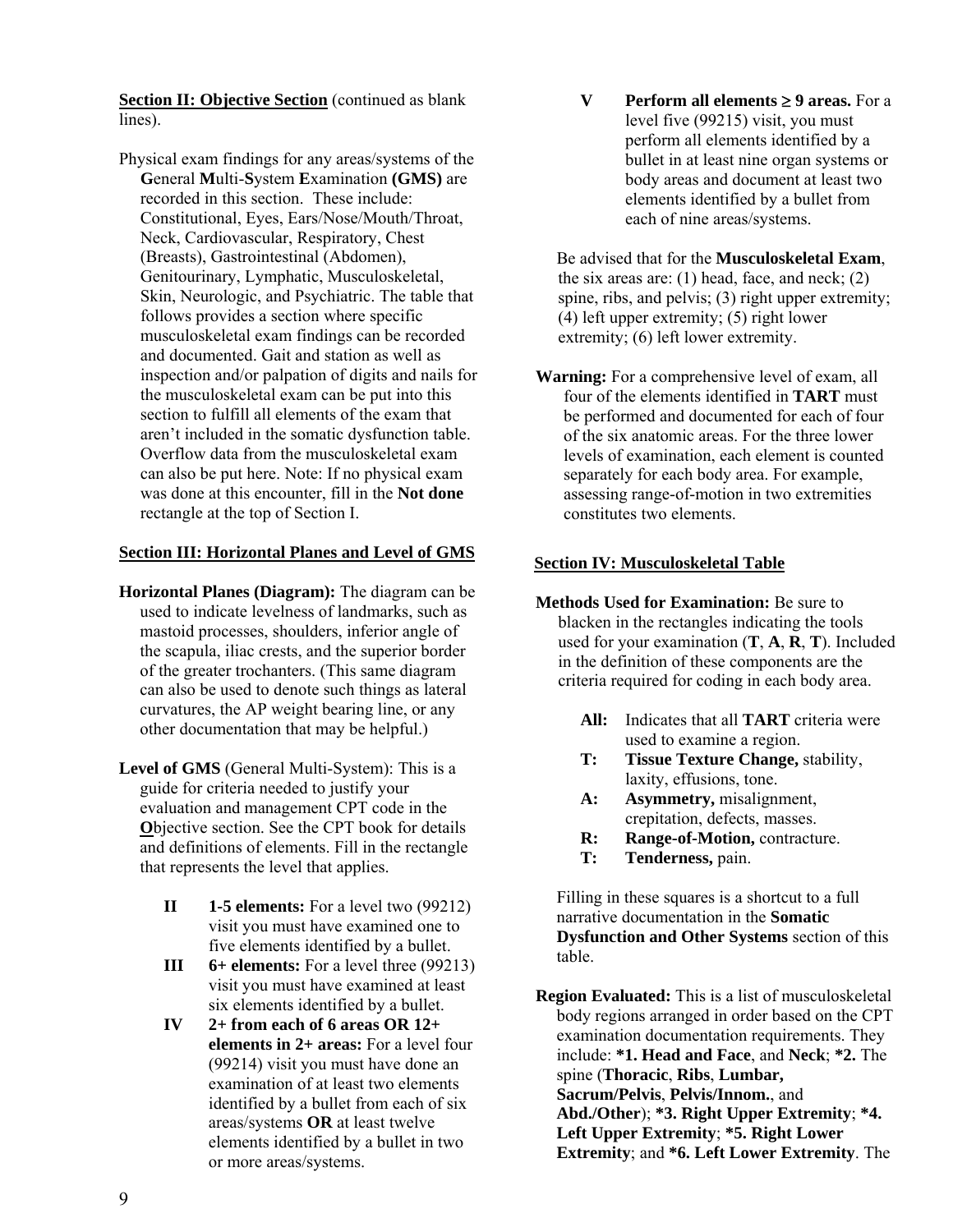thoracic region is broken down into three parts based on vertebral levels for innervation specificity: **T1-4**, **T5-9**, and **T10-12**. This provides for ease in listing interrelationships between musculoskeletal findings and possible involvement of the visceral system.

**Severity:** This section refers to the severity [None] (**0**), mild (**1**), moderate (**2**), severe (**3**)] of the most affected somatic dysfunction in a region. Fill in one rectangle for each region examined. For regions that are not examined, leave the rectangle empty.

If a rectangle is **not marked** in a region, it is assumed that that region was **not examined**. For regions that are examined, the scale is as follows:

| 0 None     | No somatic dysfunction                  |
|------------|-----------------------------------------|
|            | present or background (BG)              |
|            | level                                   |
| 1 Mild     | More than background, minor             |
|            | <b>TART</b> elements                    |
| 2 Moderate | Obvious TART; in particular             |
|            | <b>Range-of-motion (R) and/or</b>       |
|            | <b>T</b> issue texture change $(T)$ may |
|            | or may not be overtly                   |
|            | symptomatic.                            |
| 3 Severe   | Key lesions observed,                   |
|            | significant, symptomatic,               |
|            | stands out; $\bf{R}$ and/or $\bf{T}$    |
|            | elements stand out with                 |
|            | minimum search or                       |
|            | provocation.                            |

(At the top of the table is a **Key to the Severity Scale**, which provides for a quick review.)

**Somatic Dysfunction & Other Systems:** Somatic Dysfunction is defined as impaired or altered function of related components of the somatic (body framework) system: skeletal, arthrodial, and myofascial structure, and related vascular, lymphatic, and neural elements. In this section for each region assessed, write your somatic dysfunctions, including musculoskeletal (MS), sympathetic nervous system (SNS), parasympathetic nervous system (PNS), lymphatic (LYM), cardiovascular (CV), respiratory (RESP), gastrointestinal (GI), fascial (FAS), etc., components. Use standard terminology.

If you filled in rectangles under **TART** you do not need to write anything here for coding purposes; however, this section is useful for recording notes for personal use.

**Signature of examiner:** Signature of the attending physician is mandatory. Also, the transcriber should sign, if this is appropriate.

#### *Page 3 of 3:*

**Outpatient Osteopathic Assessment and Plan Form** 

This page of the system is to be used with the Outpatient Osteopathic SOAP Note History and Exam Forms. It contains the **A**ssessment and **P**lan for completion of a SOAP note. It provides for the **Written Diagnosis, Physician's evaluation of patient prior to treatment,** treatment **table for OMT,** other instructions and treatments given, coding, instructions, **Minutes spent with the patient**, **Follow-up**, **Units**, **OMT performed**, **Other Procedures Performed**, and **E/M Code**.

**A:** The **A**ssessment section for the SO**A**P note. This includes patient's name, date, diagnosis and physician's evaluation of patient prior to treatment.

#### **Section I: Patient's Name** and **Date**

- **Patient's Name:** Write in the patient's first and last name.
- **Date:** Write in the date of the patient's visit (month/day/year).
- **The boxes** marked **Office of:** and **For office use only:** can be used for tracking a research study, for office record keeping, etc.

#### **Section II: Diagnosis and Evaluation Prior to Treatment:**

**Dx No.** (diagnosis number): Write in your priority numbers in the **Dx No.** column, with "1" being the number of the patient's most severe or addressed diagnosis at this visit.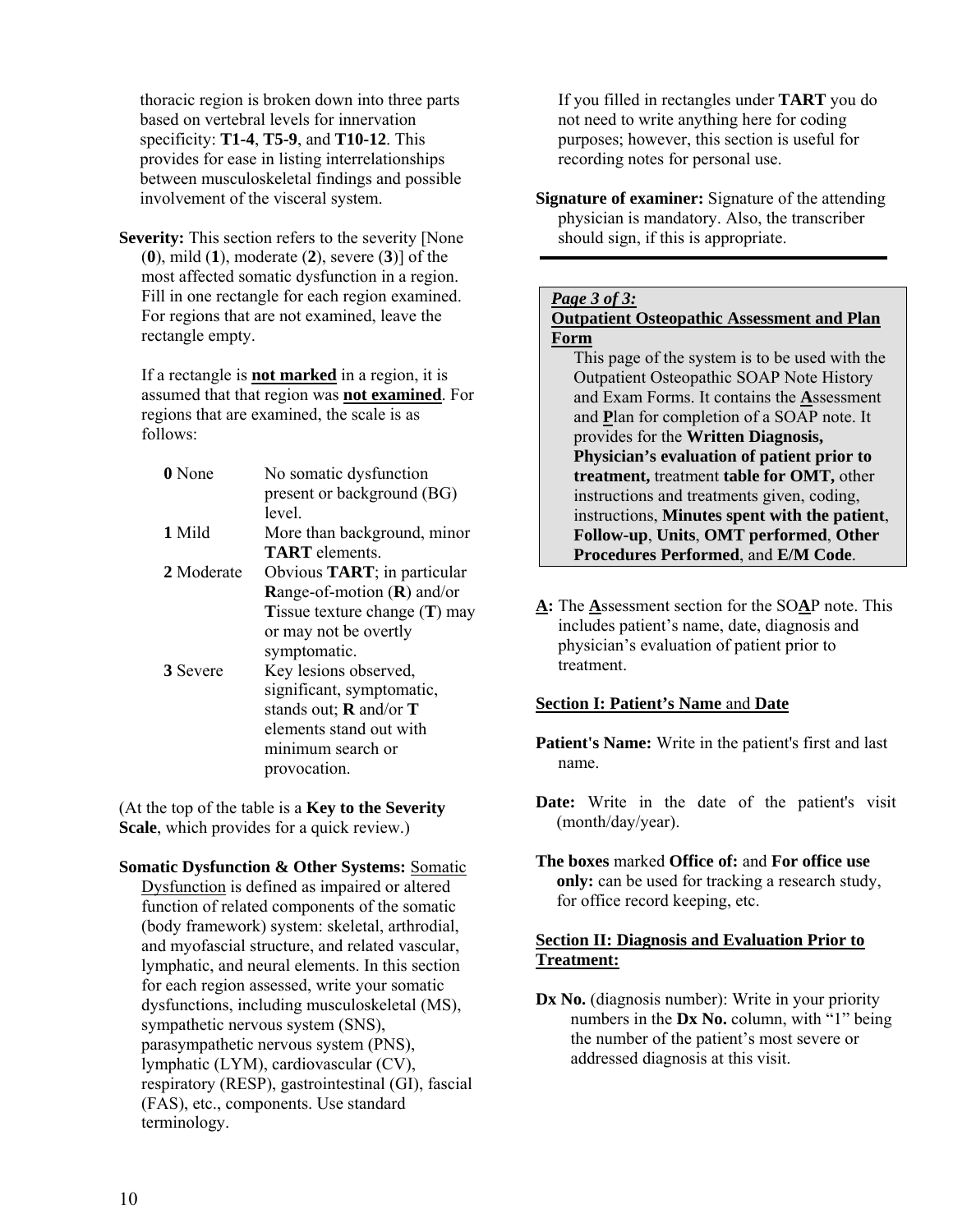- **ICD Code:** Write in this column the ICD code that corresponds to your diagnosis, if it has not already been written in.
- **Written Diagnosis**: Write on this line the description for each of your ICD codes, if not already listed.

#### **Physician's Evaluation of Patient Prior to Treatment:** This is the physician's overall opinion of how well the patient is doing based on objective findings of the patient prior to treatment as compared to the previous visit(s):

First visit: If this is the patient's first visit for a particular problem, mark the square after **First visit.** 

**Resolved:** If the problem for which a follow-up visit was requested is resolved, mark the square after **R**esolved. Example: If a patient presents for a follow-up on a musculoskeletal problem, filling in the **Resolved** rectangle implies that the region of the previous somatic dysfunction was evaluated, with no abnormal findings being found, and that you also filled in the **0** (zero) rectangle in the severity column for that region in the Musculoskeletal Table (found on page 2 of 3).

**Improved:** If the problem for which a follow-up visit is improved, but not totally resolved, mark the rectangle after **Improved**.

**Unchanged:** If the problem for which a followup visit was requested is no different or completely unchanged from the prior visit, mark the **Unchanged** rectangle. This implies that, for a musculoskeletal problem, the general severity of the overall somatic findings is similar to that at the last visit. This may also apply if you evaluate or consult on a patient at one visit but do not institute any treatment at that visit.

**Worse:** If the problem for which a follow-up visit was requested is worse than it was at the last visit, mark the rectangle after **Worse**. This could occur with a musculoskeletal problem if no treatment was started at the prior visit, the patient did something to aggravate their condition, or the patient had a complication or side effect of treatment given at the last visit. This refers to the patient's condition at the current visit. This does not reflect whether the patient had an early delayed response, i.e., a

flare-up from the last treatment. Flare-up information can be charted in the **S**ubjective section of these forms (found on page 1 of 3).

#### **Section III: Plan: Region, OMT, Treatment Method and Response**

- **P:** The **Plan** Section of the SOA**P** form. This includes a treatment table for Osteopathic Manipulative treatment. Following the table, it also records **Meds** (medications), **Exercise**, **Nutrition**al advice, and **PT** (physical therapy) instructions. **Other** provides space for any additional advice or type of treatment you institute. Also included in this section are areas for coding**, Minutes spent with patient, Follow-Up, OMT performed, Other Procedures Performed,** and **E/M Code**.
- **Region** lists musculoskeletal body regions arranged in order based upon CPT categories. They include **Head and Face**, **Neck**, **Thoracic**, **Ribs**, **Lumbar**, **Sacrum**, **Pelvis**, **Abdomen/Other** (viscera falls into this category), **Upper Extremities**, **Lower Extremities**. If no regions are treated, fill in the **All not done** rectangle.
- **OMT:** Fill in the **Y**es rectangle for each region in which an examination was performed and Osteopathic Manipulative Treatment (OMT) was given. Fill in the **N**o rectangle if OMT was not performed on a region that was examined. Note: For each region treated, there must be rectangles for **Methods Used for Examination** and **Severity** rectangles (1, 2, or 3) filled in for that region of the body examined on the Musculoskeletal Table (found on page 2 of 3).
- **Treatment Method:** Listed here are the abbreviations of manipulative treatment modalities, approved by the profession and included in the Glossary of Osteopathic Terminology, for treatment of the somatic dysfunctions listed previously. Fill in the rectangles that correspond to the modalities used to treat each region.
	- **ART:** articulatory treatment.
	- **BLT:** balanced ligamentous tension / ligamentous articular strain treatment.
	- **CR:** cranial treatment / osteopathy in the cranial field / cranial osteopathy.
	- **CS:** counterstrain treatment.
	- **DIR:** direct treatment.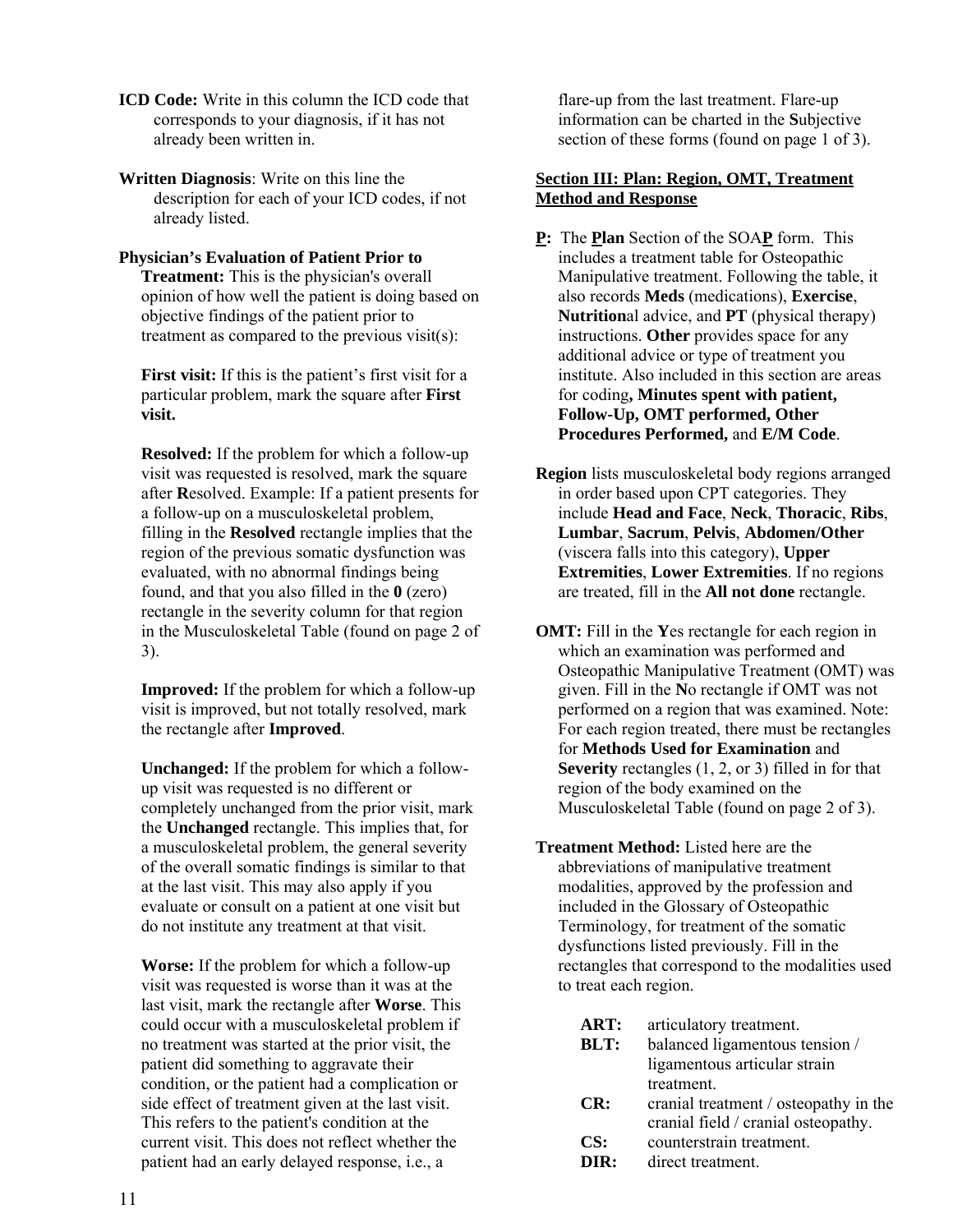| FPR:         | facilitated positional release    |
|--------------|-----------------------------------|
|              | treatment                         |
| <b>HVLA:</b> | high velocity/low amplitude       |
|              | treatment (thrust treatment).     |
| <b>IND:</b>  | indirect treatment.               |
| INR:         | integrated neuromuscular release. |
| LAS:         | ligamentous articular strain /    |
|              | balanced ligamentous tension      |
|              | treatment                         |
| ME:          | muscle energy treatment.          |
| <b>MFR:</b>  | myofascial release treatment.     |
| ST:          | soft tissue treatment             |
| VIS:         | visceral manipulative treatment.  |
| OTH:         | any other OMT treatments used.    |

**Response:** Fill in one of these rectangles for each region of somatic dysfunction that was treated with OMT. This is the physician's perception of how the somatic dysfunctions in each region responded to Osteopathic Treatment immediately after treatment. The rectangles are indicated as follows:

- **R:** The somatic dysfunction is completely **R**esolved without evidence of it ever having been present.
- **I:** The somatic dysfunction is **I**mproved but not completely resolved.
- **U:** The somatic dysfunction is **U**nchanged or the same after treatment as it was before treatment.
- **W:** The somatic dysfunction is **W**orse or aggravated immediately after treatment.

#### **Section IV: Other Treatment Methods Used**

- **Meds:** List in this space any medications the patient will continue or new medications that will be started. Risks, benefits, and potential side effects can be listed here.
- **Exercise:** List in this space any exercises you wish the patient to continue or add to their treatment prescription and whether they were discussed, taught, or given as handouts.
- **Nutrition:** List in this space any nutritional, food, or diet recommendations that you have given or will give your patient.
- **PT:** List in this space any Physical Therapy modalities your patient currently receives, has received in the office, or that you recommend they receive or do.

**Other:** List in this space anything that does not fit into any of the other categories. For example, counseling could be addressed in this section. If 50% or more of your time spent with the patient was spent in counseling or educating the patient, specifically list the topics discussed, the details that were included, the handouts or educational materials given, and what referrals were made.

#### **Section V: Coding**

#### **Complexity / Assessment / Plan (Scoring):**

Only two of the following three categories (**Problems, Risk, Data**) are required for an established visit. Note that there are five levels and five rectangles below the list for each category. Add up the total points earned from each category. Record the total for each category by blackening the appropriate **rectangle** under one of the five levels. The total level for complexity is the average of the three following categories included (Problems, Risk, and Data).

- **Problems:** Find which criteria match this visit. This could be **Self**-**limited**, **Established problem—improved /stable**, **Established– worsening**, **New—no workup,** or **New additional workup**. Add points or number of problems that fit this patient in each category. Find the total points under one of the five levels and blacken the appropriate rectangle.
- **Risk:** Find which criteria match this visit. This could be **Minimal**, **Low**, **Moderate**, or **High** based on presenting problems, diagnostic procedures, and management options. Find the level of risk under one of the five levels and blacken the appropriate rectangle. OMT is low risk.
- **Data:** Find which criteria match this visit. This could be **Lab**, **Radiology**, **Medicine**, **Discuss with performing physician**, **Obtain records or Hx from others**, **Review records, discuss with physician**, or **Visualization of tracing**, (or) **specimen**.

#### **Traditional Method—Coding by Components:**

For each **History, Examination,** and **Complexity / Assessment / Plan** section, put a circle around the appropriate composite level. All three areas are required for new patient visits. Then blacken the rectangle in the **Final**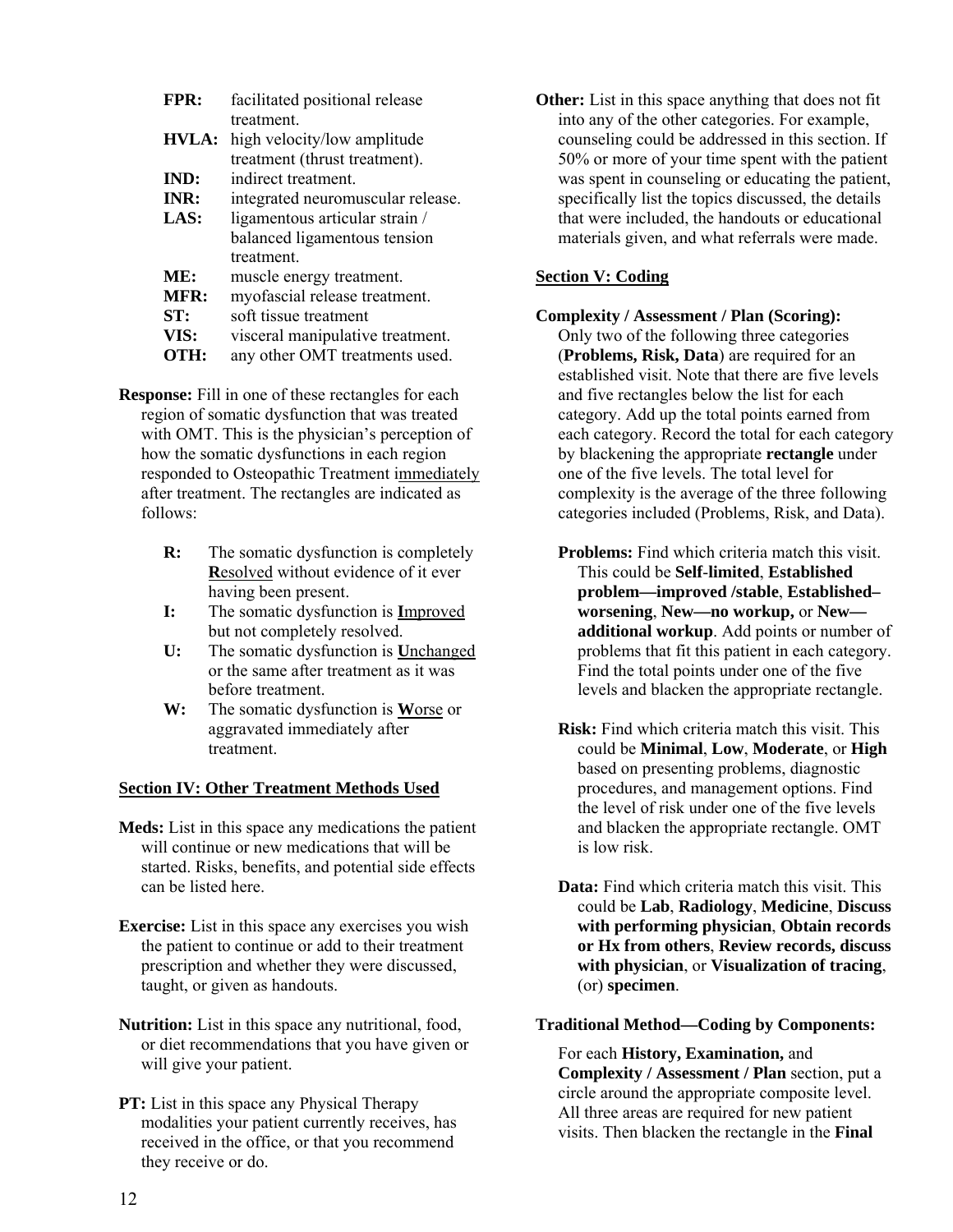**Level of Service** that denotes the average of the three levels recorded.

#### **Optional Method—Coding by Time:**

**When the majority of the Encounter** (50% or greater) **is counseling /coordinating, the level is determined by total time.** Blacken the rectangle that indicates how much time was spent counseling: **New patients (minutes)**—10, 20, 30, 45, 60; **Established patients (minutes**)—10, 15, 25, 40). Be sure in your plan to write a brief description of topics discussed. (Also be sure to blacken the appropriate rectangle that corresponds to the total time spent with the patient—see the next paragraph.)

#### **Section VI: Minutes spent with the patient, Follow-up, Units, OMT Performed as above** (number of areas**), Other Procedures Performed,**  and **E/M Code**

**Minutes Spent With the Patient:** Blacken the rectangle that corresponds to the amount of time you spent face-to-face with the patient and/or family during their visit  $(10, 15, 25, 40, 60, >60)$ minutes). This corresponds to the time allotments in the CPT book. Choose the rectangle that best fits your total time.

- **Follow-up:** Blacken the rectangles that correspond to when you would like to see the patient again; you must indicate both the number and the **Units**. For example: for a visit in one month, blacken the rectangle above the "**1**" and also the rectangle above **M** (month). Abbreviations following the **Units** title are: **D** (days), **W** (week), **Y** (year), and **PRN** (as needed).
- **OMT** performed as above: Fill in the box for the number of regions with somatic dysfunction that were treated. Note: This number should correlate with the number of YES rectangles in the OMT section of the table on page 3 of 3, and the

number of rectangles in the severity section of the table on page 2 of 3 marked with a 1, 2, or 3. The rectangles are defined as follows:

- **0 areas:** You treated NO (zero) regions of somatic dysfunction with Osteopathic Manipulative Treatment.
- **1-2 areas:** You treated one to two regions of somatic dysfunction with Osteopathic Manipulative Treatment.
- **3-4 areas:** You treated three to four regions of somatic dysfunction with Osteopathic Manipulative Treatment.
- **5-6 areas:** You treated five to six regions of somatic dysfunction with Osteopathic Manipulative Treatment.
- **7-8 areas:** You treated seven to eight regions of somatic dysfunction with Osteopathic Manipulative Treatment.
- **9-10 areas:** You treated nine to ten regions of somatic dysfunction with Osteopathic Manipulative Treatment.
- **Other Procedures Performed:** In the spaces provided, write in the **CPT Codes** and written diagnosis **(Written Dx)** for each procedure performed, other than OMT.
- **E/M Code:** Blacken the rectangle that corresponds to the evaluation and management code for your final level of service. For a new patient visit (**New**) use 99202, 99203, 99204, 99205. For an established patient visit (**EST**) use 99211, 99212, 99213, 99214, 99215. For a consultation visit (**Consults**) use 99241, 99242, 99243, 99244, 99245.
- **Signature of examiner:** Signature of the attending physician is mandatory. Also, the transcriber should sign, if this is appropriate.

*D: \ Sleszynski | SOAP Note Series Usage Form. Version 5: 091102cw.*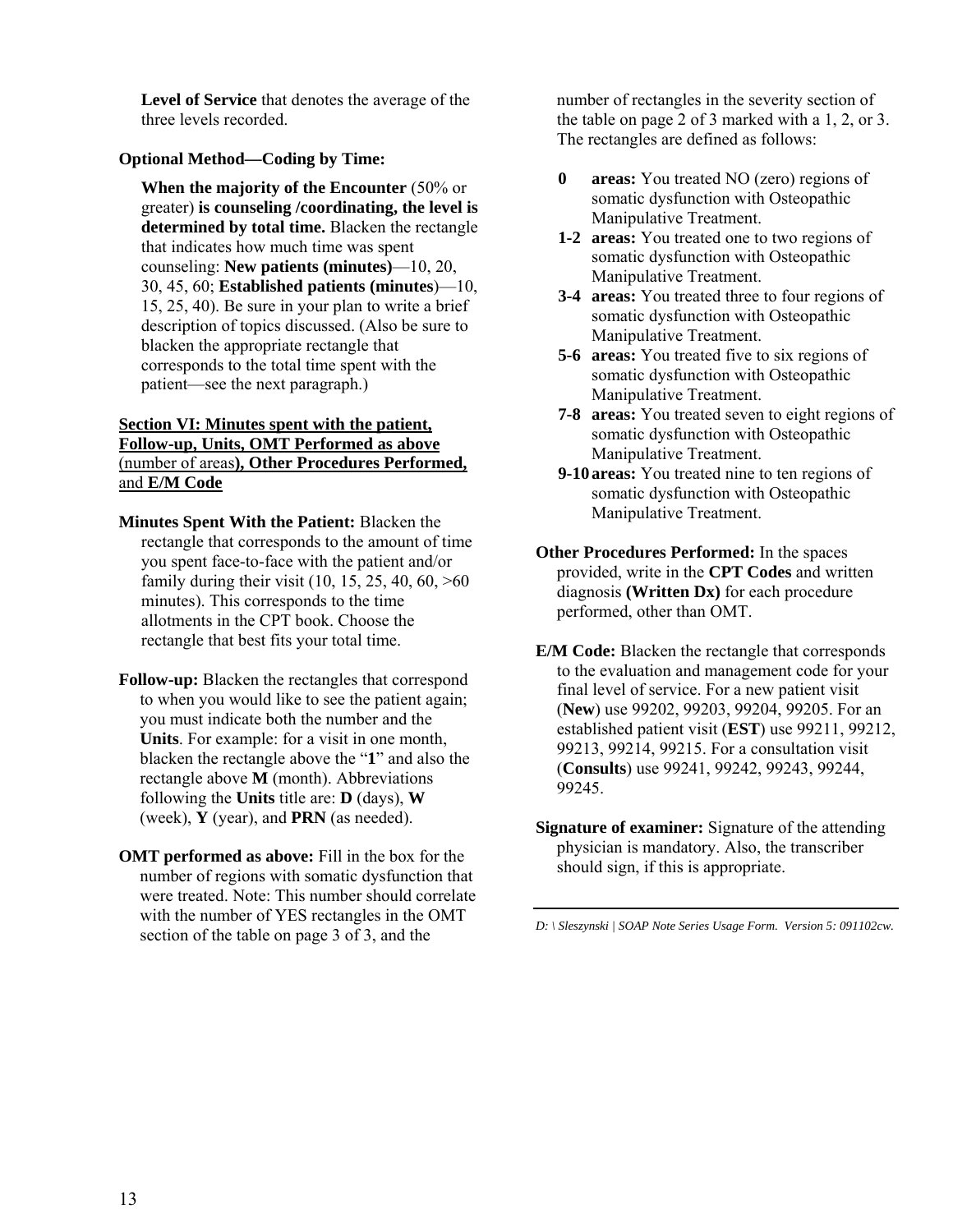# **Outpatient Health Summary** *wak SOAP version 5: 091102b*

|                            | Patient's Name Jane Doe                |                       | <b>Date</b> $1/1/01$                          | <b>Update:</b> |                                |                                                     |
|----------------------------|----------------------------------------|-----------------------|-----------------------------------------------|----------------|--------------------------------|-----------------------------------------------------|
|                            | Date of Birth $9/13/1976$<br>$Sex \in$ |                       | <b>Phone Numbers:</b>                         |                | <b>Home</b> $262 - 657 - 5975$ |                                                     |
| <b>Marital Status:</b>     | D<br>M                                 | W                     |                                               |                | Work 847-595-2714              |                                                     |
| <b>Significant Others:</b> | Boyfriend--John                        |                       | <b>DNR Status:</b>                            | Yes<br>X.      | N <sub>0</sub>                 | <b>Oualifications:</b>                              |
|                            |                                        |                       | <b>Resuscitate?</b>                           |                |                                |                                                     |
| Religion: Catholic         |                                        |                       | Next of Kin: Gordon and Shirley Smith-parents |                |                                |                                                     |
| <b>Social</b>              | <b>Employment</b> Abbott Labs          |                       | <b>Occupation</b> Secretary                   |                |                                | <b>Education</b> College $x \notin \mathcal{Y}$ rs. |
| <b>History:</b>            | Tobacco Quit 1999                      | $ETOH$ 2 beers per wk |                                               | <b>Drugs</b>   | past pot                       | <b>Tobacco</b> Quit 1999                            |
|                            |                                        |                       |                                               |                |                                |                                                     |
| Family                     | M 1 Hypothyroid                        |                       | <b>Siblings</b> 1 brother $A \notin W$        |                |                                | <b>Others:</b> Maternal $GM \downarrow$ breast $CA$ |
| <b>History:</b>            | $F \downarrow 46$ yrs MI and PUD       |                       | 1 síster Asthma                               |                |                                |                                                     |

#### **Past Medical History**

| CPT#   | <b>Start Date</b> | <b>Problem / Diagnosis</b>                              | <b>Medications</b>      | <b>Start</b> | <b>Stop</b> |
|--------|-------------------|---------------------------------------------------------|-------------------------|--------------|-------------|
|        |                   | Scíatíca                                                | Proventil inhaler PM    | 1999         |             |
| 564.1  |                   | <b>IBS</b>                                              | Advíl 400 mg TID        | $9 - 01$     |             |
| 493.00 |                   | Asthma                                                  | Synthroid 0.125mg po qd | 2000         |             |
| 244.9  | 2000              | Hypothyroídísm                                          | St. John's Wort         | $10 - 01$    |             |
|        | 1985              | MVA <b>Ó</b> ínjury                                     | Vít. B6. E. B12. C      |              |             |
| 250.01 |                   | DM Type I                                               | Norflex 100 mg po BID   | 10/01        |             |
| 847.1  | 10/01             | Thoracíc straín                                         |                         |              |             |
|        |                   |                                                         |                         |              |             |
|        |                   |                                                         |                         |              |             |
|        |                   |                                                         |                         |              |             |
|        |                   |                                                         |                         |              |             |
|        |                   |                                                         |                         |              |             |
|        |                   |                                                         |                         |              |             |
|        |                   |                                                         |                         |              |             |
|        |                   |                                                         |                         |              |             |
|        |                   |                                                         |                         |              |             |
|        |                   |                                                         |                         |              |             |
|        |                   |                                                         |                         |              |             |
|        |                   |                                                         |                         |              |             |
|        |                   |                                                         |                         |              |             |
|        |                   |                                                         |                         |              |             |
|        |                   | <b>Allergies, Adverse Drug Reactions:</b><br>$PCN-rash$ | Cat dander, ragweed     |              |             |

|                    |           |          |          | <b>Health Maintenance</b> |              |  |             | <b>Past Surgical History</b> |
|--------------------|-----------|----------|----------|---------------------------|--------------|--|-------------|------------------------------|
| <b>Parameter</b>   |           |          |          |                           | <b>Dates</b> |  | <b>Date</b> | <b>Type</b>                  |
| DPT/DT/TD          | 1976      | 1-77     | $3 - 77$ | 1982                      | 1992         |  | Chíld       | TandA                        |
| <b>OPV</b>         | $11 - 76$ | 1-77     | $3 - 77$ | 1982                      |              |  | 1991        | Wisdom teeth $x$ 4           |
| <b>MMR</b>         | 1977      |          |          |                           |              |  | 1980        | Sutures Rt. forearm          |
| <b>HIB</b>         | $11 - 76$ | 1-77     | $3 - 77$ |                           |              |  | 1993        | Fx ríght wríst               |
| <b>Influenza</b>   |           |          |          |                           |              |  |             |                              |
| <b>Hepatitis</b>   | $2 - 83$  | $3 - 82$ | $9 - 82$ |                           |              |  |             |                              |
| <b>PPD/Tine</b>    |           |          |          |                           |              |  |             |                              |
| <b>Pneumovax</b>   |           |          |          |                           |              |  |             |                              |
| H & P              | 2000      |          |          |                           |              |  |             |                              |
| Eye exam           | 3/01      |          |          |                           |              |  |             |                              |
| Dental exam        | 6/01      |          |          |                           |              |  |             |                              |
| <b>PAP</b> smear   | 2000      |          |          |                           |              |  |             | <b>Consultants</b>           |
| Mammogram          |           |          |          |                           |              |  | PCP         | Inveiss                      |
| <b>Urinalysis</b>  | 2000      |          |          |                           |              |  | GYN         | Azuma                        |
| <b>Hemoccult</b>   |           |          |          |                           |              |  |             |                              |
| <b>Cholesterol</b> | 2000/189  |          |          |                           |              |  |             |                              |
| Sigmoidoscopy      |           |          |          |                           |              |  |             |                              |
| <b>Others</b>      | $6 - 01$  |          |          |                           |              |  |             |                              |

Funded by a grant from the Bureau of Research. © 2002 American Academy of Osteopathy.<br>Designed to coordinate with the Established Outpatient Osteopathic SOAP Note Form. Recommended by American Association of Colleges of Os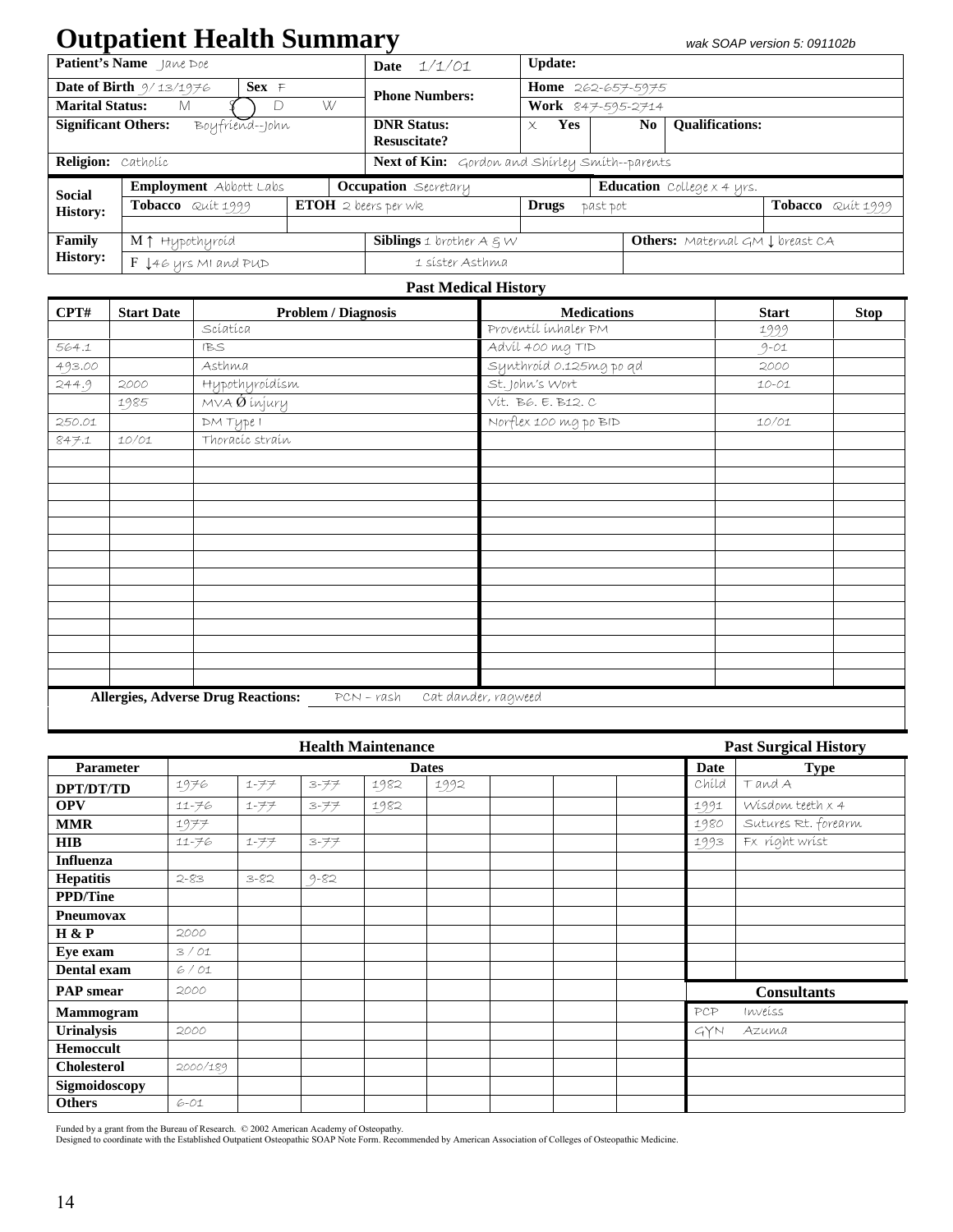|                                                                                                                                                                                                                                                                                                                                                                                                                                                                                                                                           |                                     |        |                          | wak SOAP version 5: 091102b          |
|-------------------------------------------------------------------------------------------------------------------------------------------------------------------------------------------------------------------------------------------------------------------------------------------------------------------------------------------------------------------------------------------------------------------------------------------------------------------------------------------------------------------------------------------|-------------------------------------|--------|--------------------------|--------------------------------------|
|                                                                                                                                                                                                                                                                                                                                                                                                                                                                                                                                           | $Age$ 25                            |        | Office of:<br>For office |                                      |
| Patient's Name <u>Jane Doe</u><br>1/1/O2                                                                                                                                                                                                                                                                                                                                                                                                                                                                                                  |                                     |        | use only:                |                                      |
| <b>HISTORY</b>                                                                                                                                                                                                                                                                                                                                                                                                                                                                                                                            |                                     |        |                          |                                      |
| (See Outpatient Health Summary Form for details of history)                                                                                                                                                                                                                                                                                                                                                                                                                                                                               |                                     |        |                          |                                      |
| Patient's Pain Analog Scale: □ Not done                                                                                                                                                                                                                                                                                                                                                                                                                                                                                                   |                                     |        |                          |                                      |
| Stomach<br>Back                                                                                                                                                                                                                                                                                                                                                                                                                                                                                                                           |                                     |        |                          |                                      |
|                                                                                                                                                                                                                                                                                                                                                                                                                                                                                                                                           |                                     |        |                          |                                      |
| <b>NO PAIN</b>                                                                                                                                                                                                                                                                                                                                                                                                                                                                                                                            |                                     |        |                          | WORST POSSIBLE PAIN                  |
| $CC$ stomach ache, back pain                                                                                                                                                                                                                                                                                                                                                                                                                                                                                                              |                                     |        |                          |                                      |
| Patient saw chiro-temporary relief only                                                                                                                                                                                                                                                                                                                                                                                                                                                                                                   |                                     |        |                          |                                      |
|                                                                                                                                                                                                                                                                                                                                                                                                                                                                                                                                           |                                     |        |                          |                                      |
|                                                                                                                                                                                                                                                                                                                                                                                                                                                                                                                                           |                                     |        |                          |                                      |
|                                                                                                                                                                                                                                                                                                                                                                                                                                                                                                                                           |                                     |        |                          |                                      |
|                                                                                                                                                                                                                                                                                                                                                                                                                                                                                                                                           |                                     |        | Level: HPI               |                                      |
| <b>History of Present Illness</b>                                                                                                                                                                                                                                                                                                                                                                                                                                                                                                         |                                     |        | $\mathbf I$              |                                      |
| Location Mostly míd-epígastríc and míd-back                                                                                                                                                                                                                                                                                                                                                                                                                                                                                               | OR Status of $\geq$ 3 chronic       | П      | III                      | 1-3 elements reviewed                |
| Quality<br>Achy, dull                                                                                                                                                                                                                                                                                                                                                                                                                                                                                                                     | or inactive conditions              |        |                          |                                      |
| Severity see above back improved after OMT                                                                                                                                                                                                                                                                                                                                                                                                                                                                                                | Blood sugars-stable                 |        | IV                       | $\geq$ 4 elements OR status          |
| Duration started 2 days ago-stomach                                                                                                                                                                                                                                                                                                                                                                                                                                                                                                       |                                     | ı      | $\mathbf{V}$             | of $\geq$ 3 chronic conditions       |
| Timing $\overline{f + \text{flare} \times 1}$ d after OMT                                                                                                                                                                                                                                                                                                                                                                                                                                                                                 |                                     |        |                          |                                      |
| Context Better after eating                                                                                                                                                                                                                                                                                                                                                                                                                                                                                                               |                                     |        |                          |                                      |
| Modifying factors Bed rest helps                                                                                                                                                                                                                                                                                                                                                                                                                                                                                                          |                                     |        |                          |                                      |
| Assoc. Signs and $Sx +$ weakness with $\uparrow$ discomfort                                                                                                                                                                                                                                                                                                                                                                                                                                                                               |                                     |        |                          |                                      |
| Review of Systems (Only ask / record those systems pertinent for this encounter.) I Not done                                                                                                                                                                                                                                                                                                                                                                                                                                              |                                     |        | Level: ROS               |                                      |
| Constitutional (Wt loss, etc.)<br>$\Box$                                                                                                                                                                                                                                                                                                                                                                                                                                                                                                  |                                     | П      | $\mathbf{I}$             | None                                 |
| Eyes<br>П                                                                                                                                                                                                                                                                                                                                                                                                                                                                                                                                 |                                     |        |                          | 1 system pertinent                   |
| Ears, nose, mouth, throat<br>П                                                                                                                                                                                                                                                                                                                                                                                                                                                                                                            |                                     | $\Box$ | III                      | to the problem                       |
| Cardiovascular No palpítations                                                                                                                                                                                                                                                                                                                                                                                                                                                                                                            |                                     |        | IV                       | 2-9 systems                          |
| Respiratory<br>$\Box$                                                                                                                                                                                                                                                                                                                                                                                                                                                                                                                     |                                     | $\Box$ | V                        | $\geq 10$ systems                    |
| Gastrointestinal $\hat{\emptyset}$ Nausea or vomiting                                                                                                                                                                                                                                                                                                                                                                                                                                                                                     |                                     |        |                          |                                      |
| Genitourinary<br>No paín or burning with urination                                                                                                                                                                                                                                                                                                                                                                                                                                                                                        |                                     |        |                          |                                      |
| Musculoskeletal<br>П                                                                                                                                                                                                                                                                                                                                                                                                                                                                                                                      |                                     |        |                          |                                      |
| Integumentary (skin, breast)<br>П                                                                                                                                                                                                                                                                                                                                                                                                                                                                                                         |                                     |        |                          |                                      |
| Neurological<br>П<br>Psychiatric                                                                                                                                                                                                                                                                                                                                                                                                                                                                                                          |                                     |        |                          |                                      |
| П<br>Endocrine<br>П                                                                                                                                                                                                                                                                                                                                                                                                                                                                                                                       |                                     |        |                          |                                      |
| Hematologic/lymphatic<br>П                                                                                                                                                                                                                                                                                                                                                                                                                                                                                                                |                                     |        |                          |                                      |
| Allergic/immunologic<br>$\Box$                                                                                                                                                                                                                                                                                                                                                                                                                                                                                                            |                                     |        |                          |                                      |
|                                                                                                                                                                                                                                                                                                                                                                                                                                                                                                                                           |                                     |        | Level: PFSH              |                                      |
|                                                                                                                                                                                                                                                                                                                                                                                                                                                                                                                                           |                                     |        |                          |                                      |
|                                                                                                                                                                                                                                                                                                                                                                                                                                                                                                                                           |                                     |        |                          | None                                 |
| Past history / trauma<br>$\acute{\text{o}}$ trauma                                                                                                                                                                                                                                                                                                                                                                                                                                                                                        |                                     | П      | $\mathbf{I}$             |                                      |
| Allergies:                                                                                                                                                                                                                                                                                                                                                                                                                                                                                                                                |                                     | О      | $\rm III$<br>IV          |                                      |
|                                                                                                                                                                                                                                                                                                                                                                                                                                                                                                                                           |                                     |        |                          | 1 history area                       |
| Past Medical, Family, Social History D Not done<br>Medications: Norflex 100 mg p 0 BID                                                                                                                                                                                                                                                                                                                                                                                                                                                    |                                     |        | $\mathbf{V}$             | $\geq$ 2 history areas               |
|                                                                                                                                                                                                                                                                                                                                                                                                                                                                                                                                           |                                     |        |                          |                                      |
|                                                                                                                                                                                                                                                                                                                                                                                                                                                                                                                                           |                                     |        |                          |                                      |
| Family history $1 \nFat 46$ yrs of PUD                                                                                                                                                                                                                                                                                                                                                                                                                                                                                                    |                                     |        |                          |                                      |
| Social history<br>$\Box$<br><b>Overall History = Average of HPI, ROS or PFSH:</b><br>$\begin{array}{ll} \rule{2mm}{2mm} \rule{0mm}{2mm} \rule{2mm}{2mm} \rule{2mm}{2mm} \rule{2mm}{2mm} \rule{2mm}{2mm} \rule{2mm}{2mm} \rule{2mm}{2mm} \rule{2mm}{2mm} \rule{2mm}{2mm} \rule{2mm}{2mm} \rule{2mm}{2mm} \rule{2mm}{2mm} \rule{2mm}{2mm} \rule{2mm}{2mm} \rule{2mm}{2mm} \rule{2mm}{2mm} \rule{2mm}{2mm} \rule{2mm}{2mm} \rule{2mm}{2mm} \rule{2mm}{2mm} \rule{2mm}{2mm} \rule{2mm}{2mm} \rule{2mm}{$<br>$\Box$ $\coprod$ (1-3 HPI, 1 ROS) | $\Box$ IV (4+ HPI, 2-9 ROS, 1 PFSH) |        |                          | ${\bf V}$ (4+ HPI, 10+ ROS, 2+ PFSH) |

Funded by a grant from the Bureau of Research. © 2002 American Academy of Osteopathy.<br>Designed t o coordinate with the Established Outpatient Osteopathic SOAP Note Form. Recommended by American Association of Colleges of O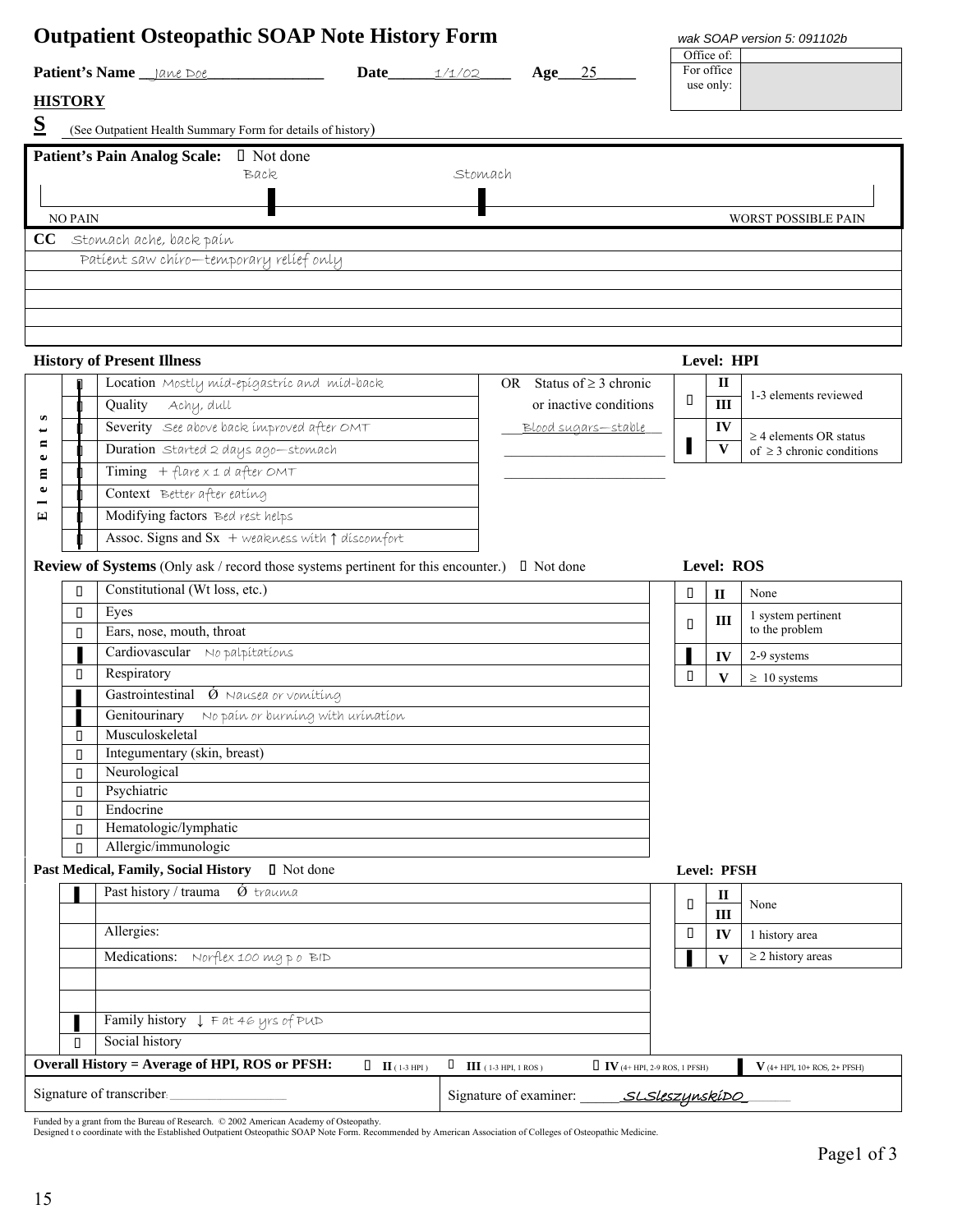| □ Not done                                                                                                                                                                                                                                     | Office of: |                                     |                                                      |
|------------------------------------------------------------------------------------------------------------------------------------------------------------------------------------------------------------------------------------------------|------------|-------------------------------------|------------------------------------------------------|
| Patient's Name Jane Doe Date 01/01/02 Sex: Male D<br>Female                                                                                                                                                                                    |            |                                     |                                                      |
| Vital Signs $(3 \text{ of } 7)$ Wt. 130 lb.<br>Ht. $5'5''$<br>Temp. 98.6                                                                                                                                                                       |            |                                     |                                                      |
| Pt. position for recording BP:<br>Reg.                                                                                                                                                                                                         |            | For office<br>use only:             |                                                      |
| Standing Sitting 120/80 Lying<br>Resp. 20 Pulse <u>80</u> Irreg. □                                                                                                                                                                             |            |                                     |                                                      |
|                                                                                                                                                                                                                                                |            |                                     |                                                      |
| Abdomen tender epigastrium, + bowel sounds in 4 quadrants, $\acute{\theta}$ masses.                                                                                                                                                            |            |                                     |                                                      |
| UE-Bilateral muscle strength 5/5.                                                                                                                                                                                                              |            |                                     | Right<br>Left                                        |
|                                                                                                                                                                                                                                                |            |                                     |                                                      |
|                                                                                                                                                                                                                                                |            | ⊕                                   |                                                      |
|                                                                                                                                                                                                                                                |            |                                     |                                                      |
|                                                                                                                                                                                                                                                |            |                                     |                                                      |
|                                                                                                                                                                                                                                                |            |                                     |                                                      |
|                                                                                                                                                                                                                                                |            |                                     |                                                      |
|                                                                                                                                                                                                                                                |            |                                     |                                                      |
|                                                                                                                                                                                                                                                |            |                                     |                                                      |
|                                                                                                                                                                                                                                                |            |                                     |                                                      |
|                                                                                                                                                                                                                                                |            |                                     |                                                      |
|                                                                                                                                                                                                                                                |            |                                     |                                                      |
|                                                                                                                                                                                                                                                |            |                                     |                                                      |
|                                                                                                                                                                                                                                                |            |                                     |                                                      |
|                                                                                                                                                                                                                                                |            | <b>Level of GMS</b><br>$\mathbf{I}$ | 1-5 elements                                         |
|                                                                                                                                                                                                                                                | П          |                                     | $6+$ elements                                        |
|                                                                                                                                                                                                                                                |            | III                                 |                                                      |
|                                                                                                                                                                                                                                                |            |                                     | 2+ from each                                         |
|                                                                                                                                                                                                                                                | П.         | IV                                  | or 6 areas OR 12+                                    |
|                                                                                                                                                                                                                                                |            |                                     | elements in 2+ areas                                 |
|                                                                                                                                                                                                                                                |            |                                     |                                                      |
|                                                                                                                                                                                                                                                | $\Box$     | V                                   | 9 areas                                              |
|                                                                                                                                                                                                                                                |            |                                     |                                                      |
|                                                                                                                                                                                                                                                |            |                                     |                                                      |
|                                                                                                                                                                                                                                                |            |                                     |                                                      |
|                                                                                                                                                                                                                                                |            |                                     |                                                      |
|                                                                                                                                                                                                                                                |            |                                     |                                                      |
|                                                                                                                                                                                                                                                |            |                                     |                                                      |
| $0 =$ No SD or background (BG) levels<br>Key to the                                                                                                                                                                                            |            |                                     | $2 =$ Obvious TART (esp. R and T), $\pm$ /- symptoms |
| <b>Severity Scale</b><br>$1 =$ More than BG levels, minor TART<br><b>Methods Used For</b><br><b>Examination</b>                                                                                                                                |            |                                     | $3$ = Key lesions, symptomatic, R and T stand out    |
| <b>Somatic Dysfunction and Other Systems</b><br><b>Region</b><br><b>Severity</b><br>$\mathbf T$<br>$\mathbf{0}$<br>$\overline{2}$<br><b>Evaluated</b><br>1<br>3<br>MS / SNS / PNS / LYM. / CV / RESP. / GI / FAS. / etc.<br>All<br>Т<br>A<br>R |            |                                     |                                                      |
| Paríetal area tender to touch<br>Head and Face<br>П<br>$\Box$<br>$\hfill \Box$<br>$\Box$<br>$\Box$<br>О<br>O                                                                                                                                   |            |                                     |                                                      |
| Neck<br>$\Box$<br>$\Box$<br>$\Box$<br>П<br>$\Box$<br>$\Box$<br>П                                                                                                                                                                               |            |                                     |                                                      |
| Thoracic T1-4<br>T3 L, Tissue texture change<br>$\Box$<br>$\Box$<br>$\begin{array}{c} \square \end{array}$<br>$\Box$<br>$\begin{array}{c} \square \end{array}$<br>$\Box$<br>О                                                                  |            |                                     |                                                      |
| $T5-9$<br>T5R, TTC, T7L-VS-GI related<br>$\Box$<br>П<br>$\Box$<br>$\Box$<br>П<br>П<br>П                                                                                                                                                        |            |                                     |                                                      |
| $T10-12$<br>$T10 F S R_R$<br>$\hfill \Box$<br>$\hfill \Box$<br>$\Box$<br>$\Box$<br>$\Box$<br>$\Box$<br>$\Box$                                                                                                                                  |            |                                     |                                                      |
| Ribs<br>$\hfill \square$<br>П<br>$\Box$<br>$\Box$<br>$\Box$<br>П<br>П<br>П<br>П                                                                                                                                                                |            |                                     |                                                      |
| Myofascíal straín<br>Lumbar<br>$\Box$<br>$\begin{array}{c} \square \end{array}$<br>$\hfill \square$<br>$\Box$<br>П<br>П<br>$\Box$                                                                                                              |            |                                     |                                                      |
| Sacrum / Pelvis<br>$\hfill \square$<br>WNL<br>$\Box$<br>П<br>$\Box$<br>О<br>П<br>О                                                                                                                                                             |            |                                     |                                                      |
| Pelvis / Innom.<br>$\hfill \Box$<br>$\hfill \square$<br>$\Box$<br>$\Box$<br>$\Box$<br>$\Box$<br>П<br>$\Box$<br>П                                                                                                                               |            |                                     |                                                      |
| I<br>Abd ./ Other<br>$\Box$<br>$\Box$<br>$\Box$<br>I mobility greater curvature of stomach<br>$\Box$<br>П<br>н<br>П                                                                                                                            |            |                                     |                                                      |
| Upper<br>${\bf R}$<br>$\hfill \Box$<br>$\Box$<br>$\Box$<br>$\Box$<br>$\begin{array}{c} \square \end{array}$<br>$\Box$<br>$\begin{array}{c} \square \end{array}$<br>$\Box$<br>П                                                                 |            |                                     | Perform all elements $\geq$                          |
| Extremity L<br>Shoulder abduction 160 degrees<br>$\hfill \square$<br>$\Box$<br>$\hfill \Box$<br>$\Box$<br>П<br>$\Box$<br>П<br>П                                                                                                                |            |                                     |                                                      |
| Lower<br>${\bf R}$<br>Tender TFL<br>$\hfill \Box$<br>$\Box$<br>$\hfill \square$<br>П<br>$\Box$<br>$\Box$<br>$\Box$<br><b>D</b> ★<br>Extremity L<br>$\hfill \square$<br>$\Box$<br>$\hfill \square$<br>$\Box$<br>$\Box$<br>$\Box$<br>П           |            |                                     |                                                      |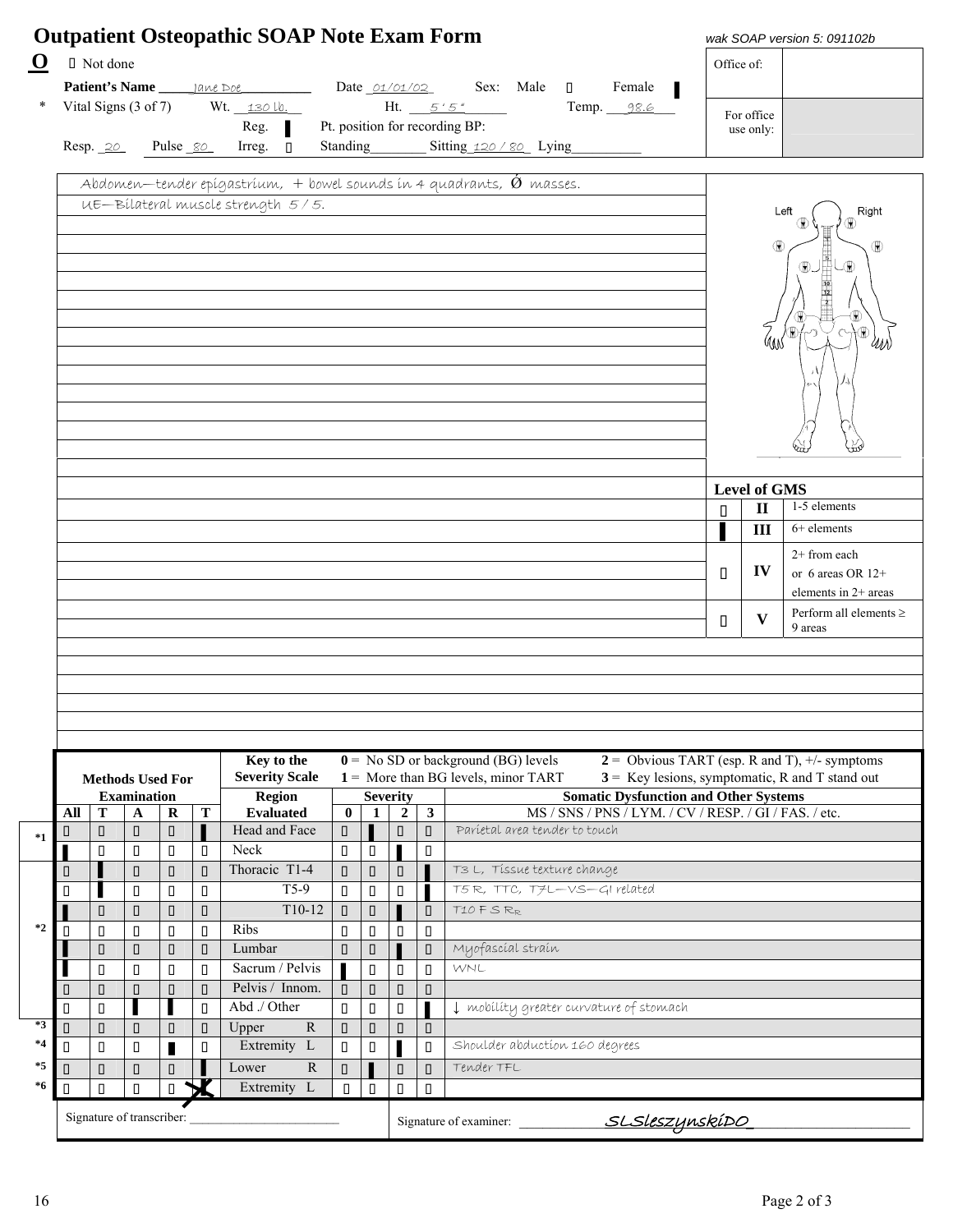| <b>Outpatient Osteopathic Assessment and Plan Form</b>                                                           |                          |                            |                              |                         |               |                  |                                      |            |                  |                                                                                                                                             |                |                         |                 |                             |                                                                                            |                  | Office of:         |        | wak SOAP version 5: 091102b            |                  |                                 |                         |
|------------------------------------------------------------------------------------------------------------------|--------------------------|----------------------------|------------------------------|-------------------------|---------------|------------------|--------------------------------------|------------|------------------|---------------------------------------------------------------------------------------------------------------------------------------------|----------------|-------------------------|-----------------|-----------------------------|--------------------------------------------------------------------------------------------|------------------|--------------------|--------|----------------------------------------|------------------|---------------------------------|-------------------------|
|                                                                                                                  |                          |                            | lane Doe                     |                         |               |                  |                                      |            | Date             |                                                                                                                                             |                | 1/1/02                  |                 |                             |                                                                                            |                  | For office         |        |                                        |                  |                                 |                         |
| <b>Patient's Name</b><br>$\overline{\mathbf{A}}$                                                                 |                          |                            |                              |                         |               |                  |                                      |            |                  |                                                                                                                                             |                |                         |                 |                             |                                                                                            |                  | use only:          |        |                                        |                  |                                 |                         |
| Dx No.                                                                                                           | <b>ICD Code</b>          |                            |                              |                         |               |                  | <b>Written Diagnosis</b>             |            |                  | Dx No.                                                                                                                                      |                |                         | <b>ICD Code</b> |                             |                                                                                            |                  |                    |        | <b>Written Diagnosis</b>               |                  |                                 |                         |
| $\perp$                                                                                                          | 535.40                   |                            | Gastritis d/t irritation w/o |                         |               |                  |                                      |            |                  |                                                                                                                                             |                |                         |                 |                             |                                                                                            |                  |                    |        |                                        |                  |                                 |                         |
|                                                                                                                  |                          |                            | hemorrhage                   |                         |               |                  |                                      |            |                  |                                                                                                                                             |                |                         |                 |                             |                                                                                            |                  |                    |        |                                        |                  |                                 |                         |
| $\mathfrak{D}% _{T}=\mathfrak{D}_{T}\!\left( a,b\right) ,\mathfrak{D}_{T}=\mathfrak{D}_{T}\!\left( a,b\right) ,$ | 847.1                    |                            | Thoracíc straín              |                         |               |                  |                                      |            |                  |                                                                                                                                             |                |                         |                 |                             |                                                                                            |                  |                    |        |                                        |                  |                                 |                         |
| 9                                                                                                                | 250.01                   |                            |                              |                         |               |                  | Díabetes mellítus Type I-controlled  |            |                  |                                                                                                                                             |                |                         |                 |                             |                                                                                            |                  |                    |        |                                        |                  |                                 |                         |
| $\otimes$                                                                                                        | 739.0                    |                            |                              |                         |               |                  | Somatic Dysfunction of Head and Face |            |                  |                                                                                                                                             |                | 739.4                   |                 |                             | Somatic Dysfunction of Sacrum                                                              |                  |                    |        |                                        |                  |                                 |                         |
| $\neq$                                                                                                           | 739.1                    |                            |                              |                         |               |                  | Somatic Dysfunction of Neck          |            |                  |                                                                                                                                             |                | 739.5                   |                 |                             | Somatic Dysfunction of Pelvis                                                              |                  |                    |        |                                        |                  |                                 |                         |
| 3                                                                                                                | 739.2                    |                            |                              |                         |               |                  | Somatic Dysfunction of Thoracic      |            |                  | $\overline{A}$                                                                                                                              |                | 739.9                   |                 |                             | Somatic Dysfunction of Abd / Other                                                         |                  |                    |        |                                        |                  |                                 |                         |
|                                                                                                                  | 739.8                    |                            | Somatic Dysfunction of Ribs  |                         |               |                  |                                      |            |                  | 6                                                                                                                                           |                | 739.7                   |                 |                             | Somatic Dysfunction of Upper Extremity                                                     |                  |                    |        |                                        |                  |                                 |                         |
| $\circ$                                                                                                          | 739.3                    |                            |                              |                         |               |                  | Somatic Dysfunction of Lumbar        |            |                  | 5                                                                                                                                           |                | 739.6                   |                 |                             | Somatic Dysfunction of Lower Extremity                                                     |                  |                    |        |                                        |                  |                                 |                         |
| Physician's evaluation of patient prior to treatment:                                                            |                          |                            |                              |                         |               |                  | First visit $\Box$                   |            |                  | Resolved $\Box$                                                                                                                             |                |                         |                 |                             | Improved $\Box$                                                                            |                  | Unchanged          |        | п                                      |                  | Worse                           | $\Box$                  |
| $\mathbf{P}$                                                                                                     | □ All not done           |                            | <b>OMT</b>                   |                         |               |                  |                                      |            |                  |                                                                                                                                             |                | <b>Treatment Method</b> |                 |                             |                                                                                            |                  |                    |        |                                        |                  | Response                        |                         |
|                                                                                                                  | Region                   | Y                          | N                            | ART                     | <b>BLT</b>    | CR               | $\mathbf{CS}\,$                      | <b>DIR</b> | <b>FPR</b>       | <b>HVLA</b>                                                                                                                                 | $\mathbf{IND}$ | <b>INR</b>              | $\mathbf{LAS}$  | ME                          | <b>MFR</b>                                                                                 | ${\bf ST}$       | <b>VIS</b>         | OTH    | $\mathbf R$                            | I                | $\mathbf U$                     | $\overline{\mathbf{W}}$ |
| Head and Face                                                                                                    |                          |                            | $\Box$                       | 0                       | $\Box$        | $\Box$           | П                                    | $\Box$     | $\Box$           | П                                                                                                                                           |                | $\Box$                  | $\Box$          | $\Box$                      | $\Box$                                                                                     | $\Box$           | П                  | П      |                                        | П                | П                               | $\Box$                  |
| Neck                                                                                                             |                          |                            | П                            |                         | П             | П                | П                                    | П          |                  | П                                                                                                                                           | П              | П                       | П               |                             | П                                                                                          |                  | П                  | П      | П                                      |                  | О                               | П                       |
|                                                                                                                  | Thoracic T1-4            |                            | $\Box$                       | $\Box$                  | $\hfill \Box$ | $\Box$           | $\Box$                               | $\Box$     | $\Box$           | $\Box$                                                                                                                                      | $\Box$         | $\hfill \square$        | $\Box$          | $\hfill \square$            | $\Box$                                                                                     |                  | П                  | $\Box$ | $\Box$                                 |                  | $\Box$                          | $\Box$                  |
|                                                                                                                  | $T5-9$                   |                            | О                            |                         | П             | П                | П                                    | П          | $\Box$           |                                                                                                                                             | П              | П                       | П               | П                           | П                                                                                          |                  | П                  | П      | $\begin{array}{c} \square \end{array}$ | П                |                                 | П                       |
|                                                                                                                  | T10-12                   |                            | $\Box$                       |                         | $\hfill \Box$ | $\hfill \Box$    | $\Box$                               | П          | $\hfill \Box$    |                                                                                                                                             | $\Box$         | $\Box$                  | $\Box$          | $\Box$                      | $\Box$                                                                                     |                  | П                  | П      |                                        | $\hfill \square$ | П                               | $\hfill\Box$            |
| <b>Ribs</b>                                                                                                      |                          |                            | П                            | П                       | П             | П                | $\Box$                               | П          | $\Box$           | П                                                                                                                                           | П              | $\Box$                  | П               | $\Box$                      | $\Box$                                                                                     | П                | $\Box$             | П      | $\Box$                                 | $\Box$           | $\Box$                          | $\Box$                  |
| Lumbar                                                                                                           |                          |                            | $\Box$                       | $\Box$                  | $\hfill\Box$  | $\Box$           | $\Box$                               | $\Box$     | $\Box$           | $\hfill \Box$                                                                                                                               | $\Box$         | $\Box$                  | $\Box$          | $\Box$                      |                                                                                            | $\Box$           | $\hfill \square$   | $\Box$ |                                        | $\hfill \square$ | $\hfill \Box$                   | $\hfill\Box$            |
| Sacrum                                                                                                           |                          | О                          |                              | П                       | $\Box$        | П                | П                                    | П          | $\Box$           | $\Box$                                                                                                                                      | П              | П                       | $\Box$          | П                           | $\Box$                                                                                     | П                | $\Box$             | П      | $\Box$                                 | $\Box$           | $\Box$                          | $\Box$                  |
| Pelvis                                                                                                           |                          | $\Box$                     | $\Box$                       | $\Box$                  | $\Box$        | П                | П                                    | $\Box$     | $\Box$           | П                                                                                                                                           | $\Box$         | П                       | П               | П                           | $\hfill \Box$                                                                              | $\Box$           | П                  | П      | П                                      | $\Box$           | П                               | П                       |
|                                                                                                                  | Abdomen/Other            |                            | $\Box$                       | П                       | П             | П                | П                                    | П          | $\Box$           | $\Box$                                                                                                                                      | П              | П                       | $\Box$          | $\Box$                      | $\Box$                                                                                     | П                |                    | П      | $\Box$                                 | $\Box$           | П                               |                         |
|                                                                                                                  | <b>Upper Extremity</b>   |                            | $\hfill \Box$                |                         | $\hfill \Box$ | $\hfill \square$ | $\Box$                               | $\Box$     | $\hfill \square$ | $\Box$                                                                                                                                      | $\Box$         | $\hfill \square$        | $\Box$          |                             | $\Box$                                                                                     | $\hfill \square$ | П                  | $\Box$ | $\hfill\Box$                           |                  | П                               | $\hfill\Box$            |
|                                                                                                                  | Lower Extremity          | $\Box$                     |                              | П                       | $\Box$        | П                | $\Box$                               | $\Box$     | $\Box$           | $\Box$                                                                                                                                      | П              | П                       | $\Box$          | П                           | $\Box$                                                                                     | $\Box$           | $\Box$             | П      | $\Box$                                 | $\Box$           | П                               | П                       |
| Meds:                                                                                                            | Add Prilosec 20 mg po gd |                            |                              |                         |               |                  |                                      |            |                  |                                                                                                                                             | PT:            |                         | Hot packs done  |                             |                                                                                            |                  |                    |        |                                        |                  |                                 |                         |
|                                                                                                                  |                          |                            |                              |                         |               |                  |                                      |            |                  |                                                                                                                                             |                |                         |                 |                             | Heat at home to thoracíc area                                                              |                  |                    |        |                                        |                  |                                 |                         |
| Exercise:                                                                                                        | Shoulder stretches given |                            |                              |                         |               |                  |                                      |            |                  |                                                                                                                                             |                | Other:                  |                 |                             | Emotional support given for 5 minutes<br>Obtain H. pylori and flat plate of abdomen-X-ray. |                  |                    |        |                                        |                  |                                 |                         |
| Nutrition:                                                                                                       | Bland diet               |                            |                              |                         |               |                  |                                      |            |                  |                                                                                                                                             |                |                         |                 |                             |                                                                                            |                  |                    |        |                                        |                  |                                 |                         |
| Complexity / Assessment / Plan (Scoring) *Default to level 2-same criteria                                       |                          |                            |                              |                         |               |                  |                                      |            |                  |                                                                                                                                             |                |                         |                 |                             |                                                                                            |                  |                    |        |                                        |                  |                                 |                         |
| <b>Problems</b><br>Self-limiting                                                                                 |                          |                            |                              | 1(2 max.)               |               |                  | <b>Management options)</b>           |            |                  | Risk: (presenting problem(s), diagnostic procedure(s),                                                                                      |                |                         | Data<br>Lab     |                             |                                                                                            |                  |                    |        |                                        |                  |                                 | <b>Maximum</b> Points   |
| Estimated problem improved / stable<br>Estimated-worsening                                                       |                          | OM, back                   |                              |                         | Low           | Minimal = Min.   |                                      |            |                  |                                                                                                                                             |                |                         |                 | Radiology<br>Medicine       |                                                                                            |                  |                    |        |                                        |                  | $\overline{1}$                  |                         |
| New-no workup<br>New-additional workup                                                                           | Stomach                  |                            | -4                           | $3(1 \text{ max.})$     | High          | Moderate = Mod.  |                                      |            |                  |                                                                                                                                             |                |                         |                 |                             | Discuss with performing physician<br>Obtain records or Hx from others                      |                  |                    |        |                                        |                  | $\overline{1}$                  |                         |
|                                                                                                                  |                          |                            |                              |                         |               |                  |                                      |            |                  |                                                                                                                                             |                |                         |                 |                             | Review records, discuss with physician<br>Visualization of tracing, specimen               |                  |                    |        |                                        |                  | $\overline{2}$<br>$\mathcal{P}$ |                         |
| Level I<br>Level II<br>≤1 pt.                                                                                    | Level III<br>2 pt.       |                            | <b>Level IV</b><br>3 pt.     | Level V<br>$\geq$ 4 pt. |               | Level I          | Level II<br>Min.                     |            | Level III<br>Low | <b>Level IV</b><br>Mod.                                                                                                                     |                | Level V<br>High         |                 | Level I                     | Level II<br>≤1 pt.                                                                         |                  | Level III<br>2 pt. |        | <b>Level IV</b><br>3 pt.               |                  | Level V                         | ≥4 pt.                  |
| П                                                                                                                | П                        |                            | П                            |                         |               |                  | $\Box$                               |            | П                |                                                                                                                                             |                | П                       |                 |                             | П                                                                                          |                  | П                  |        |                                        |                  |                                 | $\Box$                  |
| Requires only 2 above 3 (problems, risk and data).                                                               |                          |                            |                              |                         |               |                  |                                      |            |                  | Level of complexity = average of included areas.                                                                                            |                |                         |                 |                             |                                                                                            |                  |                    |        |                                        |                  |                                 |                         |
| <b>Traditional Method-Coding by Components</b>                                                                   |                          |                            |                              |                         |               |                  |                                      |            |                  | <b>Optional Method-Coding by Time</b><br>When majority of the encounter is counseling / coordinating, the level is determined by total time |                |                         |                 |                             |                                                                                            |                  |                    |        |                                        |                  |                                 |                         |
| History                                                                                                          |                          | л                          | Ш                            |                         | щ             | IV               | v                                    |            |                  |                                                                                                                                             |                |                         |                 |                             | Ш                                                                                          |                  | Ш                  |        | IV                                     |                  | v                               |                         |
| Examination                                                                                                      |                          | п                          | Ш                            |                         | Ш             | IV               | v                                    |            |                  | New patients (minutes)                                                                                                                      |                |                         |                 | 10                          | 20                                                                                         |                  | 30                 |        | 45                                     |                  |                                 | 60                      |
| Complexity /<br>Assessment Plan                                                                                  |                          |                            | Ш                            |                         | Ш             | IV               | v                                    |            |                  | Established patients (minutes)                                                                                                              |                |                         |                 |                             | 10                                                                                         |                  | 15                 |        | 25                                     |                  |                                 | 40                      |
| <b>Final level of service</b>                                                                                    |                          | п                          | $\Box$                       |                         | П             |                  | $\Box$                               |            |                  | <b>Final level of service</b>                                                                                                               |                |                         |                 | П                           | П                                                                                          |                  | Π                  |        | П.                                     |                  |                                 | $\Box$                  |
| All these areas required. Average of three levels of service.                                                    |                          |                            |                              |                         |               |                  |                                      |            |                  | Dictate total time and counseling / coordinating time plus a brief description of topics discussed                                          |                |                         |                 |                             |                                                                                            |                  |                    |        |                                        |                  |                                 |                         |
| <b>Minutes spent</b><br>with the patient:                                                                        | П<br>10                  | П<br>15<br>$\overline{25}$ | П<br>40                      | П<br>60                 | П<br>>60      |                  | <b>Follow-up:</b>                    |            |                  | О<br>П<br>П                                                                                                                                 |                | 0                       | 0               | 0<br>O<br>$\mathbf Q$<br>10 | О<br>11                                                                                    | О<br>12          | Units:             | П      | D<br>W                                 | П<br>M           | $\Box$<br>Y                     | 0<br>PRN                |
| <b>OMT</b> performed as Above:                                                                                   |                          |                            |                              | 0 areas                 |               | О                | 1-2 areas                            | O          |                  | 3-4 areas                                                                                                                                   | $\Box$         |                         | 5-6 areas       |                             |                                                                                            | 7-8 areas        | □□                 |        |                                        | $9-10$ areas     | ┚                               |                         |
| <b>Other Procedures</b>                                                                                          |                          |                            | CPT Codes:                   |                         | 97010         |                  |                                      |            |                  | 97110                                                                                                                                       |                |                         |                 |                             |                                                                                            |                  |                    |        |                                        |                  |                                 |                         |
| Performed:                                                                                                       |                          |                            | Written Dx:                  |                         | Hot packs     |                  |                                      |            |                  | Exercíse                                                                                                                                    |                |                         |                 |                             |                                                                                            |                  |                    |        |                                        |                  |                                 |                         |
| E/M Code:                                                                                                        | <b>New</b>               | O.                         | П                            |                         | П             | П                | <b>EST</b>                           | П          |                  | П<br>O.                                                                                                                                     |                |                         | П               |                             | <b>Consults</b>                                                                            | O.               |                    | 0      | ▯                                      | 0                |                                 | П                       |
| Write 992 plus                                                                                                   |                          | 02                         | 03                           | 04                      |               | 05               |                                      | $_{II}$    | 12               | 13                                                                                                                                          |                | 14                      | 15              |                             |                                                                                            | 41               | 42                 |        | 43                                     | 44               | 45                              |                         |
| Signature of transcriber:                                                                                        |                          |                            |                              |                         |               |                  |                                      |            |                  | Signature of examiner:                                                                                                                      |                |                         |                 |                             | <u>SLSleszynskíDO</u>                                                                      |                  |                    |        |                                        |                  |                                 |                         |

17 Funded by a grant from the Bureau of Research. © 2002 American Academy of Osteopathy.<br>Designed to coordinate with the Established Outpatient Osteopathic SOAP Note Form. Recommended by American Association of Colleges of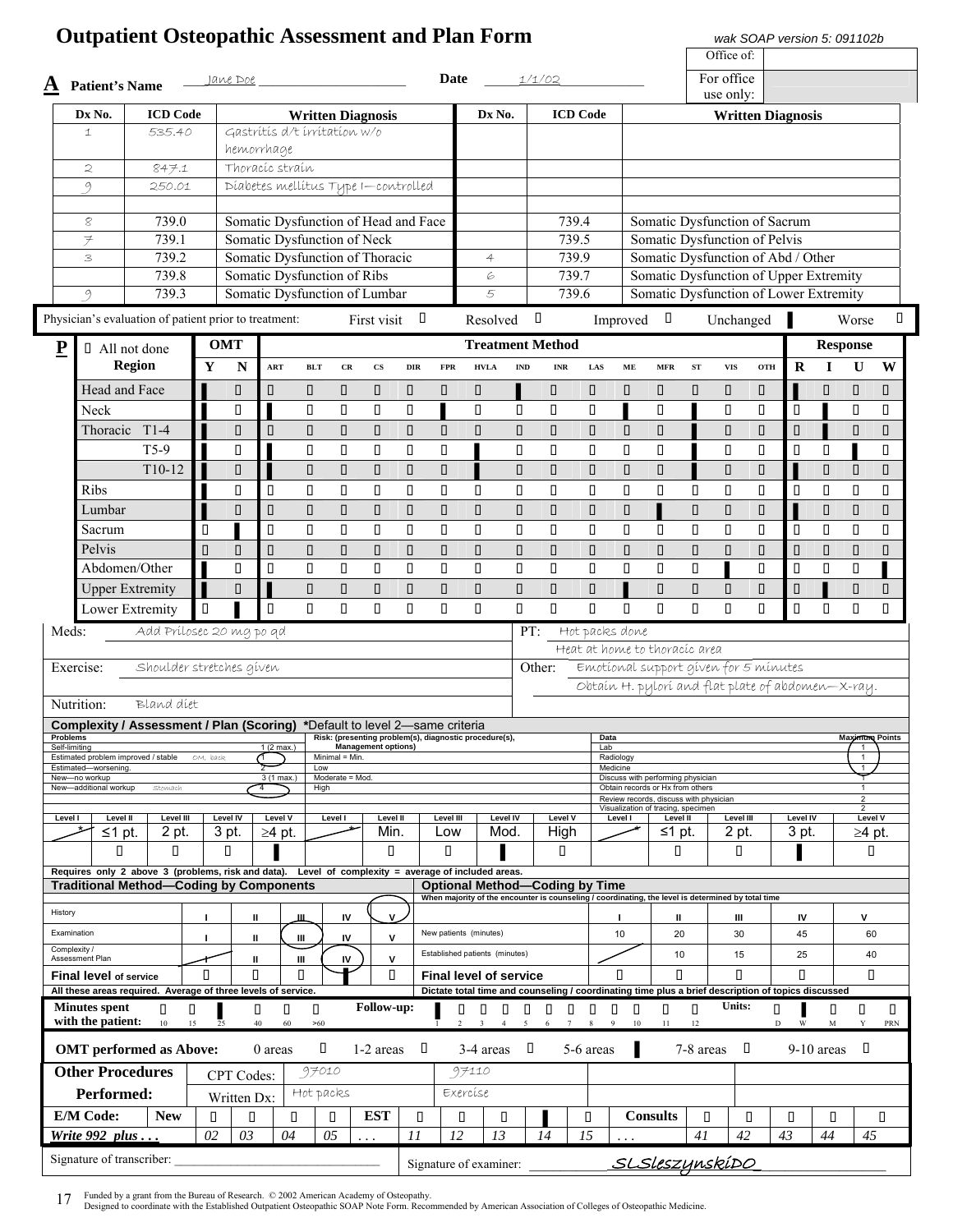# **Outpatient Health Summary**

| <b>Patient's Name</b>                                                                                                                  |                   |            |             | Date                  | <b>Update:</b> |                  |                        |               |  |  |  |  |
|----------------------------------------------------------------------------------------------------------------------------------------|-------------------|------------|-------------|-----------------------|----------------|------------------|------------------------|---------------|--|--|--|--|
|                                                                                                                                        |                   | <b>Sex</b> |             |                       | Home           |                  |                        |               |  |  |  |  |
|                                                                                                                                        | M                 | D          | W           | <b>Phone Numbers:</b> | Work           |                  |                        |               |  |  |  |  |
| <b>Religion:</b>                                                                                                                       |                   |            |             | <b>DNR Status:</b>    | Yes            | No.              | <b>Qualifications:</b> |               |  |  |  |  |
|                                                                                                                                        |                   |            |             | <b>Resuscitate?</b>   |                |                  |                        |               |  |  |  |  |
|                                                                                                                                        |                   |            |             | Next of Kin:          |                |                  |                        |               |  |  |  |  |
|                                                                                                                                        | <b>Employment</b> |            |             | Occupation            |                | <b>Education</b> |                        |               |  |  |  |  |
|                                                                                                                                        | Tobacco           |            | <b>ETOH</b> |                       | <b>Drugs</b>   |                  |                        | <b>Sex Hx</b> |  |  |  |  |
| Date of Birth<br><b>Marital Status:</b><br><b>Significant Others:</b><br><b>Social</b><br><b>History:</b><br>Family<br><b>History:</b> |                   |            |             |                       |                |                  |                        |               |  |  |  |  |
|                                                                                                                                        | M                 |            |             | <b>Siblings</b>       |                |                  | Others:                |               |  |  |  |  |
|                                                                                                                                        | F                 |            |             |                       |                |                  |                        |               |  |  |  |  |

#### **Past Medical History**

| CPT# | <b>Start Date</b> | <b>Problem / Diagnosis</b>                | <b>Medications</b> | <b>Start</b> | <b>Stop</b> |
|------|-------------------|-------------------------------------------|--------------------|--------------|-------------|
|      |                   |                                           |                    |              |             |
|      |                   |                                           |                    |              |             |
|      |                   |                                           |                    |              |             |
|      |                   |                                           |                    |              |             |
|      |                   |                                           |                    |              |             |
|      |                   |                                           |                    |              |             |
|      |                   |                                           |                    |              |             |
|      |                   |                                           |                    |              |             |
|      |                   |                                           |                    |              |             |
|      |                   |                                           |                    |              |             |
|      |                   |                                           |                    |              |             |
|      |                   |                                           |                    |              |             |
|      |                   |                                           |                    |              |             |
|      |                   |                                           |                    |              |             |
|      |                   |                                           |                    |              |             |
|      |                   |                                           |                    |              |             |
|      |                   |                                           |                    |              |             |
|      |                   |                                           |                    |              |             |
|      |                   |                                           |                    |              |             |
|      |                   |                                           |                    |              |             |
|      |                   |                                           |                    |              |             |
|      |                   |                                           |                    |              |             |
|      |                   |                                           |                    |              |             |
|      |                   | <b>Allergies, Adverse Drug Reactions:</b> |                    |              |             |

|                    | <b>Health Maintenance</b> | <b>Past Surgical History</b> |             |                    |  |  |  |  |
|--------------------|---------------------------|------------------------------|-------------|--------------------|--|--|--|--|
| Parameter          | <b>Dates</b>              |                              | <b>Date</b> | <b>Type</b>        |  |  |  |  |
| DPT/DT/TD          |                           |                              |             |                    |  |  |  |  |
| <b>OPV</b>         |                           |                              |             |                    |  |  |  |  |
| <b>MMR</b>         |                           |                              |             |                    |  |  |  |  |
| HIB                |                           |                              |             |                    |  |  |  |  |
| <b>Influenza</b>   |                           |                              |             |                    |  |  |  |  |
| <b>Hepatitis</b>   |                           |                              |             |                    |  |  |  |  |
| <b>PPD/Tine</b>    |                           |                              |             |                    |  |  |  |  |
| <b>Pneumovax</b>   |                           |                              |             |                    |  |  |  |  |
| H & P              |                           |                              |             |                    |  |  |  |  |
| Eye exam           |                           |                              |             |                    |  |  |  |  |
| Dental exam        |                           |                              |             |                    |  |  |  |  |
| <b>PAP</b> smear   |                           |                              |             | <b>Consultants</b> |  |  |  |  |
| Mammogram          |                           |                              |             |                    |  |  |  |  |
| Urinalysis         |                           |                              |             |                    |  |  |  |  |
| Hemoccult          |                           |                              |             |                    |  |  |  |  |
| <b>Cholesterol</b> |                           |                              |             |                    |  |  |  |  |
| Sigmoidoscopy      |                           |                              |             |                    |  |  |  |  |
| <b>Others</b>      |                           |                              |             |                    |  |  |  |  |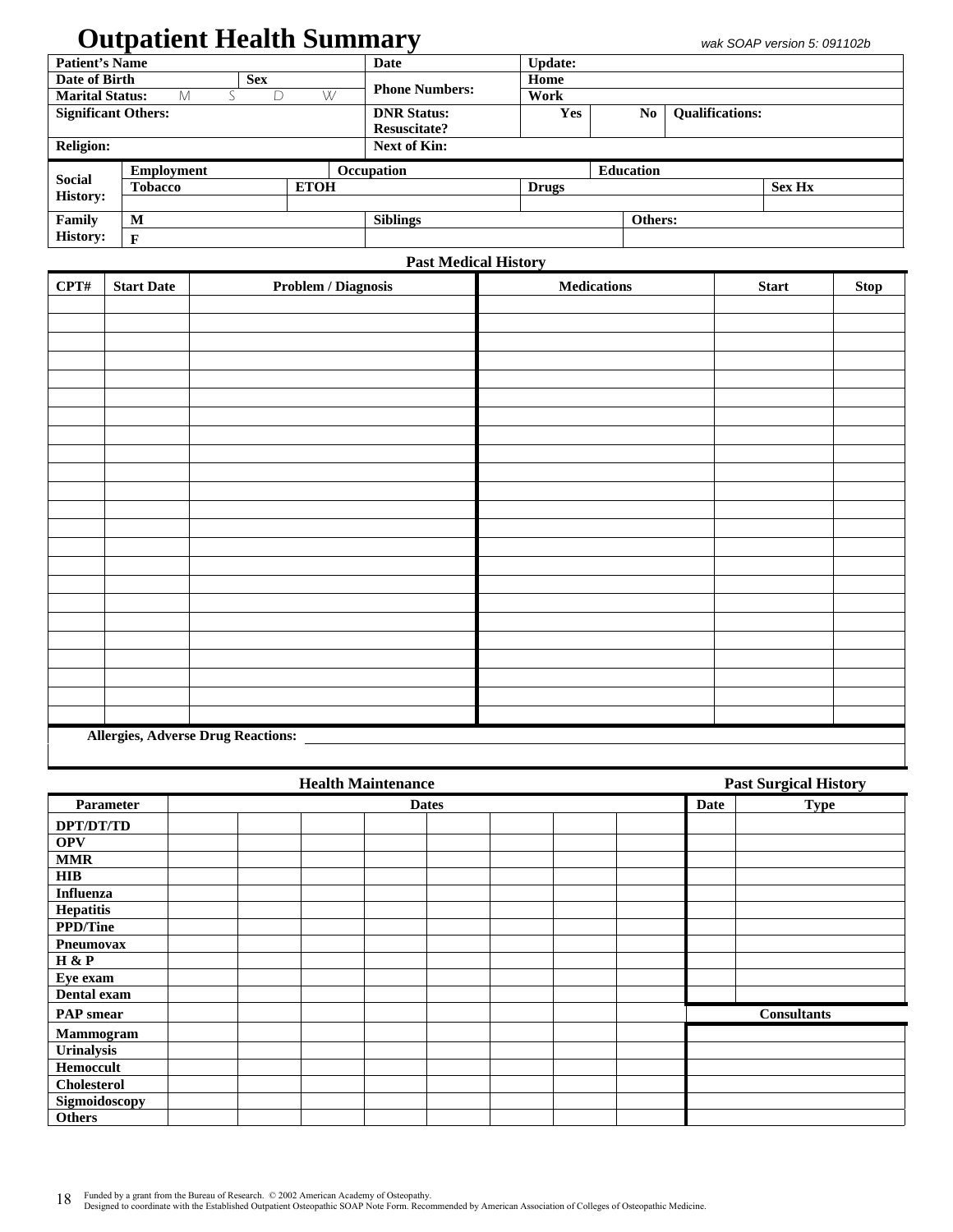|                |        | <b>Outpatient Osteopathic SOAP Note History Form</b>                                                                                                                                                                                                                                                                                                                                                                |                                                                                                     |                                        |                          | wak SOAP version 5: 091102b                                                   |
|----------------|--------|---------------------------------------------------------------------------------------------------------------------------------------------------------------------------------------------------------------------------------------------------------------------------------------------------------------------------------------------------------------------------------------------------------------------|-----------------------------------------------------------------------------------------------------|----------------------------------------|--------------------------|-------------------------------------------------------------------------------|
|                |        | Patient's Name                                                                                                                                                                                                                                                                                                                                                                                                      | Age                                                                                                 |                                        | Office of:<br>For office |                                                                               |
|                |        |                                                                                                                                                                                                                                                                                                                                                                                                                     |                                                                                                     | use only:                              |                          |                                                                               |
| <b>HISTORY</b> |        |                                                                                                                                                                                                                                                                                                                                                                                                                     |                                                                                                     |                                        |                          |                                                                               |
| S              |        | (See Outpatient Health Summary Form for details of history)                                                                                                                                                                                                                                                                                                                                                         |                                                                                                     |                                        |                          |                                                                               |
|                |        | Patient's Pain Analog Scale: I Not done                                                                                                                                                                                                                                                                                                                                                                             |                                                                                                     |                                        |                          |                                                                               |
|                |        |                                                                                                                                                                                                                                                                                                                                                                                                                     |                                                                                                     |                                        |                          |                                                                               |
|                |        |                                                                                                                                                                                                                                                                                                                                                                                                                     |                                                                                                     |                                        |                          |                                                                               |
| <b>NO PAIN</b> |        |                                                                                                                                                                                                                                                                                                                                                                                                                     |                                                                                                     |                                        |                          | WORST POSSIBLE PAIN                                                           |
| CC             |        |                                                                                                                                                                                                                                                                                                                                                                                                                     |                                                                                                     |                                        |                          |                                                                               |
|                |        |                                                                                                                                                                                                                                                                                                                                                                                                                     |                                                                                                     |                                        |                          |                                                                               |
|                |        |                                                                                                                                                                                                                                                                                                                                                                                                                     |                                                                                                     |                                        |                          |                                                                               |
|                |        |                                                                                                                                                                                                                                                                                                                                                                                                                     |                                                                                                     |                                        |                          |                                                                               |
|                |        |                                                                                                                                                                                                                                                                                                                                                                                                                     |                                                                                                     |                                        |                          |                                                                               |
|                |        |                                                                                                                                                                                                                                                                                                                                                                                                                     |                                                                                                     |                                        |                          |                                                                               |
|                |        |                                                                                                                                                                                                                                                                                                                                                                                                                     |                                                                                                     |                                        |                          |                                                                               |
|                |        | <b>History of Present Illness</b>                                                                                                                                                                                                                                                                                                                                                                                   |                                                                                                     |                                        |                          | Level: HPI                                                                    |
|                | $\Box$ | Location                                                                                                                                                                                                                                                                                                                                                                                                            | OR Status of $\geq$ 3 chronic                                                                       |                                        | $\mathbf{I}$             |                                                                               |
|                | О      | Quality                                                                                                                                                                                                                                                                                                                                                                                                             | or inactive conditions                                                                              | О                                      | $\overline{\mathbf{H}}$  | 1-3 elements reviewed                                                         |
|                | П      | Severity                                                                                                                                                                                                                                                                                                                                                                                                            |                                                                                                     |                                        | IV                       |                                                                               |
| s              | П      | Duration                                                                                                                                                                                                                                                                                                                                                                                                            |                                                                                                     | П                                      | $\mathbf{V}$             | $\geq$ 4 elements OR status<br>of $\geq$ 3 chronic conditions                 |
| E<br>$\bullet$ | П      | Timing                                                                                                                                                                                                                                                                                                                                                                                                              |                                                                                                     |                                        |                          |                                                                               |
| 둅              | П      | Context                                                                                                                                                                                                                                                                                                                                                                                                             |                                                                                                     |                                        |                          |                                                                               |
| $\bullet$      | П      | Modifying factors                                                                                                                                                                                                                                                                                                                                                                                                   |                                                                                                     |                                        |                          |                                                                               |
| -<br>国         | П      | Assoc. Signs and Sx                                                                                                                                                                                                                                                                                                                                                                                                 |                                                                                                     |                                        |                          |                                                                               |
|                |        | <b>Review of Systems</b> (Only ask / record those systems pertinent for this encounter.) $\Box$ Not done                                                                                                                                                                                                                                                                                                            |                                                                                                     |                                        | Level: ROS               |                                                                               |
|                |        | Constitutional (Wt loss, etc.)                                                                                                                                                                                                                                                                                                                                                                                      |                                                                                                     |                                        |                          | None                                                                          |
|                | П      | Eyes                                                                                                                                                                                                                                                                                                                                                                                                                |                                                                                                     | $\Box$                                 | $\mathbf{I}$             | 1 system pertinent                                                            |
|                | П<br>П | Ears, nose, mouth, throat                                                                                                                                                                                                                                                                                                                                                                                           |                                                                                                     | $\Box$                                 | III                      | to the problem                                                                |
|                | $\Box$ | Cardiovascular                                                                                                                                                                                                                                                                                                                                                                                                      |                                                                                                     | $\Box$                                 | IV                       | 2-9 systems                                                                   |
|                | П      | Respiratory                                                                                                                                                                                                                                                                                                                                                                                                         |                                                                                                     | $\begin{array}{c} \square \end{array}$ | V                        | $\geq 10$ systems                                                             |
|                | $\Box$ | Gastrointestinal                                                                                                                                                                                                                                                                                                                                                                                                    |                                                                                                     |                                        |                          |                                                                               |
|                | $\Box$ | Genitourinary                                                                                                                                                                                                                                                                                                                                                                                                       |                                                                                                     |                                        |                          |                                                                               |
|                | П      | Musculoskeletal                                                                                                                                                                                                                                                                                                                                                                                                     |                                                                                                     |                                        |                          |                                                                               |
|                | О      | Integumentary (skin, breast)                                                                                                                                                                                                                                                                                                                                                                                        |                                                                                                     |                                        |                          |                                                                               |
|                | П      | Neurological                                                                                                                                                                                                                                                                                                                                                                                                        |                                                                                                     |                                        |                          |                                                                               |
|                | П      | Psychiatric<br>Endocrine                                                                                                                                                                                                                                                                                                                                                                                            |                                                                                                     |                                        |                          |                                                                               |
|                | П<br>П | Hematologic/lymphatic                                                                                                                                                                                                                                                                                                                                                                                               |                                                                                                     |                                        |                          |                                                                               |
|                | $\Box$ | Allergic/immunologic                                                                                                                                                                                                                                                                                                                                                                                                |                                                                                                     |                                        |                          |                                                                               |
|                |        | Past Medical, Family, Social History<br>□ Not done                                                                                                                                                                                                                                                                                                                                                                  |                                                                                                     |                                        | Level: PFSH              |                                                                               |
|                | Π      | Past history / trauma                                                                                                                                                                                                                                                                                                                                                                                               |                                                                                                     |                                        |                          |                                                                               |
|                |        |                                                                                                                                                                                                                                                                                                                                                                                                                     |                                                                                                     | П                                      | $\mathbf{I}$<br>III      | None                                                                          |
|                |        | Allergies:                                                                                                                                                                                                                                                                                                                                                                                                          |                                                                                                     | $\Box$                                 | IV                       | 1 history area                                                                |
|                |        | Medications:                                                                                                                                                                                                                                                                                                                                                                                                        |                                                                                                     |                                        |                          | $\geq$ 2 history areas                                                        |
|                |        |                                                                                                                                                                                                                                                                                                                                                                                                                     |                                                                                                     | $\begin{array}{c} \square \end{array}$ | $\overline{\mathbf{V}}$  |                                                                               |
|                |        |                                                                                                                                                                                                                                                                                                                                                                                                                     |                                                                                                     |                                        |                          |                                                                               |
|                |        |                                                                                                                                                                                                                                                                                                                                                                                                                     |                                                                                                     |                                        |                          |                                                                               |
|                | П      | Family history                                                                                                                                                                                                                                                                                                                                                                                                      |                                                                                                     |                                        |                          |                                                                               |
|                | П      | Social history                                                                                                                                                                                                                                                                                                                                                                                                      |                                                                                                     |                                        |                          |                                                                               |
|                |        | <b>Overall History = Average of HPI, ROS or PFSH:</b><br>$\begin{array}{ c } \hline \rule{0.2cm}{.0cm} \rule{0.2cm}{.0cm} \hline \rule{0.2cm}{.0cm} \rule{0.2cm}{.0cm} \end{array} \quad \  \  \coprod \begin{array}{ll} \rule{0.2cm}{.0cm} \rule{0.2cm}{.0cm} \rule{0.2cm}{.0cm} \rule{0.2cm}{.0cm} \rule{0.2cm}{.0cm} \rule{0.2cm}{.0cm} \end{array} \quad \  \  \  \, \blacksquare$<br>Signature of transcriber: | $\Box$ III (1-3 HPI, 1 ROS)<br>$\Box$ <b>IV</b> (4+ HPI, 2-9 ROS, 1 PFSH)<br>Signature of examiner: |                                        |                          | $\begin{array}{ll}\n\Box & \mathbf{V} & (4+HPI, 10+ROS, 2+PFSH)\n\end{array}$ |

Funded by a grant from the Bureau of Research. © 2002 American Academy of Osteopathy.<br>Designed to coordinate with the Established Outpatient Osteopathic SOAP Note Form. Recommended by American Association of Colleges of Os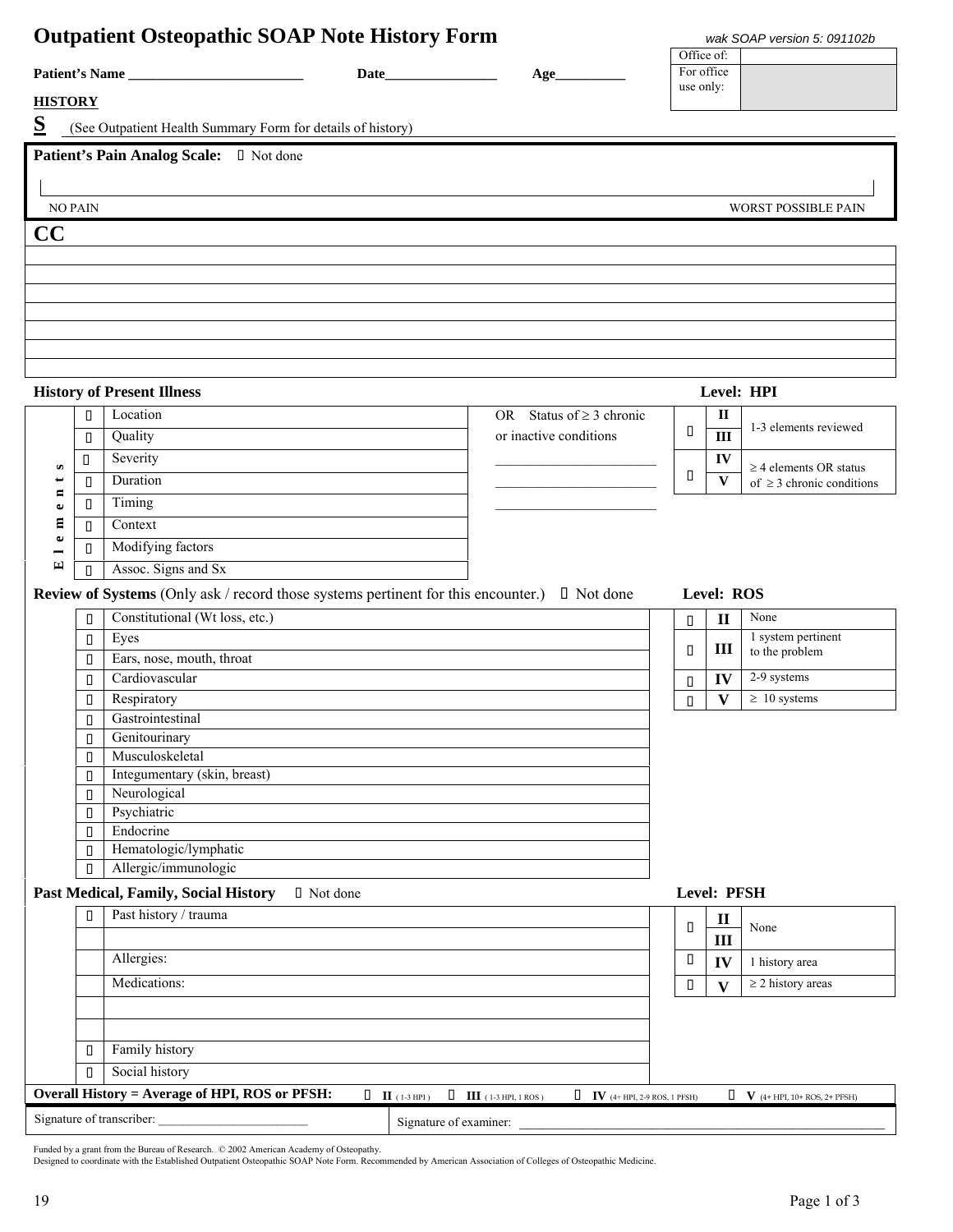| □ Not done<br>Office of:<br>* Vital Signs (3 of 7) Wt. $\frac{\overline{R}}{\text{Reg.} \quad \Box}$ Pt. position for recording BP:<br>For office<br>use only:<br>Resp. $\Box$ Pulse $\Box$ Irreg. $\Box$<br>Standing Sitting Lying<br>Right<br>Left<br>⋒<br>⋒<br><b>Level of GMS</b><br>1-5 elements<br>$\mathbf{I}$<br>$\begin{array}{c} \square \end{array}$<br>$6+$ elements<br>III<br>$\Box$<br>2+ from each<br>IV<br>П.<br>or 6 areas OR $12+$<br>elements in 2+ areas<br>Perform all elements $\geq 9$<br>$\bf{V}$<br>П.<br>areas<br>$0 = No SD$ or background (BG) levels<br>$2 =$ Obvious TART (esp. R and T), $\pm$ /- symptoms<br>Key to the<br><b>Severity Scale</b><br>$1 =$ More than BG levels, minor TART<br>$3$ = Key lesions, symptomatic, R and T stand out<br><b>Methods Used For</b><br><b>Somatic Dysfunction and Other Systems</b><br><b>Region</b><br><b>Examination</b><br><b>Severity</b><br>MS / SNS / PNS / LYM. / CV / RESP. / GI / FAS. / etc.<br>$\overline{\mathbf{0}}$<br>$\overline{\mathbf{3}}$<br>T<br>$\mathbf T$<br>$\boldsymbol{2}$<br>$\mathbf{A}$<br>$\bf R$<br><b>Evaluated</b><br>All<br>1<br>Head and Face<br>$\hfill \square$<br>$\hfill \square$<br>$\Box$<br>$\Box$<br>$\Box$<br>$\hfill \Box$<br>$\hfill\Box$<br>$\Box$<br>$\Box$<br>Neck<br>$\Box$<br>$\Box$<br>$\Box$<br>П<br>$\hfill \square$<br>$\Box$<br>$\Box$<br>П<br>О<br>Thoracic T1-4<br>$\Box$<br>$\Box$<br>$\hfill \Box$<br>$\Box$<br>$\hfill \square$<br>$\hfill \Box$<br>$\Box$<br>П<br>$\Box$<br>$T5-9$<br>$\Box$<br>$\Box$<br>$\Box$<br>$\Box$<br>$\Box$<br>$\hfill \square$<br>$\Box$<br>П<br>П<br>$T10-12$<br>$\hfill \square$<br>$\hfill \square$<br>$\hfill \Box$<br>$\hfill \square$<br>$\hfill \square$<br>$\hfill \square$<br>$\hfill \Box$<br>$\Box$<br>$\Box$<br>Ribs<br>$\Box$<br>$\Box$<br>$\hfill \square$<br>$\Box$<br>П<br>$\Box$<br>$\Box$<br>$\Box$<br>П<br>$\hfill \square$<br>Lumbar<br>$\hfill \square$<br>$\hfill \square$<br>$\hfill \square$<br>$\hfill \Box$<br>$\Box$<br>$\hfill \square$<br>$\Box$<br>$\Box$<br>Sacrum / Pelvis<br>$\Box$<br>$\Box$<br>$\Box$<br>П<br>$\Box$<br>$\Box$<br>П<br>$\Box$<br>О<br>Pelvis / Innom.<br>$\Box$<br>$\Box$<br>$\Box$<br>$\Box$<br>$\Box$<br>$\Box$<br>$\Box$<br>$\Box$<br>П<br>Abd ./ Other<br>П<br>$\Box$<br>$\Box$<br>$\Box$<br>$\Box$<br>$\Box$<br>О<br>$\Box$<br>П<br>${\bf R}$<br>Upper<br>$\hfill \Box$<br>$\Box$<br>$\Box$<br>$\Box$<br>$\Box$<br>$\Box$<br>$\Box$<br>$\Box$<br>$\Box$<br>Extremity L<br>$\Box$<br>П<br>П<br>$\Box$<br>$\Box$<br>$\Box$<br>О<br>$\Box$<br>$\Box$<br>Lower<br>$\mathbb{R}$<br>$\hfill \Box$<br>$\Box$<br>$\Box$<br>$\Box$<br>$\Box$<br>$\Box$<br>$\Box$<br>$\Box$<br>$\Box$<br>Extremity L<br>$\Box$<br>П<br>$\hfill \square$<br>$\Box$<br>П<br>П<br>П<br>О<br>О<br>Signature of transcriber: |  |  | <b>Outpatient Osteopathic SOAP Note Exam Form</b> |  |  |  |  |  |  | wak SOAP version 5: 091102b |
|---------------------------------------------------------------------------------------------------------------------------------------------------------------------------------------------------------------------------------------------------------------------------------------------------------------------------------------------------------------------------------------------------------------------------------------------------------------------------------------------------------------------------------------------------------------------------------------------------------------------------------------------------------------------------------------------------------------------------------------------------------------------------------------------------------------------------------------------------------------------------------------------------------------------------------------------------------------------------------------------------------------------------------------------------------------------------------------------------------------------------------------------------------------------------------------------------------------------------------------------------------------------------------------------------------------------------------------------------------------------------------------------------------------------------------------------------------------------------------------------------------------------------------------------------------------------------------------------------------------------------------------------------------------------------------------------------------------------------------------------------------------------------------------------------------------------------------------------------------------------------------------------------------------------------------------------------------------------------------------------------------------------------------------------------------------------------------------------------------------------------------------------------------------------------------------------------------------------------------------------------------------------------------------------------------------------------------------------------------------------------------------------------------------------------------------------------------------------------------------------------------------------------------------------------------------------------------------------------------------------------------------------------------------------------------------------------------------------------------------------------------------------------------------------------------------------|--|--|---------------------------------------------------|--|--|--|--|--|--|-----------------------------|
|                                                                                                                                                                                                                                                                                                                                                                                                                                                                                                                                                                                                                                                                                                                                                                                                                                                                                                                                                                                                                                                                                                                                                                                                                                                                                                                                                                                                                                                                                                                                                                                                                                                                                                                                                                                                                                                                                                                                                                                                                                                                                                                                                                                                                                                                                                                                                                                                                                                                                                                                                                                                                                                                                                                                                                                                                     |  |  |                                                   |  |  |  |  |  |  |                             |
|                                                                                                                                                                                                                                                                                                                                                                                                                                                                                                                                                                                                                                                                                                                                                                                                                                                                                                                                                                                                                                                                                                                                                                                                                                                                                                                                                                                                                                                                                                                                                                                                                                                                                                                                                                                                                                                                                                                                                                                                                                                                                                                                                                                                                                                                                                                                                                                                                                                                                                                                                                                                                                                                                                                                                                                                                     |  |  |                                                   |  |  |  |  |  |  |                             |
|                                                                                                                                                                                                                                                                                                                                                                                                                                                                                                                                                                                                                                                                                                                                                                                                                                                                                                                                                                                                                                                                                                                                                                                                                                                                                                                                                                                                                                                                                                                                                                                                                                                                                                                                                                                                                                                                                                                                                                                                                                                                                                                                                                                                                                                                                                                                                                                                                                                                                                                                                                                                                                                                                                                                                                                                                     |  |  |                                                   |  |  |  |  |  |  |                             |
|                                                                                                                                                                                                                                                                                                                                                                                                                                                                                                                                                                                                                                                                                                                                                                                                                                                                                                                                                                                                                                                                                                                                                                                                                                                                                                                                                                                                                                                                                                                                                                                                                                                                                                                                                                                                                                                                                                                                                                                                                                                                                                                                                                                                                                                                                                                                                                                                                                                                                                                                                                                                                                                                                                                                                                                                                     |  |  |                                                   |  |  |  |  |  |  |                             |
|                                                                                                                                                                                                                                                                                                                                                                                                                                                                                                                                                                                                                                                                                                                                                                                                                                                                                                                                                                                                                                                                                                                                                                                                                                                                                                                                                                                                                                                                                                                                                                                                                                                                                                                                                                                                                                                                                                                                                                                                                                                                                                                                                                                                                                                                                                                                                                                                                                                                                                                                                                                                                                                                                                                                                                                                                     |  |  |                                                   |  |  |  |  |  |  |                             |
|                                                                                                                                                                                                                                                                                                                                                                                                                                                                                                                                                                                                                                                                                                                                                                                                                                                                                                                                                                                                                                                                                                                                                                                                                                                                                                                                                                                                                                                                                                                                                                                                                                                                                                                                                                                                                                                                                                                                                                                                                                                                                                                                                                                                                                                                                                                                                                                                                                                                                                                                                                                                                                                                                                                                                                                                                     |  |  |                                                   |  |  |  |  |  |  |                             |
|                                                                                                                                                                                                                                                                                                                                                                                                                                                                                                                                                                                                                                                                                                                                                                                                                                                                                                                                                                                                                                                                                                                                                                                                                                                                                                                                                                                                                                                                                                                                                                                                                                                                                                                                                                                                                                                                                                                                                                                                                                                                                                                                                                                                                                                                                                                                                                                                                                                                                                                                                                                                                                                                                                                                                                                                                     |  |  |                                                   |  |  |  |  |  |  |                             |
|                                                                                                                                                                                                                                                                                                                                                                                                                                                                                                                                                                                                                                                                                                                                                                                                                                                                                                                                                                                                                                                                                                                                                                                                                                                                                                                                                                                                                                                                                                                                                                                                                                                                                                                                                                                                                                                                                                                                                                                                                                                                                                                                                                                                                                                                                                                                                                                                                                                                                                                                                                                                                                                                                                                                                                                                                     |  |  |                                                   |  |  |  |  |  |  |                             |
|                                                                                                                                                                                                                                                                                                                                                                                                                                                                                                                                                                                                                                                                                                                                                                                                                                                                                                                                                                                                                                                                                                                                                                                                                                                                                                                                                                                                                                                                                                                                                                                                                                                                                                                                                                                                                                                                                                                                                                                                                                                                                                                                                                                                                                                                                                                                                                                                                                                                                                                                                                                                                                                                                                                                                                                                                     |  |  |                                                   |  |  |  |  |  |  |                             |
|                                                                                                                                                                                                                                                                                                                                                                                                                                                                                                                                                                                                                                                                                                                                                                                                                                                                                                                                                                                                                                                                                                                                                                                                                                                                                                                                                                                                                                                                                                                                                                                                                                                                                                                                                                                                                                                                                                                                                                                                                                                                                                                                                                                                                                                                                                                                                                                                                                                                                                                                                                                                                                                                                                                                                                                                                     |  |  |                                                   |  |  |  |  |  |  |                             |
|                                                                                                                                                                                                                                                                                                                                                                                                                                                                                                                                                                                                                                                                                                                                                                                                                                                                                                                                                                                                                                                                                                                                                                                                                                                                                                                                                                                                                                                                                                                                                                                                                                                                                                                                                                                                                                                                                                                                                                                                                                                                                                                                                                                                                                                                                                                                                                                                                                                                                                                                                                                                                                                                                                                                                                                                                     |  |  |                                                   |  |  |  |  |  |  |                             |
|                                                                                                                                                                                                                                                                                                                                                                                                                                                                                                                                                                                                                                                                                                                                                                                                                                                                                                                                                                                                                                                                                                                                                                                                                                                                                                                                                                                                                                                                                                                                                                                                                                                                                                                                                                                                                                                                                                                                                                                                                                                                                                                                                                                                                                                                                                                                                                                                                                                                                                                                                                                                                                                                                                                                                                                                                     |  |  |                                                   |  |  |  |  |  |  |                             |
|                                                                                                                                                                                                                                                                                                                                                                                                                                                                                                                                                                                                                                                                                                                                                                                                                                                                                                                                                                                                                                                                                                                                                                                                                                                                                                                                                                                                                                                                                                                                                                                                                                                                                                                                                                                                                                                                                                                                                                                                                                                                                                                                                                                                                                                                                                                                                                                                                                                                                                                                                                                                                                                                                                                                                                                                                     |  |  |                                                   |  |  |  |  |  |  |                             |
|                                                                                                                                                                                                                                                                                                                                                                                                                                                                                                                                                                                                                                                                                                                                                                                                                                                                                                                                                                                                                                                                                                                                                                                                                                                                                                                                                                                                                                                                                                                                                                                                                                                                                                                                                                                                                                                                                                                                                                                                                                                                                                                                                                                                                                                                                                                                                                                                                                                                                                                                                                                                                                                                                                                                                                                                                     |  |  |                                                   |  |  |  |  |  |  |                             |
|                                                                                                                                                                                                                                                                                                                                                                                                                                                                                                                                                                                                                                                                                                                                                                                                                                                                                                                                                                                                                                                                                                                                                                                                                                                                                                                                                                                                                                                                                                                                                                                                                                                                                                                                                                                                                                                                                                                                                                                                                                                                                                                                                                                                                                                                                                                                                                                                                                                                                                                                                                                                                                                                                                                                                                                                                     |  |  |                                                   |  |  |  |  |  |  |                             |
|                                                                                                                                                                                                                                                                                                                                                                                                                                                                                                                                                                                                                                                                                                                                                                                                                                                                                                                                                                                                                                                                                                                                                                                                                                                                                                                                                                                                                                                                                                                                                                                                                                                                                                                                                                                                                                                                                                                                                                                                                                                                                                                                                                                                                                                                                                                                                                                                                                                                                                                                                                                                                                                                                                                                                                                                                     |  |  |                                                   |  |  |  |  |  |  |                             |
|                                                                                                                                                                                                                                                                                                                                                                                                                                                                                                                                                                                                                                                                                                                                                                                                                                                                                                                                                                                                                                                                                                                                                                                                                                                                                                                                                                                                                                                                                                                                                                                                                                                                                                                                                                                                                                                                                                                                                                                                                                                                                                                                                                                                                                                                                                                                                                                                                                                                                                                                                                                                                                                                                                                                                                                                                     |  |  |                                                   |  |  |  |  |  |  |                             |
|                                                                                                                                                                                                                                                                                                                                                                                                                                                                                                                                                                                                                                                                                                                                                                                                                                                                                                                                                                                                                                                                                                                                                                                                                                                                                                                                                                                                                                                                                                                                                                                                                                                                                                                                                                                                                                                                                                                                                                                                                                                                                                                                                                                                                                                                                                                                                                                                                                                                                                                                                                                                                                                                                                                                                                                                                     |  |  |                                                   |  |  |  |  |  |  |                             |
|                                                                                                                                                                                                                                                                                                                                                                                                                                                                                                                                                                                                                                                                                                                                                                                                                                                                                                                                                                                                                                                                                                                                                                                                                                                                                                                                                                                                                                                                                                                                                                                                                                                                                                                                                                                                                                                                                                                                                                                                                                                                                                                                                                                                                                                                                                                                                                                                                                                                                                                                                                                                                                                                                                                                                                                                                     |  |  |                                                   |  |  |  |  |  |  |                             |
|                                                                                                                                                                                                                                                                                                                                                                                                                                                                                                                                                                                                                                                                                                                                                                                                                                                                                                                                                                                                                                                                                                                                                                                                                                                                                                                                                                                                                                                                                                                                                                                                                                                                                                                                                                                                                                                                                                                                                                                                                                                                                                                                                                                                                                                                                                                                                                                                                                                                                                                                                                                                                                                                                                                                                                                                                     |  |  |                                                   |  |  |  |  |  |  |                             |
|                                                                                                                                                                                                                                                                                                                                                                                                                                                                                                                                                                                                                                                                                                                                                                                                                                                                                                                                                                                                                                                                                                                                                                                                                                                                                                                                                                                                                                                                                                                                                                                                                                                                                                                                                                                                                                                                                                                                                                                                                                                                                                                                                                                                                                                                                                                                                                                                                                                                                                                                                                                                                                                                                                                                                                                                                     |  |  |                                                   |  |  |  |  |  |  |                             |
|                                                                                                                                                                                                                                                                                                                                                                                                                                                                                                                                                                                                                                                                                                                                                                                                                                                                                                                                                                                                                                                                                                                                                                                                                                                                                                                                                                                                                                                                                                                                                                                                                                                                                                                                                                                                                                                                                                                                                                                                                                                                                                                                                                                                                                                                                                                                                                                                                                                                                                                                                                                                                                                                                                                                                                                                                     |  |  |                                                   |  |  |  |  |  |  |                             |
|                                                                                                                                                                                                                                                                                                                                                                                                                                                                                                                                                                                                                                                                                                                                                                                                                                                                                                                                                                                                                                                                                                                                                                                                                                                                                                                                                                                                                                                                                                                                                                                                                                                                                                                                                                                                                                                                                                                                                                                                                                                                                                                                                                                                                                                                                                                                                                                                                                                                                                                                                                                                                                                                                                                                                                                                                     |  |  |                                                   |  |  |  |  |  |  |                             |
|                                                                                                                                                                                                                                                                                                                                                                                                                                                                                                                                                                                                                                                                                                                                                                                                                                                                                                                                                                                                                                                                                                                                                                                                                                                                                                                                                                                                                                                                                                                                                                                                                                                                                                                                                                                                                                                                                                                                                                                                                                                                                                                                                                                                                                                                                                                                                                                                                                                                                                                                                                                                                                                                                                                                                                                                                     |  |  |                                                   |  |  |  |  |  |  |                             |
|                                                                                                                                                                                                                                                                                                                                                                                                                                                                                                                                                                                                                                                                                                                                                                                                                                                                                                                                                                                                                                                                                                                                                                                                                                                                                                                                                                                                                                                                                                                                                                                                                                                                                                                                                                                                                                                                                                                                                                                                                                                                                                                                                                                                                                                                                                                                                                                                                                                                                                                                                                                                                                                                                                                                                                                                                     |  |  |                                                   |  |  |  |  |  |  |                             |
|                                                                                                                                                                                                                                                                                                                                                                                                                                                                                                                                                                                                                                                                                                                                                                                                                                                                                                                                                                                                                                                                                                                                                                                                                                                                                                                                                                                                                                                                                                                                                                                                                                                                                                                                                                                                                                                                                                                                                                                                                                                                                                                                                                                                                                                                                                                                                                                                                                                                                                                                                                                                                                                                                                                                                                                                                     |  |  |                                                   |  |  |  |  |  |  |                             |
|                                                                                                                                                                                                                                                                                                                                                                                                                                                                                                                                                                                                                                                                                                                                                                                                                                                                                                                                                                                                                                                                                                                                                                                                                                                                                                                                                                                                                                                                                                                                                                                                                                                                                                                                                                                                                                                                                                                                                                                                                                                                                                                                                                                                                                                                                                                                                                                                                                                                                                                                                                                                                                                                                                                                                                                                                     |  |  |                                                   |  |  |  |  |  |  |                             |
|                                                                                                                                                                                                                                                                                                                                                                                                                                                                                                                                                                                                                                                                                                                                                                                                                                                                                                                                                                                                                                                                                                                                                                                                                                                                                                                                                                                                                                                                                                                                                                                                                                                                                                                                                                                                                                                                                                                                                                                                                                                                                                                                                                                                                                                                                                                                                                                                                                                                                                                                                                                                                                                                                                                                                                                                                     |  |  |                                                   |  |  |  |  |  |  |                             |
|                                                                                                                                                                                                                                                                                                                                                                                                                                                                                                                                                                                                                                                                                                                                                                                                                                                                                                                                                                                                                                                                                                                                                                                                                                                                                                                                                                                                                                                                                                                                                                                                                                                                                                                                                                                                                                                                                                                                                                                                                                                                                                                                                                                                                                                                                                                                                                                                                                                                                                                                                                                                                                                                                                                                                                                                                     |  |  |                                                   |  |  |  |  |  |  |                             |
|                                                                                                                                                                                                                                                                                                                                                                                                                                                                                                                                                                                                                                                                                                                                                                                                                                                                                                                                                                                                                                                                                                                                                                                                                                                                                                                                                                                                                                                                                                                                                                                                                                                                                                                                                                                                                                                                                                                                                                                                                                                                                                                                                                                                                                                                                                                                                                                                                                                                                                                                                                                                                                                                                                                                                                                                                     |  |  |                                                   |  |  |  |  |  |  |                             |
|                                                                                                                                                                                                                                                                                                                                                                                                                                                                                                                                                                                                                                                                                                                                                                                                                                                                                                                                                                                                                                                                                                                                                                                                                                                                                                                                                                                                                                                                                                                                                                                                                                                                                                                                                                                                                                                                                                                                                                                                                                                                                                                                                                                                                                                                                                                                                                                                                                                                                                                                                                                                                                                                                                                                                                                                                     |  |  |                                                   |  |  |  |  |  |  |                             |
|                                                                                                                                                                                                                                                                                                                                                                                                                                                                                                                                                                                                                                                                                                                                                                                                                                                                                                                                                                                                                                                                                                                                                                                                                                                                                                                                                                                                                                                                                                                                                                                                                                                                                                                                                                                                                                                                                                                                                                                                                                                                                                                                                                                                                                                                                                                                                                                                                                                                                                                                                                                                                                                                                                                                                                                                                     |  |  |                                                   |  |  |  |  |  |  |                             |
|                                                                                                                                                                                                                                                                                                                                                                                                                                                                                                                                                                                                                                                                                                                                                                                                                                                                                                                                                                                                                                                                                                                                                                                                                                                                                                                                                                                                                                                                                                                                                                                                                                                                                                                                                                                                                                                                                                                                                                                                                                                                                                                                                                                                                                                                                                                                                                                                                                                                                                                                                                                                                                                                                                                                                                                                                     |  |  |                                                   |  |  |  |  |  |  |                             |
| Signature of examiner:                                                                                                                                                                                                                                                                                                                                                                                                                                                                                                                                                                                                                                                                                                                                                                                                                                                                                                                                                                                                                                                                                                                                                                                                                                                                                                                                                                                                                                                                                                                                                                                                                                                                                                                                                                                                                                                                                                                                                                                                                                                                                                                                                                                                                                                                                                                                                                                                                                                                                                                                                                                                                                                                                                                                                                                              |  |  |                                                   |  |  |  |  |  |  |                             |

Funded by a grant from the Bureau of Research. © 2002 American Academy of Osteopathy.<br>Designed to coordinate with Outpatient Osteopathic SOAP Note Form. Recommended by American Association of Colleges of Osteopathic Medici